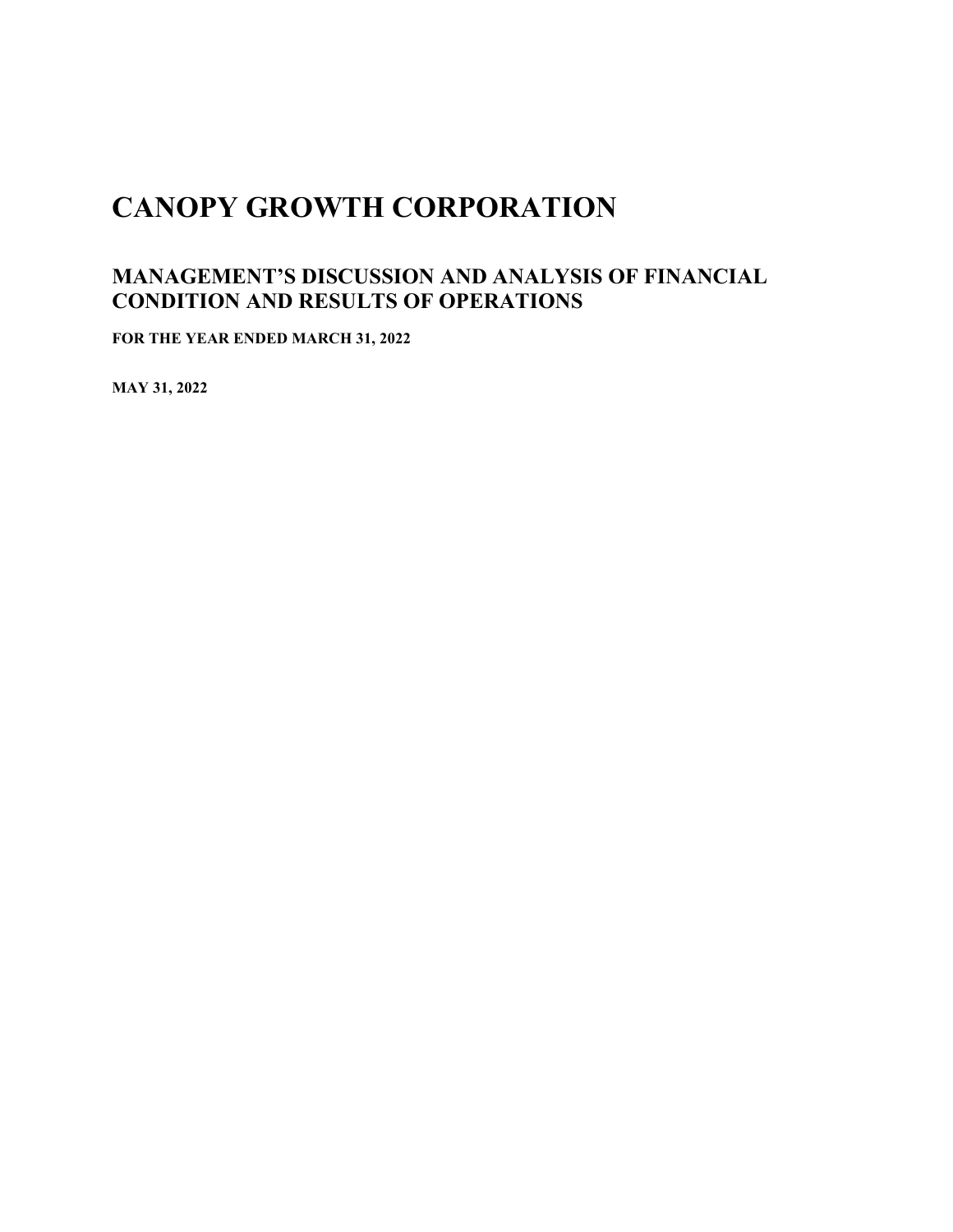This document (this "MD&A") contains information under the heading "Item 7. Management's Discussion and Analysis of Financial Condition and Results of Operations" which has been excerpted from our Annual Report on Form 10-K for the year ended March 31, 2022 (the "Annual Report") filed concurrently with this MD&A on the date hereof on our profile on SEDAR at [www.sedar.com](https://urldefense.proofpoint.com/v2/url?u=http-3A__www.sedar.com&d=DwQGaQ&c=UFQ_BMy7tXj0BMkmVOxFX4e3i90RZMjSpqUlPwQ3gLk&r=_GFW_QSZx7G4zKKrE50k5gNf-NfdQzSwr8VeoyKh-Do&m=QwbhpAxTsEijd5WgTNdsMDkgkr4HeG5ehK-0n6jLmh8&s=g03jnOTETKCEAgXEVoxoEiAfce577o1t5Z2s_QnA-5M&e=) and on EDGAR at [www.sec.gov.](https://urldefense.proofpoint.com/v2/url?u=http-3A__www.sec.gov&d=DwQGaQ&c=UFQ_BMy7tXj0BMkmVOxFX4e3i90RZMjSpqUlPwQ3gLk&r=_GFW_QSZx7G4zKKrE50k5gNf-NfdQzSwr8VeoyKh-Do&m=QwbhpAxTsEijd5WgTNdsMDkgkr4HeG5ehK-0n6jLmh8&s=KkoeDthi4bc2zzabUzVe5Tz5TaQ-dFh9QDs20ij9rPI&e=) This MD&A should be read in conjunction with our Annual Report, including the consolidated financial statements and the related notes thereto included in Item 8, as well as Part I, and Item 1 "Business", Part I, Item 1A "Risk Factors", and incorporates by reference herein Item 1A "Risk Factors" from our Annual Report. Defined terms used herein but otherwise not defined have the meaning ascribed to them in the Annual Report.

# **Special Note Regarding Forward-Looking Statements; Risk Factor Summary**

This Annual Report contains "forward-looking statements" within the meaning of Section 27A of the *Securities Act* of 1933, as amended (the "*Securities Act*"), and Section 21E of the *Securities Exchange Act* of 1934, as amended (the "*Exchange Act*") and other applicable securities laws, which involve certain known and unknown risks and uncertainties. Forward-looking statements predict or describe our future operations, business plans, business and investment strategies and the performance of our investments. These forward-looking statements are generally identified by their use of such terms and phrases as "intend," "goal," "strategy," "estimate," "expect," "project," "projections," "forecasts," "plans," "seeks," "anticipates," "potential," "proposed," "will," "should," "could," "would," "may," "likely," "designed to," "foreseeable future," "believe," "scheduled" and other similar expressions. Our actual results or outcomes may differ materially from those anticipated. You are cautioned not to place undue reliance on these forward-looking statements, which speak only as of the date the statement was made.

Forward-looking statements include, but are not limited to, statements with respect to:

- the uncertainties associated with the COVID-19 pandemic, including our ability, and the ability of our suppliers and distributors, to effectively manage the restrictions, limitations and health issues presented by the COVID-19 pandemic, the ability to continue our production, distribution and sale of our products and the demand for and use of our products by consumers, disruptions to the global and local economies due to related stay-at-home orders, quarantine policies and restrictions on travel, trade and business operations and a reduction in discretionary consumer spending;
- laws and regulations and any amendments thereto applicable to our business and the impact thereof, including uncertainty regarding the application of U.S. state and federal law to U.S. hemp (including CBD) products and the scope of any regulations by the U.S. Food and Drug Administration (the "FDA"), the U.S. Drug Enforcement Administration (the "DEA"), the U.S. Federal Trade Commission (the "FTC"), the U.S. Patent and Trademark Office (the "USPTO"), the U.S. Department of Agriculture (the "USDA") and any state equivalent regulatory agencies over U.S. hemp (including CBD) products;
- expectations regarding the amount or frequency of impairment losses, including as a result of the write-down of intangible assets, including goodwill;
- expectations related to our announcement of certain restructuring actions (the "Restructuring Actions") and any progress, challenges and effects related thereto as well as changes in strategy, metrics, investments, costs, operating expenses, employee turnover and other changes with respect thereto;
- expectations regarding the laws and regulations and any amendments thereto relating to the U.S. hemp industry in the U.S., including the promulgation of regulations for the U.S. hemp industry by the USDA and relevant state regulatory authorities;
- expectations regarding the potential success of, and the costs and benefits associated with, our acquisitions, joint ventures, strategic alliances, equity investments and dispositions;
- the Acreage Amended Arrangement, including the occurrence or waiver (at our discretion) of the Triggering Event and the satisfaction or waiver of the conditions to closing the acquisition of Acreage;
- the Wana Agreements, including the occurrence or waiver (at our discretion) of the Triggering Event;
- the grant, renewal and impact of any license or supplemental license to conduct activities with cannabis or any amendments thereof;
- our international activities and joint venture interests, including required regulatory approvals and licensing, anticipated costs and timing, and expected impact;
- our ability to successfully create and launch brands and further create, launch and scale cannabis-based products and U.S. hemp-derived consumer products in jurisdictions where such products are legal and that we currently operate in;
- the benefits, viability, safety, efficacy, dosing and social acceptance of cannabis, including CBD and other cannabinoids;
- the anticipated benefits and impact of the investments in us (the "CBI Group Investments") from Constellation Brands, Inc. ("CBI") and its affiliates (together, the "CBI Group");
- the potential exercise of the warrants held by the CBI Group, pre-emptive rights and/or top-up rights held by the CBI Group, including proceeds to us that may result therefrom or the potential conversion of the Canopy Notes held by the CBI Group;
- expectations regarding the use of proceeds of equity financings, including the proceeds from the CBI Group Investments;
- the legalization of the use of cannabis for medical or recreational in jurisdictions outside of Canada, the related timing and impact thereof and our intentions to participate in such markets, if and when such use is legalized;
- our ability to execute on our strategy and the anticipated benefits of such strategy;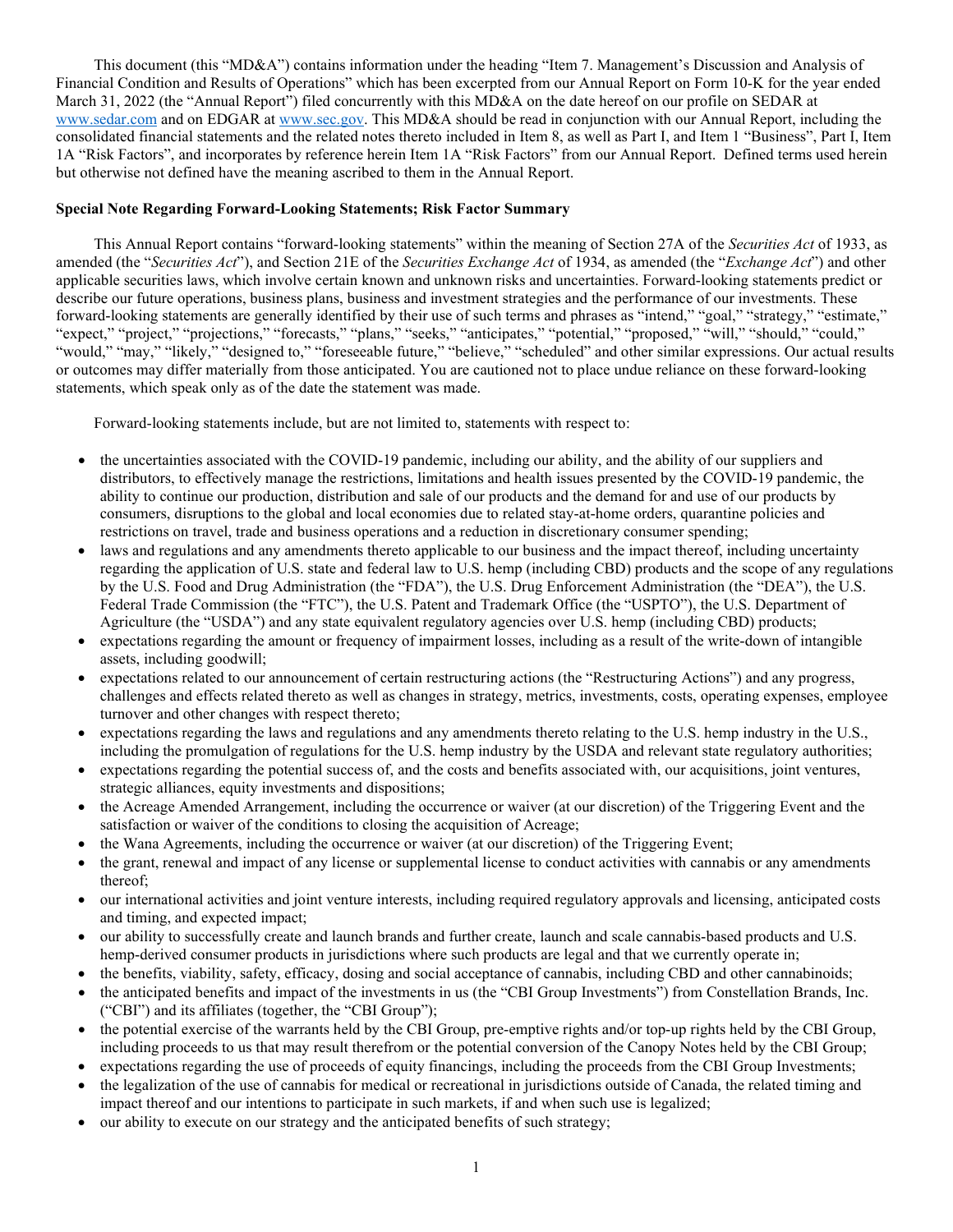- the ongoing impact of the legalization of additional cannabis product types and forms for recreational use in Canada, including federal, provincial, territorial and municipal regulations pertaining thereto, the related timing and impact thereof and our intentions to participate in such markets;
- the ongoing impact of developing provincial, territorial and municipal regulations pertaining to the sale and distribution of cannabis, the related timing and impact thereof, as well as the restrictions on federally regulated cannabis producers participating in certain retail markets and our intentions to participate in such markets to the extent permissible;
- the timing and nature of legislative changes in the U.S. regarding the regulation of cannabis including tetrahydrocannabinol ("THC");
- the future performance of our business and operations;
- our competitive advantages and business strategies;
- the competitive conditions of the industry;
- the expected growth in the number of customers using our products;
- our ability or plans to identify, develop, commercialize or expand our technology and research and development ("R&D") initiatives in cannabinoids, or the success thereof;
- expectations regarding revenues, expenses and anticipated cash needs;
- expectations regarding cash flow, liquidity and sources of funding;
- expectations regarding capital expenditures;
- our ability to refinance debt as and when required on terms favorable to us and comply with covenants contained in our debt facilities and debt instruments;
- the expansion of our production and manufacturing, the costs and timing associated therewith and the receipt of applicable production and sale licenses;
- the expected growth in our growing, production and supply chain capacities;
- expectations regarding the resolution of litigation and other legal and regulatory proceedings, reviews and investigations;
- expectations with respect to future production costs;
- expectations with respect to future sales and distribution channels and networks;
- the expected methods to be used to distribute and sell our products;
- our future product offerings;
- the anticipated future gross margins of our operations;
- accounting standards and estimates;
- expectations regarding our distribution network;
- expectations regarding the costs and benefits associated with our contracts and agreements with third parties, including under our third-party supply and manufacturing agreements; and
- expectations on price changes in cannabis markets.

Certain of the forward-looking statements contained herein concerning the industries in which we conduct our business are based on estimates prepared by us using data from publicly available governmental sources, market research, industry analysis and on assumptions based on data and knowledge of these industries, which we believe to be reasonable. However, although generally indicative of relative market positions, market shares and performance characteristics, such data is inherently imprecise. The industries in which we conduct our business involve risks and uncertainties that are subject to change based on various factors, which are described further below.

The forward-looking statements contained herein are based upon certain material assumptions that were applied in drawing a conclusion or making a forecast or projection, including: (i) management's perceptions of historical trends, current conditions and expected future developments; (ii) our ability to generate cash flow from operations; (iii) general economic, financial market, regulatory and political conditions in which we operate; (iv) the production and manufacturing capabilities and output from our facilities and our joint ventures, strategic alliances and equity investments; (v) consumer interest in our products; (vi) competition; (vii) anticipated and unanticipated costs; (viii) government regulation of our activities and products including but not limited to the areas of taxation and environmental protection; (ix) the timely receipt of any required regulatory authorizations, approvals, consents, permits and/or licenses; (x) our ability to obtain qualified staff, equipment and services in a timely and cost-efficient manner; (xi) our ability to conduct operations in a safe, efficient and effective manner; (xii) our ability to realize anticipated benefits, synergies or generate revenue, profits or value from our recent acquisitions into our existing operations; (xiii) our ability to continue to operate in light of the COVID-19 pandemic and the impact of the pandemic on demand for, and sales of, our products and our distribution channels; and (xiv) other considerations that management believes to be appropriate in the circumstances. While our management considers these assumptions to be reasonable based on information currently available to management, there is no assurance that such expectations will prove to be correct.

By their nature, forward-looking statements are subject to inherent risks and uncertainties that may be general or specific and which give rise to the possibility that expectations, forecasts, predictions, projections or conclusions will not prove to be accurate, that assumptions may not be correct and that objectives, strategic goals and priorities will not be achieved. A variety of factors, including known and unknown risks, many of which are beyond our control, could cause actual results to differ materially from the forward-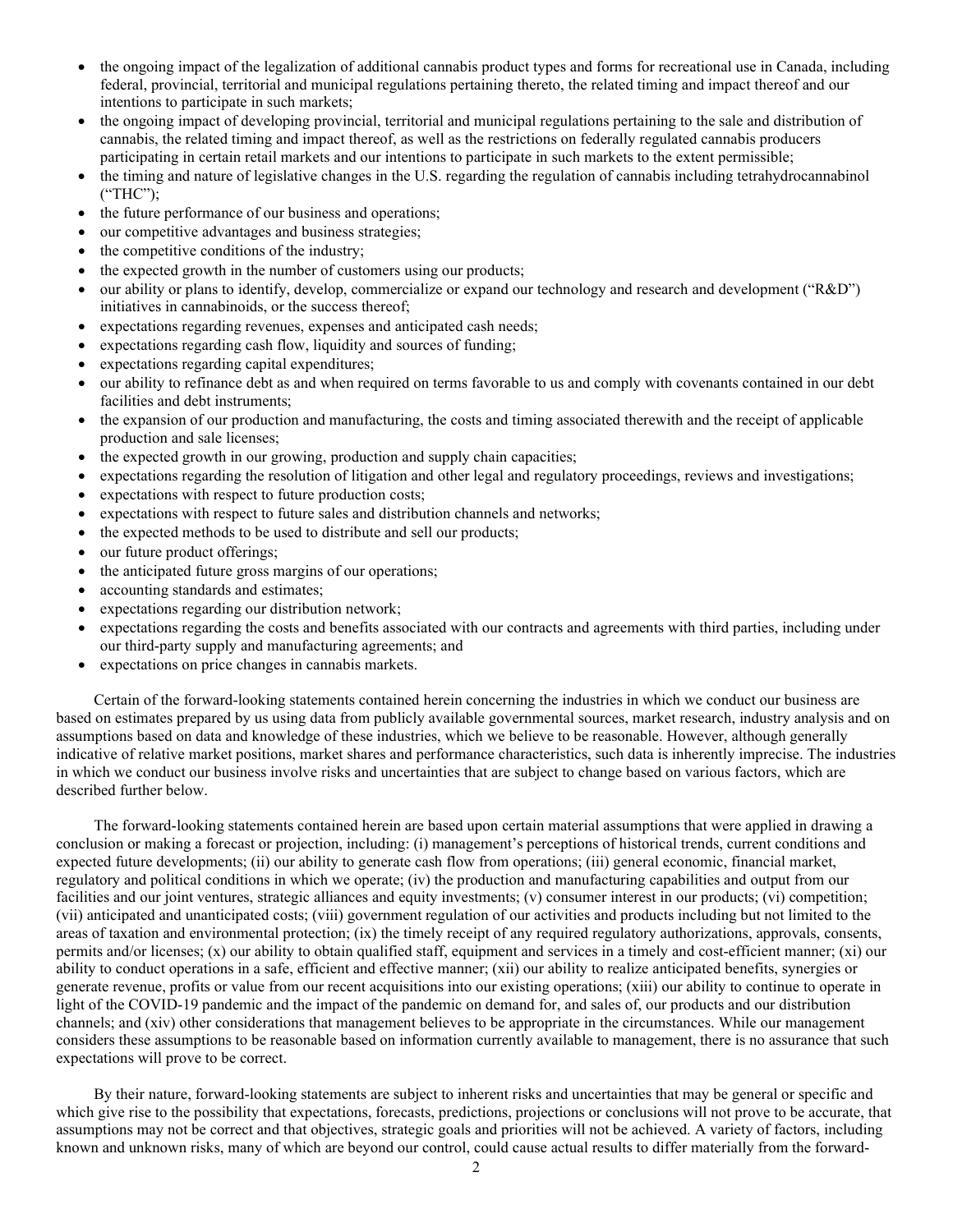looking statements in this Annual Report and other reports we file with, or furnish to, the Securities and Exchange Commission (the "SEC") and other regulatory agencies and made by our directors, officers, other employees and other persons authorized to speak on our behalf. Such factors include, without limitation, our limited operating history; the risks that our Restructuring Actions will not result in the expected cost-savings, efficiencies and other benefits or will result in greater than anticipated turnover in personnel; risks that we may be required to write down intangible assets, including goodwill, due to impairment; changes in laws, regulations and guidelines and our compliance with such laws, regulations and guidelines; the risk that the COVID-19 pandemic may disrupt our operations and those of our suppliers and distribution channels and negatively impact the demand for and use of our products; consumer demand for cannabis and U.S. hemp products; inflation risks; the risks and uncertainty regarding future product development; our reliance on licenses issued by and contractual arrangements with various federal, state and provincial governmental authorities; the risk that cost savings and any other synergies from the CBI Group Investments may not be fully realized or may take longer to realize than expected; the implementation and effectiveness of key personnel changes; risks associated with jointly owned investments; risks relating to our current and future operations in emerging markets; risks relating to inventory write downs; future levels of revenues and the impact of increasing levels of competition; risks related to the protection and enforcement of our intellectual property rights; our ability to manage disruptions in credit markets or changes to our credit ratings; future levels of capital, environmental or maintenance expenditures, general and administrative and other expenses; the success or timing of completion of ongoing or anticipated capital or maintenance projects; risks related to the integration of acquired businesses; the timing and manner of the legalization of cannabis in the United States; business strategies, growth opportunities and expected investment; the adequacy of our capital resources and liquidity, including but not limited to, availability of sufficient cash flow to execute our business plan (either within the expected timeframe or at all); counterparty risks and liquidity risks that may impact our ability to obtain loans and other credit facilities on favorable terms; the potential effects of judicial, regulatory or other proceedings, or threatened litigation or proceedings, on our business, financial condition, results of operations and cash flows; risks related to stock exchange restrictions; risks associated with divestment and restructuring; volatility in and/or degradation of general economic, market, industry or business conditions; our exposure to risks related to an agricultural business, including wholesale price volatility and variable product quality; third-party manufacturing risks; third-party transportation risks; compliance with applicable environmental, economic, health and safety, energy and other policies and regulations and in particular health concerns with respect to vaping and the use of cannabis and U.S. hemp products in vaping devices; the anticipated effects of actions of third parties such as competitors, activist investors or federal, state, provincial, territorial or local regulatory authorities, self-regulatory organizations, plaintiffs in litigation or persons threatening litigation; changes in regulatory requirements in relation to our business and products; and the factors discussed under the heading "Risk Factors" in this Annual Report. Readers are cautioned to consider these and other factors, uncertainties and potential events carefully and not to put undue reliance on forward-looking statements.

Forward-looking statements are provided for the purposes of assisting the reader in understanding our financial performance, financial position and cash flows as of and for periods ended on certain dates and to present information about management's current expectations and plans relating to the future, and the reader is cautioned that the forward-looking statements may not be appropriate for any other purpose. While we believe that the assumptions and expectations reflected in the forward-looking statements are reasonable based on information currently available to management, there is no assurance that such assumptions and expectations will prove to have been correct. Forward-looking statements are made as of the date they are made and are based on the beliefs, estimates, expectations and opinions of management on that date. We undertake no obligation to update or revise any forward-looking statements, whether as a result of new information, estimates or opinions, future events or results or otherwise or to explain any material difference between subsequent actual events and such forward-looking statements, except as required by law. The forwardlooking statements contained in this Annual Report and other reports we file with, or furnish to, the SEC and other regulatory agencies and made by our directors, officers, other employees and other persons authorized to speak on our behalf are expressly qualified in their entirety by these cautionary statements.

# **Risk Factor Summary**

- We have a limited operating history and our growth strategy may not be successful.
- We may not be able to achieve or maintain profitability and may continue to incur losses in the future.
- We have been and may in the future be required to write down intangible assets, including goodwill, due to impairment.
- Our products are new; there is limited long-term data with respect to the efficacy, side effects and safety of our products; and our products have been and may be in the future subject to recalls.
- We are subject to extensive regulation and licensing and may not successfully comply with all applicable laws and regulations.
- The production and distribution of our products are subject to disruption, the risks of an agricultural business and the risk that third party suppliers and distributors may not perform their obligations to us.
- Our entry into new markets is subject to risks normally associated with the conduct of business in foreign countries.
- Our business has been and may continue to be adversely affected by the COVID-19 pandemic.
- Our businesses face highly competitive conditions.
- Intellectual property is key to our growth strategy and we may be unable to obtain or enforce our intellectual property rights.
- CBI has significant influence over us and may acquire 143,896,933 additional common shares.
- The price of our common stock has been and may continue to be highly volatile.
- We are subject to other risks generally applicable to our industry and the conduct of our businesses.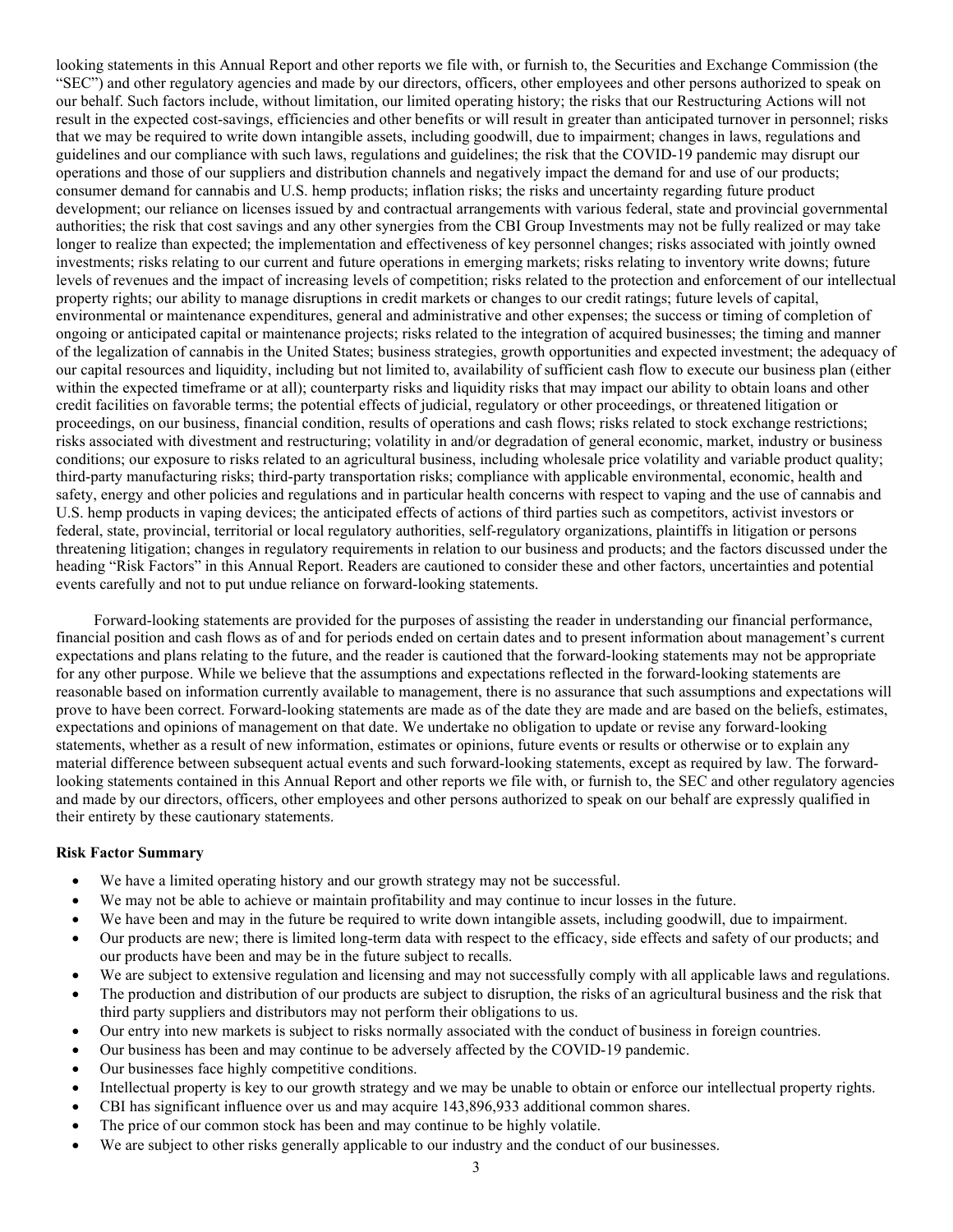# **Item 7. Management's Discussion and Analysis of Financial Condition and Results of Operations.**

# **Introduction**

This Management's Discussion and Analysis ("MD&A"), which should be read in conjunction with our consolidated financial statements and the notes thereto as at and for the year ended March 31, 2022 included in Item 8 of this Annual Report (the "Financial Statements"), provides additional information on our business, current developments, financial condition, cash flows and results of operations. It is organized as follows:

- *Part 1 Business Overview*. This section provides a general description of our business, which we believe is important in understanding the results of our operations, financial condition, and potential future trends.
- *Part 2 Results of Operations*. This section provides an analysis of our results of operations for (1) fiscal 2022 in comparison to fiscal 2021; and (2) fiscal 2021 in comparison to fiscal 2020.
- *Part 3 Financial Liquidity and Capital Resources.* This section provides an analysis of our cash flows and outstanding debt and commitments. Included in this analysis is a discussion of the amount of financial capacity available to fund our ongoing operations and future commitments.
- *Part 4 Critical Accounting Policies and Estimates.* This section identifies those accounting policies that are considered important to our results of operations and financial condition, require significant judgment and involve significant management estimates. Our significant accounting policies, including those considered to be critical accounting policies, are summarized in Note 3 of the Financial Statements.

We prepare and report our Financial Statements in accordance with U.S. GAAP. Our Financial Statements, and the financial information contained herein, are reported in thousands of Canadian dollars, except share and per share amounts or as otherwise stated. We have determined that the Canadian dollar is the most relevant and appropriate reporting currency as, despite continuing shifts in the relative size of our operations across multiple geographies, the majority of our operations are conducted in Canadian dollars and our financial results are prepared and reviewed internally by management in Canadian dollars.

In addition to historical data, this discussion contains forward-looking statements about our business, operations and financial performance based on current expectations that involve risks, uncertainties and assumptions. Our actual results may differ materially from those in this discussion as a result of various factors, including but not limited to those discussed in Part 1, Item 1A, "Risk Factors" in this Annual Report.

# **Part 1 - Business Overview**

Canopy Growth is a world-leading cannabis CPG company which produces, distributes, and sells a diverse range of cannabis, hemp, and CPG products. Cannabis products are principally sold for recreational and medical purposes under a portfolio of distinct brands in Canada pursuant to the *Cannabis Act*, and globally pursuant to applicable international and Canadian legislation, regulations, and permits. Canopy Growth is also active in the cannabis accessory, hemp-derived CBD, skin care and wellness, and sports performance beverage categories. Our core operations are in Canada, the United States, and Germany.

On October 17, 2018, the *Cannabis Act* came into effect in Canada, regulating both the medical and recreational cannabis markets in Canada and providing provincial, territorial and municipal governments the authority to prescribe regulations regarding the distribution and sale of recreational cannabis. On October 17, 2019, the second phase of recreational cannabis products was legalized pursuant to certain amendments to the regulations under the *Cannabis Act*. We currently offer product varieties in dried flower, oil, softgels, vape pen power sources, pod-based vape devices, vape cartridges, cannabis-infused beverages and cannabis-infused edibles, with product availability varying based on provincial and territorial regulations. Our recreational cannabis products are predominantly sold to provincial and territorial agencies under a "business-to-business" wholesale model, with those provincial and territorial agencies then being responsible for the distribution of our products to brick-and-mortar stores and for online retail sales. We also operate a network of Tweed and Tokyo Smoke retail stores across Canada, where permissible, to promote brand awareness and drive consumer demand under a "business-to-consumer" model. In the first quarter of fiscal 2022, we completed the acquisitions of (i) The Supreme Cannabis Company, Inc. ("Supreme Cannabis"), a producer of recreational, wholesale and medical cannabis products with a diversified portfolio of distinct cannabis products and brands; and (ii) AV Cannabis Inc. ("Ace Valley"), an Ontario-based cannabis brand focused on premium, ready-to-enjoy products including vapes, pre-roll joints and gummies.

Our Spectrum Therapeutics medical division is a global leader in medical cannabis. Spectrum Therapeutics produces and distributes a diverse portfolio of medical cannabis products to healthcare practitioners and medical customers in Canada, and in several other countries where it is federally permissible to do so.

Subsequent to the passage of the 2018 Farm Bill in December 2018, we began building our hemp supply chain in the United States through our investment in processing, extraction and finished goods manufacturing facilities. In the United States, we currently offer (i) a line of premium quality, hemp-derived wellness gummies, oils, softgels and topicals under the Martha Stewart CBD brand; (ii) a line of premium, ready-to-drink CBD-infused sparkling waters under the Quatreau brand; and (iii) whisl, a CBD vape.

In June 2019, we implemented the Original Acreage Arrangement pursuant to the Acreage Arrangement Agreement with Acreage, a U.S. multi-state cannabis operator. In September 2020, we entered into the Acreage Amending Agreement and implemented the Acreage Amended Arrangement. Pursuant to the Acreage Amended Arrangement, following the occurrence or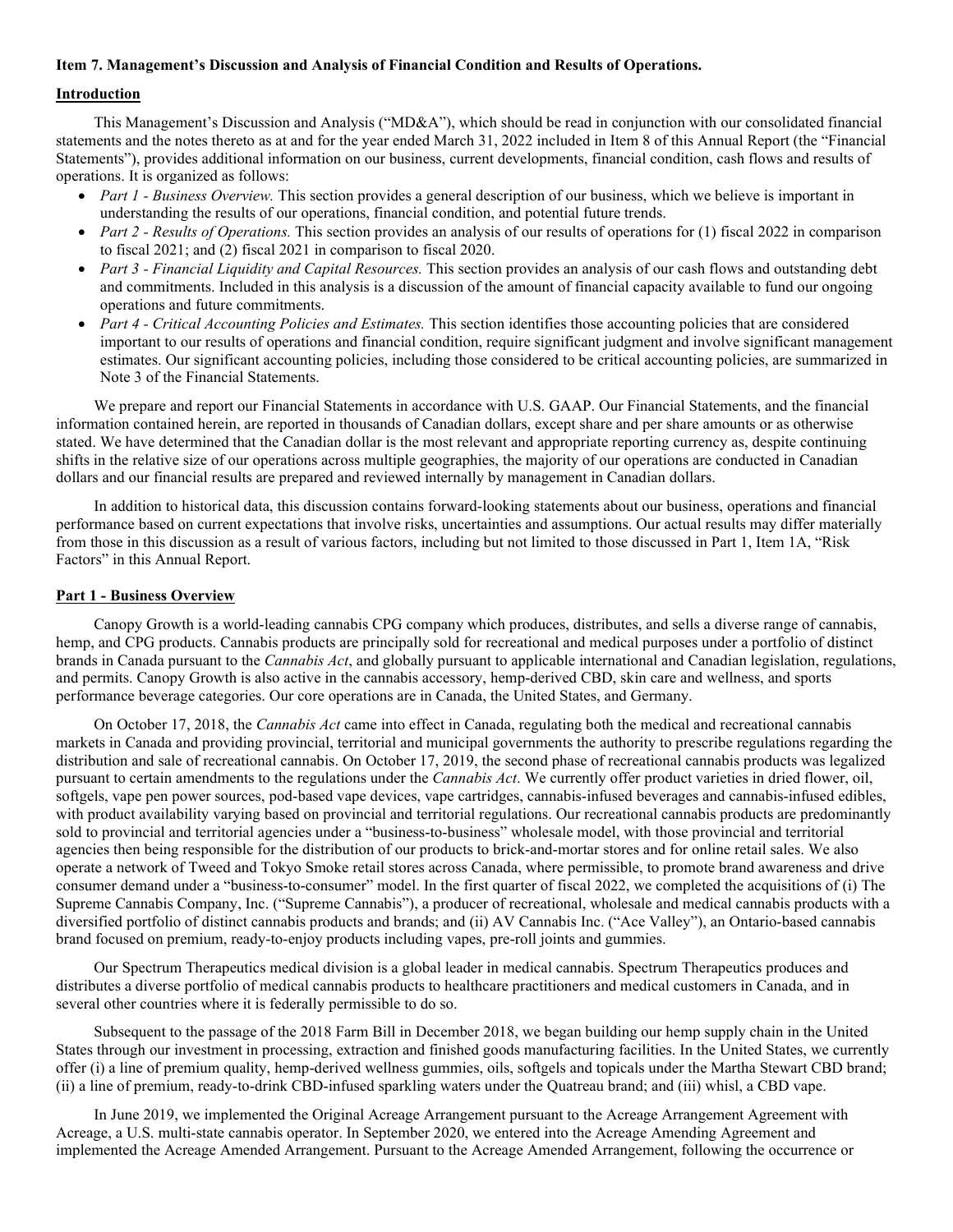waiver (at our discretion) of the Triggering Event and subject to the satisfaction or waiver of the conditions set out in the Acreage Arrangement Agreement (as modified by the Acreage Amending Agreement), we (i) agreed to acquire approximately 70% of the issued and outstanding shares of Acreage, and (ii) obtained the right to acquire the other approximately 30% of the issued and outstanding shares of Acreage. The acquisition of Acreage, if completed, will provide a pathway into cannabis markets in the United States; however, we and Acreage will continue to operate as independent companies until the acquisition of Acreage is completed.

Additionally, on October 14, 2021, we entered into definitive agreements (the "Wana Agreements") with Mountain High Products, LLC, Wana Wellness, LLC and The Cima Group, LLC (collectively, "Wana") providing us with the right, upon occurrence or waiver (at our discretion) of the Triggering Event, to acquire 100% of the outstanding membership interests of Wana. Wana manufactures and sells gummies in the state of Colorado and licenses its intellectual property to partners, who manufacture, distribute, and sell Wana-branded gummies across the United States, including in California, Arizona, Illinois, Michigan and Florida, and across Canada. Until such time as we exercise our right to acquire Wana, we will have no economic or voting interest in Wana, and we and Wana will continue to operate independently.

Our other product offerings, which are sold by our subsidiaries in jurisdictions where it is permissible to do so, include (i) Storz & Bickel vaporizers; (ii) This Works beauty, skincare, wellness and sleep products, some of which have been blended with hempderived CBD isolate; and (iii) BioSteel sports nutrition beverages, mixes, protein, gum and mints, some of which have been infused with hemp-derived CBD isolate.

Our products contain THC, CBD, or a combination of these two cannabinoids which are found in the cannabis sativa plant species. THC is the primary psychoactive or intoxicating cannabinoid found in cannabis. We also refer throughout this MD&A to "hemp", which is a term used to classify varieties of the cannabis sativa plant that contain CBD and 0.3% or less THC content (by dry weight). Conversely, references to the term "marijuana" refers to varieties of the cannabis sativa plant with more than 0.3% THC content and moderate levels of CBD.

Our licensed operational capacity in Canada includes indoor and greenhouse cultivation space; post-harvest processing and cannabinoid extraction capability; advanced manufacturing capability for softgel encapsulation and pre-rolled joints; a beverage production facility; and confectionary manufacturing. These capabilities allow us to supply the recreational and medical markets with a complimentary balance of flower products and extracted cannabinoid input for our oil, CBD, ingestible cannabis, cannabis extracts and cannabis topical products.

We operate in two reportable segments:

- Global cannabis, which encompasses the production, distribution and sale of a diverse range of cannabis and cannabinoidbased consumer products in Canada and internationally pursuant to applicable international and domestic legislation, regulations and permits; and
- Other consumer products, which is comprised of the production, distribution and sale of consumer products by Storz & Bickel, This Works, and BioSteel, and other revenue sources.

# *Update on COVID-19*

Management has continued to closely monitor the impact of the COVID-19 global pandemic, with a focus on the health and safety of our employees, business continuity and supporting its communities. We established a COVID-19 Management Committee shortly after the declaration of COVID-19 as a global pandemic and implemented various measures to reduce the spread of the virus. We have continued to operate under preventative measures and have experienced minimal disruption to our production and supply chain. As of the date of this Annual Report, all 34 of our corporate-owned retail stores are open and offering click-and-collect and/or in-store shopping. Our Canadian medical business, which operates as an e-commerce channel, has continued largely unchanged. Our international medical business operates primarily as a pharmacy model, with pharmacies being deemed essential businesses in Germany and other European countries in which we conduct business. In addition, since our non-production workforce continues to effectively work remotely using various technology tools, we are able to maintain our full operations and internal controls over financial reporting and disclosures.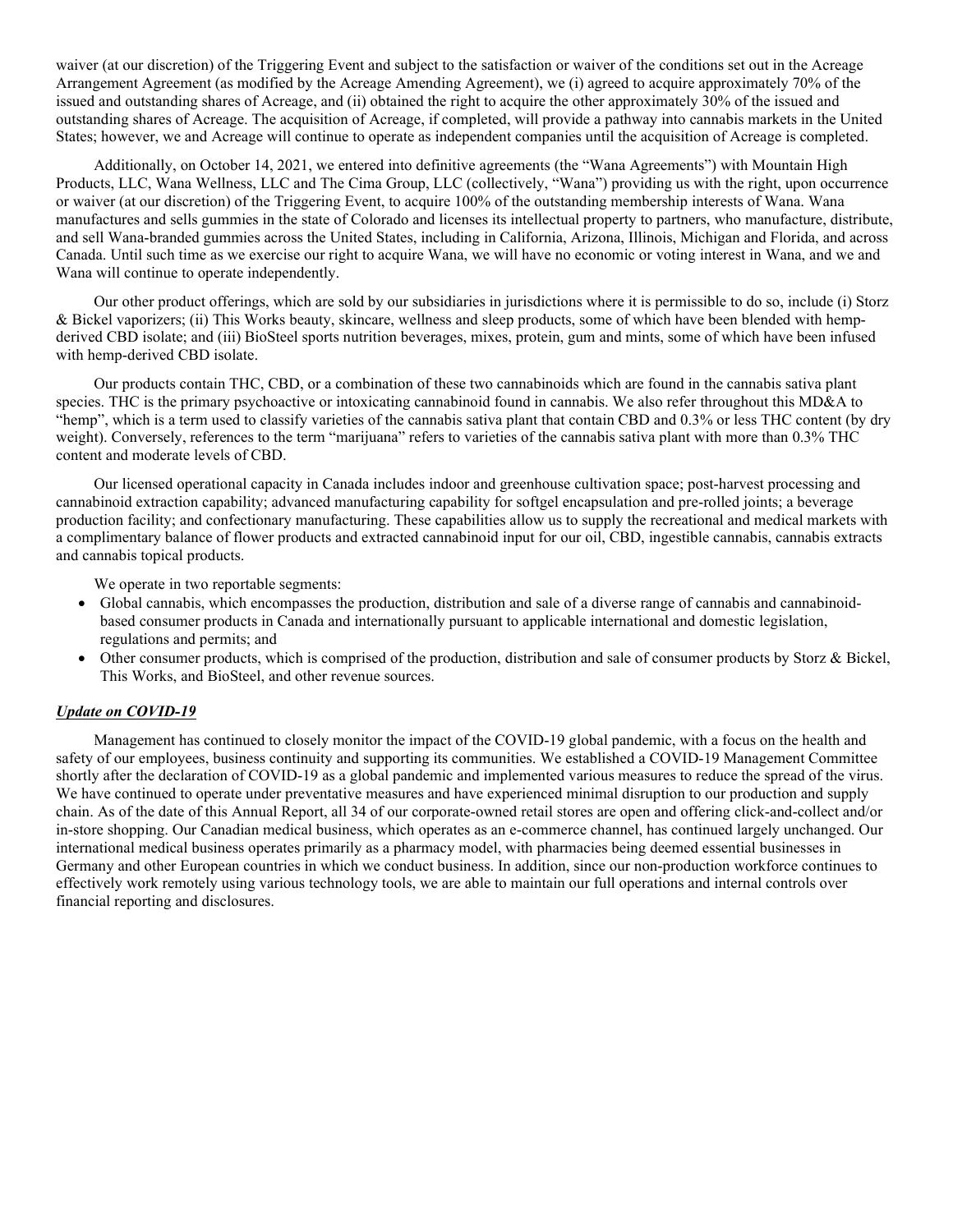While the COVID-19 pandemic, including government measures to limit the spread of COVID-19, adversely affected our operations in fiscal 2022, the impact was not material to our results of operations. However, given the uncertainties associated with the COVID-19 pandemic, including those related to the distribution and acceptance of the vaccines and their effectiveness with respect to new variants of the virus, the use of our products by consumers, disruptions to the global and local economies due to related stay-athome orders, quarantine policies and restrictions on travel, trade and business operations and a reduction in discretionary consumer spending, we are unable to estimate the future impact of the COVID-19 pandemic on our business, financial condition, results of operations, and/or cash flows. Recently in the United States, there have been a number of supply chain challenges, such as container ships facing delays due to congestion in ports, impacting many industries, including the industries in which we operate. Although we have not yet seen a significant impact, we continue to monitor our supply chain closely. The uncertain nature of the impacts of the COVID-19 pandemic may continue to affect our results of operations into fiscal 2023.

We believe we have sufficient liquidity available from cash and cash equivalents and short-term investments on hand of \$776.0 million and \$595.7 million, respectively, as of March 31, 2022, and from available capacity under our revolving debt facility to enable us to meet our working capital and other operating requirements, fund growth initiatives and capital expenditures, settle our liabilities, and repay scheduled principal and interest payments on debt. Refer to "Part 3 – Financial Liquidity and Capital Resources" for further information.

# *Recent Developments*

# **Divestiture of C3 Cannabinoid Compound Company**

On January 31, 2022, we completed the divestiture of all of our interest in  $C^3$  Cannabinoid Compound Company GmbH ("C<sup>3</sup>") to a European pharmaceutical company headquartered in Germany (the "C<sup>3</sup> Divestiture"). C<sup>3</sup> develops and manufactures cannabinoidbased pharmaceutical products for distribution in Germany and certain other European countries. In connection with the C3 Divestiture, we received a cash payment of \$128.3 million ( $\epsilon$ 88.7 million), inclusive of cash, working capital and debt adjustments. We will also be entitled to an earnout payment of up to  $642.6$  million, subject to the achievement of certain milestones by  $C^3$ . Refer to Note 30 of our Financial Statements for further information regarding the  $C<sup>3</sup>$  Divestiture.

#### **Restructuring Actions**

On April 26, 2022, we announced a series of restructuring actions aligned to our strategic review of our business, which included (i) reducing cultivation costs in the Canadian recreational cannabis business through cultivation-related efficiencies and facility improvements; (ii) implementing a flexible manufacturing platform, including contract manufacturing for certain product formats; (iii) right-sizing indirect costs and generating efficiencies across our supply chain and procurement; (iv) aligning general and administrative costs with short-term business expectations; (v) further streamlining the organization to drive process-related efficiencies; and (vi) a reduction of approximately 250 full-time positions. Charges associated with these restructuring actions, along with charges resulting from previous restructuring initiatives undertaken by us, are detailed below under "Part 2 – Results of Operations".

#### **Plan to Acquire Jetty**

On May 18, 2022, we and Jetty, a California-based producer of high-quality cannabis extracts and clean vape technology, announced that we entered into the Jetty Agreements providing us, by way of a wholly-owned subsidiary, the right to acquire, upon federal permissibility of THC in the U.S. or earlier at our election, up to 100% of the outstanding capital stock of Jetty.

Under the Jetty Agreements, we will make aggregate upfront payments in the amount of approximately US\$69.0 million, payable through a combination of cash and our common shares, a majority of which will be in our common shares, in exchange for approximately 75% of the equity interests in Jetty, subject to certain adjustments. Upon exercise of the rights to acquire up to 100% of the equity interests in Jetty covered by the first option agreement, we will make an additional payment pursuant to the terms of the Jetty Agreements, also to be satisfied through a combination of cash and our common shares.

Until such time as we elect to exercise our rights to acquire Jetty, we will have no direct or indirect economic or voting interests in Jetty, we will not directly or indirectly control Jetty, and we and Jetty will continue to operate independently of one another.

#### *Factors Impacting our Business*

We believe our future success will primarily depend on the following factors:

**Competition in Canadian recreational market.** We face competition in the Canadian recreational cannabis market. The principal factors on which we compete with other Canadian license holders are the quality and variety of cannabis products, the speed with which our product offerings are brought to market, brand recognition, pricing, and product innovation. We believe our focus on becoming a leading consumer insights, analytics and product development company that matches products and consumer preferences in the cannabis market, will enable us to provide better quality consumer products, grow our Canadian business and capture increased market share in Canada.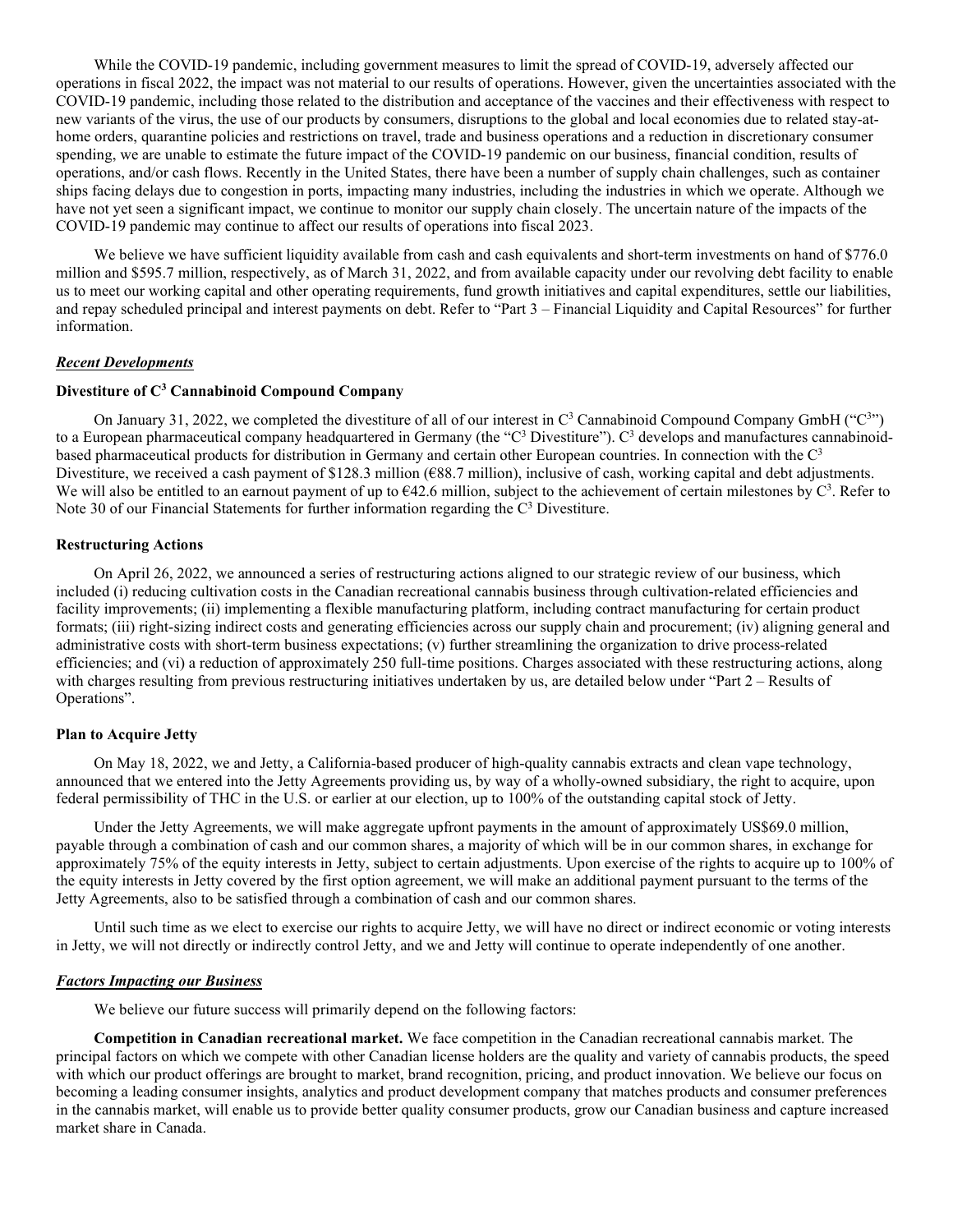**Product innovation**. We believe a significant opportunity exists to expand our total addressable market and create new consumer categories by continuing to develop innovative new recreational products that include cannabis and cannabinoids as ingredients. Accordingly, we have been focused on expanding our portfolio of innovative, premium-focused recreational cannabis products across Canada, including (i) inhalable cannabis (whole and pre-rolled flower, vape and concentrates); (ii) ingestible cannabis (e.g., edible formats like gummies and beverages), and (iii) cannabis extracts (predominantly oils and softgels). In November 2021, we expanded our premium flower portfolio with new offerings with higher THC potency from sought-after strains, and also expanded our THC-infused beverage and gummie offerings. In the United States, we launched our Martha Stewart CBD line of premium quality, hemp-derived wellness gummies, oils and softgels in September 2020, and in January 2022 we expanded our product offering to include CBD wellness topicals designed for muscle recovery, better sleep and stress management. With respect to delivery devices, in September, Storz & Bickel released three new vaporizer updates, including the Volcano Onyx, the Crafty+ and the Mighty+

We believe our success will depend on market acceptance of these products, our ability to execute on introducing our products to market, our ability to position our differentiated products as premium offerings in order to capture a higher relative gross margin, and our ability to continually develop and introduce new products that delight our consumers.

**Activities in the United States.** Through our investments in, and agreements with, Acreage and Wana (as described above) and other multi-state operators such as TerrAscend, we are focused on building a robust THC ecosystem in preparation for entry into the United States THC market when federally permissible. Additionally, as highlighted above, we initially launched our Martha Stewart CBD line of products in September 2020 and launched our first line of CBD-infused beverages, under the Quatreau brand, in the United States market in the fourth quarter of fiscal 2021. Additionally, we have continued to bring new products to market in the United States under the This Works and BioSteel brands, some of which have been infused or blended with hemp-derived CBD isolate. We believe our success will depend on our ability to distribute our CBD-based products in the U.S. and bring them to market through best-in-class sales execution on our e-commerce platform and into retail points of sale, our ability to position, market and differentiate our products in the highly-fragmented U.S. CBD market, and our ability to continually develop and introduce new products.

**Increasing access to medical cannabis products in Canada and select European markets**. Our success will depend on our ability to leverage our position as a trusted leader in the medical cannabis markets in Canada and select European countries, including Germany, by offering a wide range of cannabis products across a variety of brands, formats and strains that serve the needs of our customers. In Canada, we have continued to broaden our brand and product portfolio throughout fiscal 2022. We have also introduced new medical cannabis delivery devices to our medical customers, including the Storz & Bickel Volcano Medic 2 vaporizer that was issued a license by Health Canada for medical use. In Europe, we are focused on providing a diverse portfolio of medically-validated cannabis products and education and support programs to medical customers and healthcare practitioners, with our primary focus being Germany. Expansion may come in the form of acquisitions or organic growth, either of which will require expenditure of capital that may negatively impact our profitability as we seek to scale the reach of our business in these markets.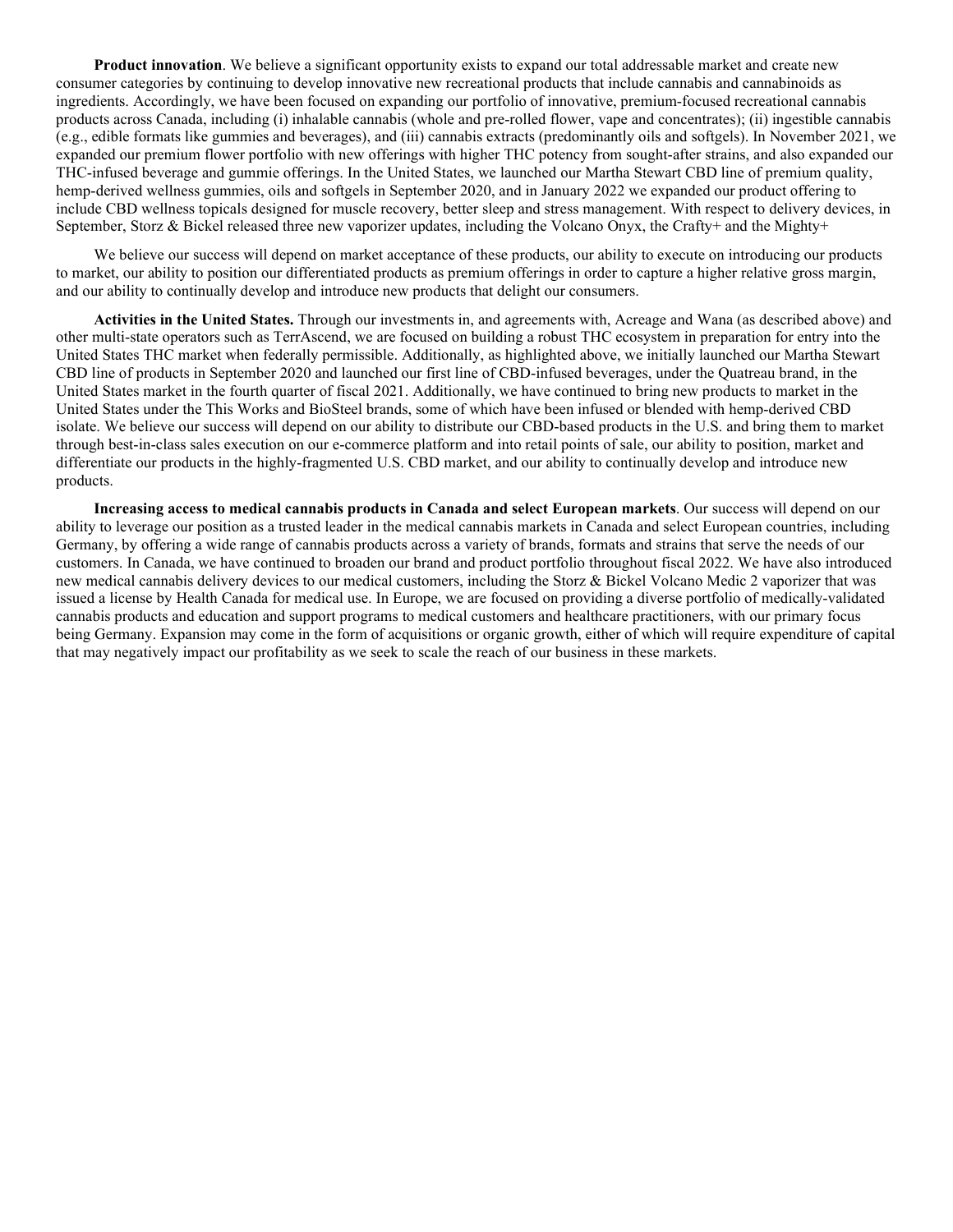# **Part 2 - Results of Operations**

# **Discussion of Fiscal 2022 Results of Operations**

The following table presents selected consolidated financial information for the years ended March 31, 2022 and 2021:

|                                                                                           | Years ended March 31, |            |   |             |          |           |               |
|-------------------------------------------------------------------------------------------|-----------------------|------------|---|-------------|----------|-----------|---------------|
| (in thousands of Canadian dollars, except share amounts and<br>where otherwise indicated) | 2021<br>2022          |            |   | \$ Change   |          | % Change  |               |
| Selected consolidated financial information:                                              |                       |            |   |             |          |           |               |
| Net revenue                                                                               | S                     | 520,325    | S | 546,649     | S        | (26, 324) | $(5\%)$       |
| Gross margin percentage                                                                   |                       | (37%)      |   | 12%         |          |           | $(4,900)$ bps |
| Net loss                                                                                  | \$                    | (320, 485) |   | (1,670,820) |          | 1,350,335 | 81\%          |
| Net loss attributable to Canopy Growth                                                    |                       |            |   |             |          |           |               |
| Corporation                                                                               | \$                    | (302, 181) | S | (1,744,920) | <b>S</b> | 1,442,739 | 83%           |
| Basic loss per share <sup>1</sup>                                                         | S                     | (0.77)     |   | (4.69)      |          | 3.92      | 84%           |

1 For the year ended March 31, 2022, the weighted average number of outstanding common shares, basic and diluted, totaled 391,324,285 (year ended March 31, 2021 - 371,662,296).

# **Net Revenue**

We report net revenue in two segments: (i) global cannabis; and (ii) other consumer products. The following tables present segmented net revenue, by channel and by form, for the years ended March 31, 2022 and 2021:

| <b>Revenue by Channel</b>                          | Years ended March 31, |         |      |         |    |           |          |
|----------------------------------------------------|-----------------------|---------|------|---------|----|-----------|----------|
| (in thousands of Canadian dollars)                 | 2022                  |         |      | 2021    |    | \$ Change | % Change |
| Canadian recreational cannabis net revenue         |                       |         |      |         |    |           |          |
| Business-to-business <sup>1</sup>                  | \$                    | 143,732 | - \$ | 163,585 | S  | (19, 853) | (12%)    |
| Business-to-consumer                               |                       | 61,570  |      | 66,016  |    | (4, 446)  | (7%)     |
|                                                    |                       | 205,302 |      | 229,601 |    | (24,299)  | $(11\%)$ |
| Canadian medical cannabis net revenue <sup>2</sup> |                       | 52,608  |      | 55,448  |    | (2,840)   | (5%)     |
|                                                    |                       | 257,910 |      | 285,049 |    | (27, 139) | $(10\%)$ |
| International and other revenue                    |                       |         |      |         |    |           |          |
| $\mathbf{C}^3$                                     |                       | 36,113  |      | 62,335  |    | (26, 222) | (42%)    |
| Other <sup>3</sup>                                 |                       | 43,193  |      | 31,296  |    | 11,897    | 38%      |
|                                                    |                       | 79,306  |      | 93,631  |    | (14,325)  | (15%)    |
| Global cannabis net revenue                        |                       | 337,216 |      | 378,680 |    | (41, 464) | $(11\%)$ |
| Other consumer products                            |                       |         |      |         |    |           |          |
| Storz & Bickel                                     |                       | 85,410  |      | 80,998  |    | 4,412     | $5\%$    |
| This Works                                         |                       | 32,296  |      | 33,314  |    | (1,018)   | (3%)     |
| BioSteel <sup>4</sup>                              |                       | 44,626  |      | 28,530  |    | 16,096    | 56%      |
| Other                                              |                       | 20,777  |      | 25,127  |    | (4,350)   | (17%)    |
| Other consumer products revenue                    |                       | 183,109 |      | 167,969 |    | 15,140    | 9%       |
| Net revenue                                        | \$                    | 520,325 |      | 546,649 | У, | (26, 324) | (5%)     |

<sup>1</sup> Reflects excise taxes of \$56,666 and other revenue adjustments, representing our determination of returns and pricing adjustments, of \$7,300 for the year ended March 31, 2022 (year ended March 31, 2021 - excise taxes of \$54,928 and other revenue adjustments of \$14,000).

<sup>2</sup> Reflects excise taxes of \$5,227 for the year ended March 31, 2022 (year ended March 31, 2021 - \$5,621).

3 Reflects other revenue adjustments of \$4,288 for the year ended March 31, 2022 (year ended March 31, 2021 - \$717)

4 Reflects other revenue adjustments of \$9,876 for the year ended March 31, 2022 (year ended March 31, 2021 - \$9,218)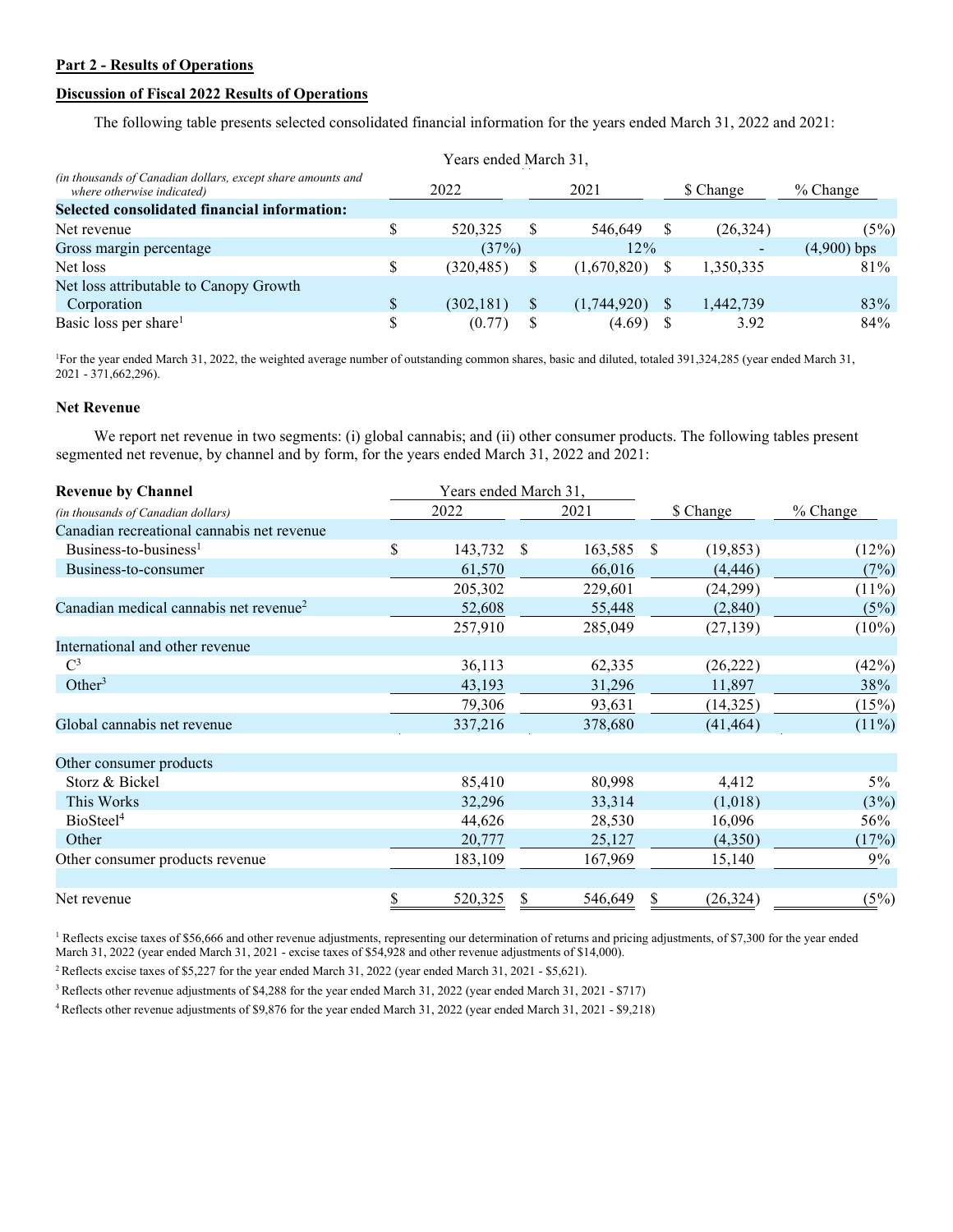| <b>Revenue by Form</b>                              |               | Years ended March 31, |               |           |               |           |          |
|-----------------------------------------------------|---------------|-----------------------|---------------|-----------|---------------|-----------|----------|
| (in thousands of Canadian dollars)                  |               | 2022                  |               | 2021      |               | \$ Change | % Change |
| Canadian recreational cannabis                      |               |                       |               |           |               |           |          |
| Dry bud <sup>1</sup>                                | \$            | 211,673               | <sup>\$</sup> | 238,021   | <sup>\$</sup> | (26,348)  | $(11\%)$ |
| Oils and softgels <sup>1</sup>                      |               | 25,528                |               | 28,761    |               | (3,233)   | $(11\%)$ |
| Beverages, edibles, topicals and vapes <sup>1</sup> |               | 32,067                |               | 31,747    |               | 320       | $1\%$    |
| Other revenue adjustments                           |               | (7,300)               |               | (14,000)  |               | 6,700     | 48%      |
| Excise taxes                                        |               | (56, 666)             |               | (54, 928) |               | (1,738)   | $(3\%)$  |
|                                                     |               | 205,302               |               | 229,601   |               | (24,299)  | $(11\%)$ |
| Medical cannabis and other <sup>2</sup>             |               |                       |               |           |               |           |          |
| Dry bud                                             |               | 45,355                |               | 40,479    |               | 4,876     | 12%      |
| Oils and softgels                                   |               | 71,229                |               | 101,875   |               | (30,646)  | $(30\%)$ |
| Beverages, edibles, topicals and vapes              |               | 20,557                |               | 12,346    |               | 8,211     | 67%      |
| Excise taxes                                        |               | (5,227)               |               | (5,621)   |               | 394       | $7\%$    |
|                                                     |               | 131,914               |               | 149,079   |               | (17, 165) | $(12\%)$ |
| Global cannabis net revenue                         |               | 337,216               |               | 378,680   |               | (41, 464) | $(11\%)$ |
|                                                     |               |                       |               |           |               |           |          |
| Other consumer products                             |               |                       |               |           |               |           |          |
| Storz & Bickel                                      |               | 85,410                |               | 80,998    |               | 4,412     | $5\%$    |
| This Works                                          |               | 32,296                |               | 33,314    |               | (1,018)   | $(3\%)$  |
| BioSteel <sup>2</sup>                               |               | 44,626                |               | 28,530    |               | 16,096    | 56%      |
| Other                                               |               | 20,777                |               | 25,127    |               | (4,350)   | (17%)    |
| Other consumer products revenue                     |               | 183,109               |               | 167,969   |               | 15,140    | 9%       |
|                                                     |               |                       |               |           |               |           |          |
| Net revenue                                         | $\frac{1}{2}$ | 520,325               |               | 546,649   |               | (26, 324) | (5%)     |

<sup>1</sup> Excludes the impact of other revenue adjustments.

<sup>2</sup> Includes the impact of other revenue adjustments.

Net revenue was \$520.3 million in fiscal 2022, as compared to \$546.6 million in fiscal 2021. The year-over-year decrease is attributable to a revenue decline of 11% in our global cannabis segment, as declines across our organic Canadian recreational and medical cannabis businesses were only partially offset by net revenue attributable to the acquisitions, in the first quarter of fiscal 2022, of Supreme Cannabis and Ace Valley. The revenue decline in this segment was only partially offset by growth of 9% in our other consumer products segment, which was primarily driven by the growth in our BioSteel business.

# Global cannabis

Net revenue from our global cannabis segment was \$337.2 million in fiscal 2022, as compared to \$378.7 million in fiscal 2021.

Canadian recreational cannabis net revenue was \$205.3 million in fiscal 2022, as compared to \$229.6 million in fiscal 2021.

- Net revenue from the business-to-business channel was \$143.7 million in fiscal 2022, as compared to \$163.6 million in fiscal 2021. The year-over-year decrease is primarily attributable to the continuing impacts of (i) an insufficient supply of in-demand dried flower products, driven by shifting consumer preferences for certain single strain and higher-potency dried flower products and smaller format pre-rolls; and (ii) price compression resulting from increased competition in both the value-priced and mainstream dried flower category of the recreational market. These factors were partially offset by net revenue from the acquisitions of Supreme Cannabis and Ace Valley in the first quarter of fiscal 2022, which, together, contributed revenue of \$36.0 million in fiscal 2022.
- Revenue from the business-to-consumer channel was \$61.6 million in fiscal 2022, as compared to \$66.0 million in fiscal 2021. The year-over-year decrease is primarily attributable to the continuing rapid increase in the number of third-party owned retail stores across Canada, resulting in increased competition in the provinces in which we operate corporate-owned stores.

Canadian medical cannabis net revenue was \$52.6 million in fiscal 2022, as compared to \$55.4 million in fiscal 2021. We continued to be impacted in fiscal 2022 by a year-over-year decrease in the total number of medical orders, which was primarily related to the increasing number of recreational cannabis retail stores across Canada. With the build-out of the retail store network across Canada, customers are now offered greater availability and convenience in shopping for cannabis products.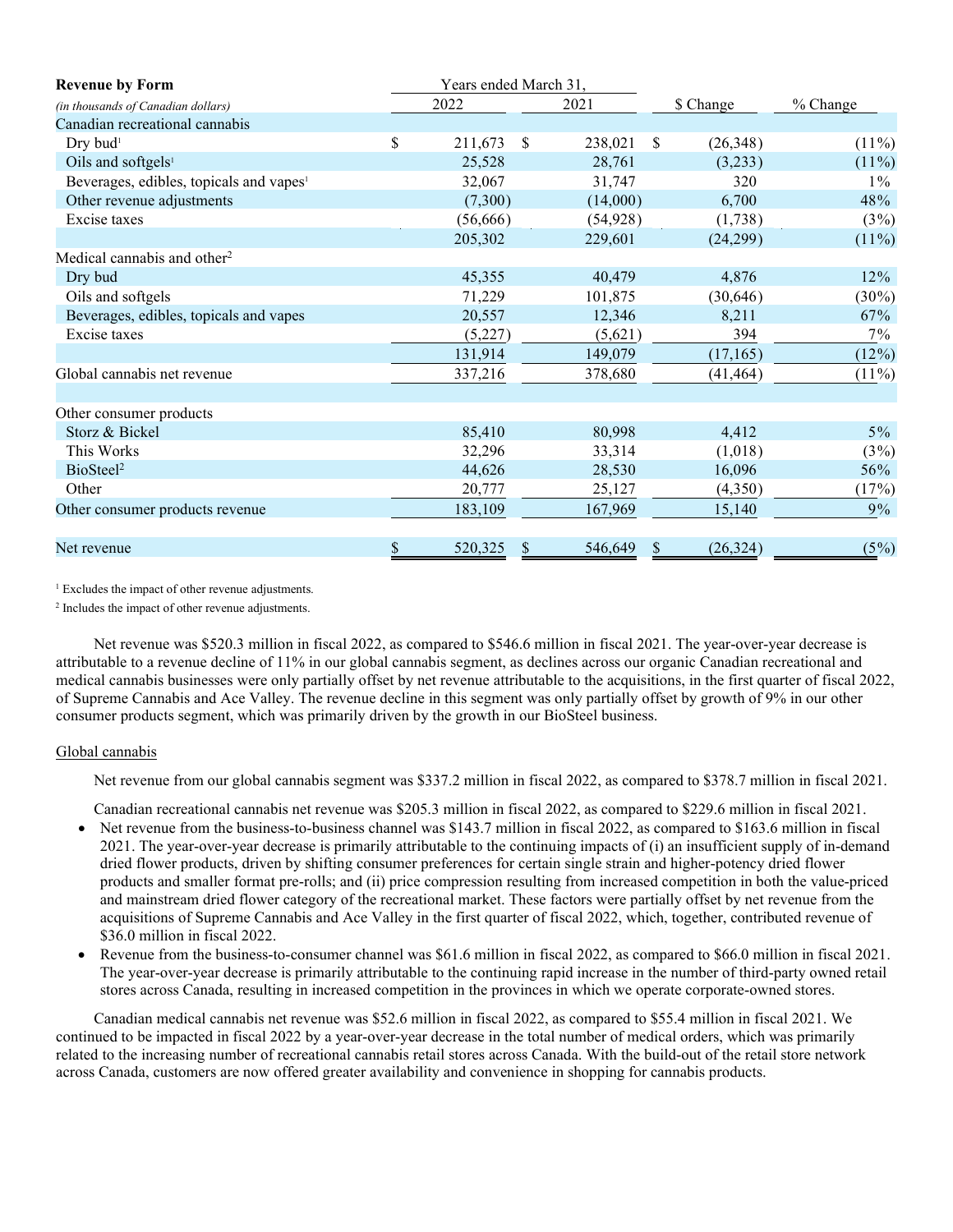International and other cannabis revenue was \$79.3 million in fiscal 2022, as compared to \$93.6 million in fiscal 2021.

- $C<sup>3</sup>$  contributed revenue of \$36.1 million in fiscal 2022, a year-over-year decrease of \$26.2 million driven by (i) the completion of the C3 Divestiture on January 31, 2022, as described in "Recent Developments" above; (ii) increased competition in the synthetic cannabinoid market in Germany, and price compression for  $C^3$ 's products; and (iii) a limitation on sales activities associated with COVID-19 restrictions, particularly in the first and third quarters of fiscal 2022.
- Other cannabis revenue was \$43.2 million in fiscal 2022, a year-over-year increase of \$11.9 million primarily attributable to (i) the growth in our U.S. CBD business, which was driven by the introduction of our whisl CBD vapes and Quatreau CBD beverages; and (ii) opportunistic bulk cannabis sales to Israel in the amount of \$8.0 million. Partially offsetting this was a yearover-year decrease associated with our German medical cannabis business, primarily related to (i) increased competition and price compression; (ii) cannabis supply constraints; and (iii) a limitation on sales activities associated with COVID-19 restrictions in Germany, particularly in the first and third quarters of fiscal 2022.

# Other consumer products

Revenue from our other consumer products segment was \$183.1 million in fiscal 2022, as compared to \$168.0 million in fiscal 2021.

- Revenue from Storz & Bickel was \$85.4 million in fiscal 2022, a year-over-year increase of \$4.4 million due primarily to (i) sales of new vaporizers launched late in the second quarter of fiscal 2022; (ii) an increased capability to meet demand resulting from the investments made in production capacity expansion at our facilities; and (iii) the impact of the stronger Canadian dollar relative to the prior year.
- Revenue from This Works was \$32.3 million in fiscal 2022, a year-over-year decrease of \$1.0 million due primarily to (i) the comparable period had benefited from the sale of certain items produced by This Works, including sanitizer, at the beginning of the COVID-19 pandemic; and (ii) the impact of the stronger Canadian dollar relative to the prior year.
- Revenue from BioSteel was \$44.6 million, a year-over-year increase of \$16.1 million due primarily to (i) the expansion of our United States distribution network beginning in the fourth quarter of fiscal 2021; (ii) new "ready-to-drink" product launches during the last year; and (iii) higher international sales of ready-to-drink products and beverages mixes.

# **Cost of Goods Sold and Gross Margin**

The following table presents cost of goods sold, gross margin and gross margin percentage on a consolidated basis for the years ended March 31, 2022 and 2021:

|                                                           | Years ended March 31, |            |               |         |    |                          |               |
|-----------------------------------------------------------|-----------------------|------------|---------------|---------|----|--------------------------|---------------|
| (in thousands of Canadian dollars except where indicated) |                       | 2022       |               | 2021    |    | \$ Change                | $%$ Change    |
| Net revenue                                               |                       | 520,325    | <sup>\$</sup> | 546,649 |    | (26, 324)                | (5%)          |
|                                                           |                       |            |               |         |    |                          |               |
| Cost of goods sold                                        |                       | 713,379    | <sup>\$</sup> | 479.689 | \$ | 233,690                  | 49%           |
| Gross margin                                              |                       | (193, 054) |               | 66,960  |    | (260, 014)               | (388%)        |
| Gross margin percentage                                   |                       | (37%)      |               | 12%     |    | $\overline{\phantom{a}}$ | $(4,900)$ bps |

Cost of goods sold was \$713.4 million in fiscal 2022, as compared to \$479.7 million in fiscal 2021. Our gross margin was \$(193.1) million in fiscal 2022, or (37%) of net revenue, as compared to a gross margin of \$67.0 million and gross margin percentage of 12% of net revenue in fiscal 2021. The year-over-year decrease in the gross margin percentage was primarily attributable to:

- Restructuring charges totaling \$123.7 million relating to inventory write-downs and other charges resulting primarily from strategic changes to our business. Comparatively, our gross margin in fiscal 2021 was impacted by restructuring charges totaling \$26.0 million, relating primarily to the closure of certain Canadian and international production facilities. These charges are described below in "Restructuring, Asset Impairment and Related Costs"; and
- Inventory write-downs recorded in the second and fourth quarters of fiscal 2022 primarily related to excess Canadian cannabis inventory, resulting from underperformance relative to forecast as well as declines in expected near-term demand.

Our gross margin in fiscal 2022 was also impacted by:

- A year-over-year decrease in net revenue and continued price compression in our Canadian recreational cannabis channel, as described above in our analysis of revenue for fiscal 2022;
- The impact of the under-absorption of costs for our U.S. CBD business, and higher third-party shipping, distribution and warehousing costs across North America which primarily impacted BioSteel;
- A shift in the business mix resulting from a decrease in the proportionate revenue contribution from  $C<sup>3</sup>$  relative to fiscal 2021;
- A year-over-year decline in  $C^{3}$ 's gross margins due primarily to (i) the decrease in revenue, and the associated impact on  $C^{3}$ 's cost leverage; and (ii) price compression for synthetic cannabinoid products resulting from increased competition; and
- Charges totaling \$11.8 million related to the flow-through of inventory step-up associated with the acquisition of Supreme Cannabis in the first quarter of fiscal 2022. This compares to charges of \$1.5 million in fiscal 2021, which were associated with fiscal 2020 business combinations.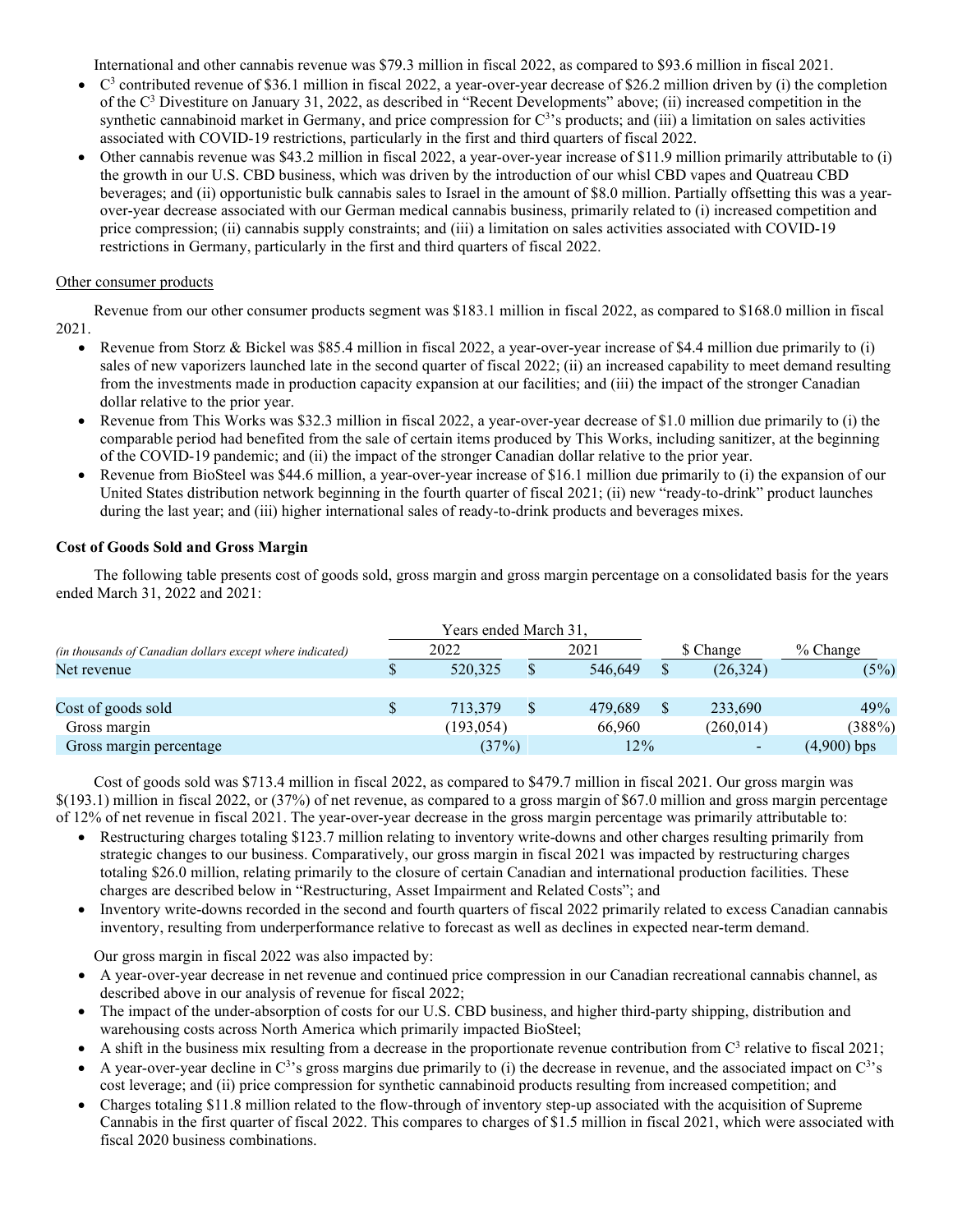Our gross margin in fiscal 2022 benefited from payroll subsidies in the amount of \$24.4 million received from the Canadian government, pursuant to a COVID-19 relief program. This compares to subsidies received of \$5.7 million in fiscal 2021.

We report gross margin and gross margin percentage in two segments: (i) global cannabis; and (ii) other consumer products. The following table presents segmented gross margin and gross margin percentage for the years ended March 31, 2022 and 2021:

|                                                           | Years ended March 31, |               |           |            |               |
|-----------------------------------------------------------|-----------------------|---------------|-----------|------------|---------------|
| (in thousands of Canadian dollars except where indicated) | 2022                  | 2021          | \$ Change |            | % Change      |
| Global cannabis segment                                   |                       |               |           |            |               |
| Cost of goods sold                                        | 588,451               | \$<br>371,635 | S         | 216,816    | 58%           |
| Gross margin                                              | (251, 235)            | 7,045         |           | (258, 280) | (3666%)       |
| Gross margin percentage                                   | (75%)                 | $2\%$         |           |            | $(7,700)$ bps |
|                                                           |                       |               |           |            |               |
| Other consumer products segment                           |                       |               |           |            |               |
| Cost of goods sold                                        | \$<br>124,928         | \$<br>108,054 | S         | 16.874     | 16%           |
| Gross margin                                              | 58,181                | 59,915        |           | (1, 734)   | (3%)          |
| Gross margin percentage                                   | 32%                   | 36%           |           |            | $(400)$ bps   |

# Global cannabis

Gross margin for our global cannabis business was \$(251.2) million in fiscal 2022, or (75%) of net revenue, as compared to \$7.0 million in fiscal 2021, or 2% of net revenue. The year-over-year decrease in the gross margin percentage was primarily attributable to:

- Restructuring charges totaling \$123.7 million relating to inventory-write-downs and other charges resulting from strategic changes to our business, as compared to restructuring charges totaling \$26.0 million in fiscal 2021;
- Inventory write-downs recorded in the second and fourth quarters of fiscal 2022 primarily in relation to excess Canadian cannabis inventory;
- $\bullet$  The factors impacting the gross margin for  $C^3$ , our Canadian recreational cannabis business, and our U.S. CBD business, as described in our analysis of "Cost of Goods Sold and Gross Margin" on a consolidated basis above;
- A shift in the business mix resulting from a decrease in the proportionate revenue contribution from the relatively highermargin  $C<sup>3</sup>$  business as compared to fiscal 2021; and
- Charges totaling \$11.8 million related to the flow-through of inventory step-up associated with the acquisition of Supreme Cannabis in the first quarter of fiscal 2022. This compares to charges of \$1.5 million in fiscal 2021, which were associated with fiscal 2020 business combinations.

Our gross margin in fiscal 2022 benefited from payroll subsidies in the amount of \$24.4 million received from the Canadian government, pursuant to a COVID-19 relief program. This compares to subsidies received of \$5.7 million in fiscal 2021.

# Other consumer products

Gross margin for our other consumer products segment was \$58.2 million in fiscal 2022, or 32% of net revenue, as compared to \$59.9 million in fiscal 2021, or 36% of net revenue. The year-over-year decrease in the gross margin percentage was primarily attributable to (i) the year-over-year increase in revenue from the lower-margin BioSteel business, and the resulting shift in the business mix; and (ii) higher third-party shipping, distribution and warehousing costs across North America which primarily impacted BioSteel.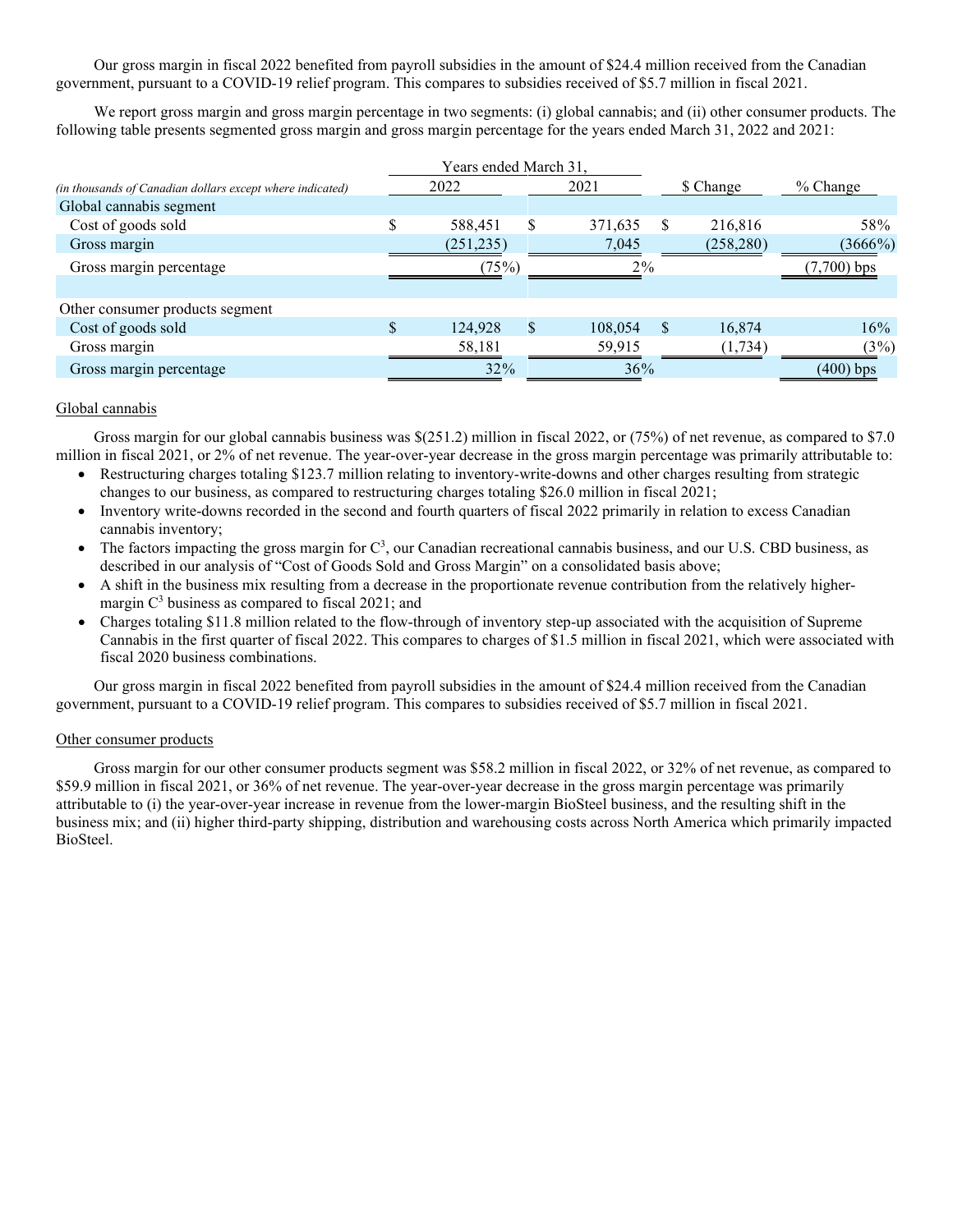# **Operating Expenses**

The following table presents operating expenses for the years ended March 31, 2022 and 2021:

|                                              | Years ended March 31, |    |           |              |            |           |
|----------------------------------------------|-----------------------|----|-----------|--------------|------------|-----------|
| (in thousands of Canadian dollars)           | 2022                  |    | 2021      |              | \$ Change  | % Change  |
| Operating expenses                           |                       |    |           |              |            |           |
| General and administrative                   | \$<br>128,883         | -S | 238,305   | <sup>S</sup> | (109, 422) | (46%)     |
| Sales and marketing                          | 239,280               |    | 194,395   |              | 44,885     | 23%       |
| Research and development                     | 32,344                |    | 57,582    |              | (25, 238)  | (44%)     |
| Acquisition-related costs                    | 11,060                |    | 13,522    |              | (2, 462)   | (18%)     |
| Depreciation and amortization                | 61,189                |    | 71,585    |              | (10, 396)  | (15%)     |
| Selling, general and administrative expenses | 472,756               |    | 575,389   |              | (102, 633) | (18%)     |
|                                              |                       |    |           |              |            |           |
| Share-based compensation                     | 39,534                |    | 83,013    |              | (43, 479)  | (52%)     |
| Share-based compensation related to          |                       |    |           |              |            |           |
| acquisition milestones                       | 7,991                 |    | 8,136     |              | (145)      | $(2\%)$   |
| Share-based compensation expense             | 47,525                |    | 91,149    |              | (43, 624)  | (48%)     |
|                                              |                       |    |           |              |            |           |
| Expected credit losses on financial assets   |                       |    |           |              |            |           |
| and related charges                          |                       |    | 109,480   |              | (109, 480) | $(100\%)$ |
|                                              |                       |    |           |              |            |           |
| Asset impairment and restructuring costs     | 369,339               |    | 534,398   |              | (165, 059) | $(31\%)$  |
| Total operating expenses                     | 889,620               | S  | 1,310,416 | S            | (420, 796) | (32%)     |

# Selling, general and administrative expenses

Selling, general and administrative expenses were \$472.8 million in fiscal 2022, as compared to \$575.4 million in fiscal 2021.

General and administrative expense was \$128.9 million in fiscal 2022, as compared to \$238.3 million in fiscal 2021. The yearover-year decrease is due primarily to:

- A reduction in costs attributable to the restructuring actions that were initiated in the fourth quarter of fiscal 2020 and continued through fiscal 2021 and fiscal 2022. These restructuring actions, resulting from an organizational and strategic review of our business, and the associated charges recognized in fiscal 2022, fiscal 2021 and fiscal 2020 are detailed below in "Restructuring, Asset Impairments and Related Costs". We realized reductions relative to fiscal 2021 primarily related to (i) compensation costs, including employee bonuses, for finance, information technology, legal and other administrative functions; (ii) thirdparty costs associated with administrative functions; (iii) professional consulting fees; and (iv) facilities costs; and
- We received payroll subsidies in the amount of \$42.9 million from the Canadian government in fiscal 2022, pursuant to a COVID-19 relief program; as compared to \$11.0 million received in fiscal 2021.
- The above cost reductions were partially offset by an increase in general and administrative expenses associated with the growth in our business, particularly in relation to our acquisitions of Supreme Cannabis in the first quarter of fiscal 2022.

Sales and marketing expense was \$239.3 million in fiscal 2022, as compared to \$194.4 million in fiscal 2021. The year-overyear increase is primarily due to:

- A return to more normal advertising and promotional spending in fiscal 2022. In the first half of fiscal 2021, we delayed or cancelled various product and brand marketing initiatives across our business due to the measures established to contain the spread of COVID-19.
- Relative to fiscal 2021, we incurred (i) higher sponsorship fees associated with BioSteel's partnership deals; (ii) increased advertising and promotion expenses associated with new product launches for BioSteel and our U.S. CBD business, and our Tweed brand re-launch in Canada and campaigns for other Canadian brands; (iii) professional consulting fees associated with our selling, advertising and marketing strategies; (iv) higher digital advertising spending, particularly for BioSteel and This Works; and (v) increased sales and marketing costs associated with our acquisitions of Supreme Cannabis and Ace Valley in the first quarter of fiscal 2022.
- The above increases in sales and marketing expense were partially offset by cost reductions attributable to the previously-noted restructuring actions beginning in the fourth quarter of fiscal 2020 and continuing through fiscal 2021 and fiscal 2022, resulting in lower compensation costs as compared to fiscal 2021.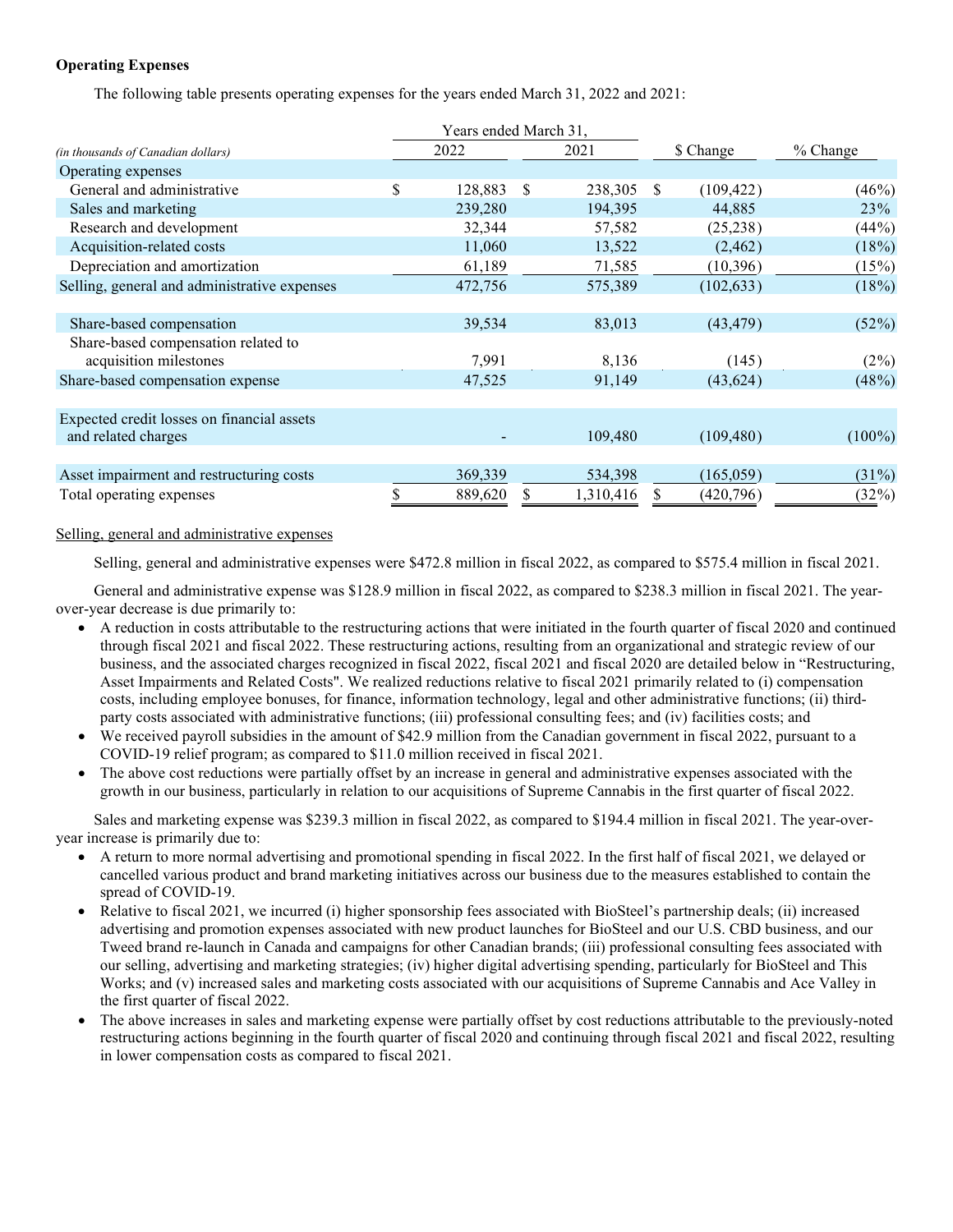Research and development expense was \$32.3 million in fiscal 2022, as compared to \$57.6 million in fiscal 2021. The yearover-year decrease is primarily attributable to a reduction in costs attributable to the previously-noted restructuring actions beginning in the fourth quarter of fiscal 2020 and continuing through fiscal 2021 and fiscal 2022. We continued to realize reductions in compensation costs and concluded or curtailed certain research and development projects as we rationalized our initiatives to focus on opportunities outside of pharmaceutical drug development. We also realized a reduction in research and development costs associated with the closure of certain of our sites in Canada in the fourth quarter of fiscal 2021.

Acquisition-related costs were \$11.1 million in fiscal 2022, as compared to \$13.5 million in fiscal 2021. In fiscal 2022, costs were incurred primarily in relation to (i) entering into the Wana Agreements; (ii) the acquisitions of Supreme Cannabis and Ace Valley; and (iii) evaluating other potential acquisition opportunities. Comparatively, in fiscal 2021, our primary mergers and acquisitions activity related to (i) entering into, and implementing, the Acreage Amended Arrangement; and (ii) entering into the plan of arrangement (the "RIV Arrangement") with RIV Capital, which was completed on February 23, 2021. Additionally, costs were incurred in relation to completing the acquisition of Ace Valley and entering into the Supreme Arrangement, both of which were completed in the first quarter of fiscal 2022, and evaluating other potential acquisition opportunities.

Depreciation and amortization expense was \$61.2 million in fiscal 2022, as compared to \$71.6 million in fiscal 2021. The yearover-year decrease is primarily attributable to (i) operational changes announced in December 2020, which were part of the previously-noted restructuring actions and which resulted in the abandonment or impairment of certain of our Canadian production facilities and intangible assets; (ii) the impairment of certain intangible assets in fiscal 2021 associated with the rationalization of our research and development activities; and (iii) the completion of the  $C<sup>3</sup>$  Divestiture in the fourth quarter of fiscal 2022, resulting in two fewer months of depreciation and amortization expense recorded relative to fiscal 2021. These decreases were partially offset by an increase in depreciation expense associated with the build-out of our production infrastructure in the United States, and our acquisition of Supreme Cannabis in the first quarter of fiscal 2022.

#### Share-based compensation expense

Share-based compensation expense was \$39.5 million in fiscal 2022, as compared to \$83.0 million in fiscal 2021. The yearover-year decrease is primarily attributable to:

- The completion of vesting, prior to fiscal 2022, of a significant number of stock options that were granted in previous fiscal years; and
- The impact of the previously-noted restructuring actions beginning in the fourth quarter of fiscal 2020 and continuing through fiscal 2021 and fiscal 2022, which resulted in 8.2 million stock option forfeitures in fiscal 2021 and 3.2 million stock option forfeitures in fiscal 2022.

Share-based compensation expense related to acquisition milestones was \$8.0 million in fiscal 2022, relatively consistent with the amount of \$8.1 million recognized in fiscal 2021.

#### Expected credit losses on financial assets and related charges

In fiscal 2021, we recorded expected credit losses on financial assets and related charges in the amount of \$109.5 million, in relation to PharmHouse Inc. ("PharmHouse"), a joint venture formed between RIV Capital and its joint venture partner in May 2018. These expected credit losses and related charges were recognized through February 23, 2021, the date on which the RIV Arrangement was completed pursuant to which we surrendered all shares in the capital of RIV Capital held by us, and derecognized RIV Capital's consolidated assets and liabilities from our consolidated financial statements. No such expected credit losses and related charges were recognized in fiscal 2022. These expected credit losses and related charges recognized in fiscal 2021 included:

- \$62.0 million related to expected credit losses associated with financing provided by RIV Capital to PharmHouse, and which we determined may not be recoverable. These amounts included (i) \$40.0 million of secured debt financing advanced pursuant to a shareholder loan; (ii) \$9.3 million advanced under a debtor-in-possession, non-revolving credit facility; (iii) a total of \$3.7 million advanced under secured and unsecured demand promissory notes; and (iv) associated interest receivable totaling \$9.0 million;
- \$32.5 million related to expected credit losses recognized for RIV Capital's contingent obligation to perform on the financial guarantee they provided with respect to PharmHouse's \$90.0 million credit agreement. The expected credit losses reflected the shortfall between the estimated recoverable amount of PharmHouse, and RIV Capital's exposure under their financial guarantee of PharmHouse's credit agreement;
- \$15.0 million related to certain advances provided by us to PharmHouse that were determined to be unrecoverable.

Additionally, in fiscal 2021, we determined that there was an other-than-temporary impairment on our equity investment in PharmHouse, and recognized an impairment charge for the full amount of the investment of \$32.4 million (see "Loss from equity method investments" below). Refer to Note 6 of our Financial Statements for further information regarding the RIV Arrangement, and Note 26 of our Financial Statements for further information regarding PharmHouse.

# Asset impairment and restructuring costs

Asset impairment and restructuring costs recorded in operating expenses in fiscal 2022 were \$369.3 million, as compared to \$534.4 million in fiscal 2021. In fiscal 2022, these costs included charges of \$302.5 million related to restructuring actions and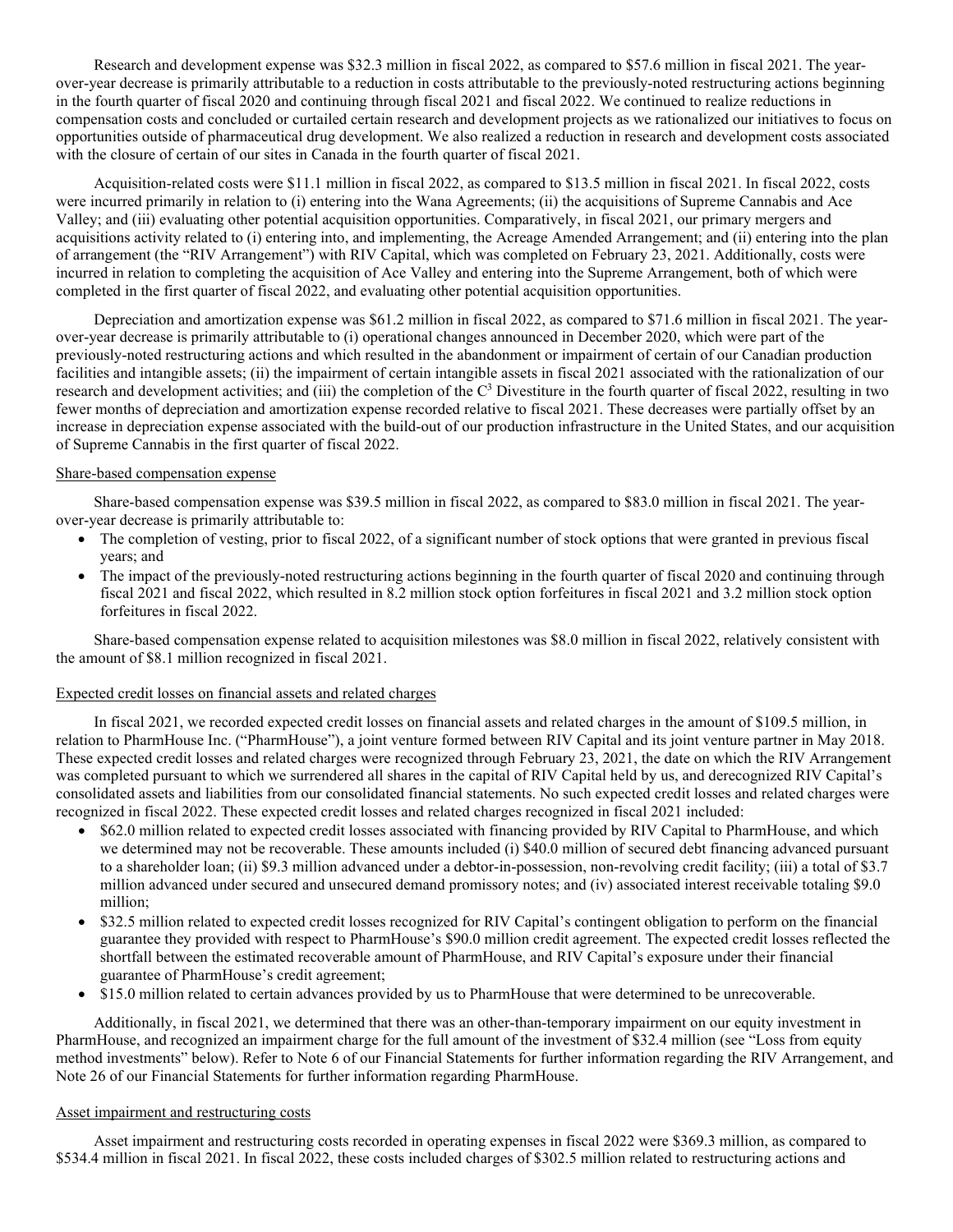charges of \$66.8 million related to other asset impairments. Comparatively, in fiscal 2021, these costs included charges of \$527.8 million related to restructuring actions and charges of \$6.6 million related to other asset impairments. These charges are detailed below under "Restructuring, Asset Impairments and Related Costs".

# **Other**

The following table presents loss from equity method investments, other income (expense), net, and income tax recovery (expense) for the years ended March 31, 2022 and 2021:

|                                           | Years ended March 31. |            |           |            |
|-------------------------------------------|-----------------------|------------|-----------|------------|
| <i>(in thousands of Canadian dollars)</i> | 2022                  | 2021       | \$ Change | $%$ Change |
| Loss from equity method investments       | \$<br>(100)           | (52.629)   | 52,529    | 100%       |
| Other income (expense), net               | 753.341               | (387, 876) | 1.141.217 | 294%       |
| Income tax recovery                       | 8.948                 | 13.141     | (4,193)   | (32%)      |

# Loss from equity method investments

The loss from equity method investments was \$0.1 million in fiscal 2022, as compared to \$52.6 million in fiscal 2021. The yearover-year decrease in the loss is primarily attributable to impairment charges totaling \$44.1 million recognized in fiscal 2021, including charges of (i) \$32.4 million relating to PharmHouse (see "Expected credit losses on financial assets and related charges" above); (ii) \$10.3 million recognized relating to More Life Growth Company ULC ("More Life"), which were associated with our previously-noted fiscal 2021 restructuring actions; and (iii) \$1.4 million related to Agripharm Corp. ("Agripharm"). Additionally, in fiscal 2021 we recognized losses associated with our equity investments in both PharmHouse and Agripharm; as these investments were substantially impaired in fiscal 2021, we recognized only a nominal impairment of our remaining investment in Agripharm in fiscal 2022.

#### Other income (expense), net

Other income (expense), net, was an income amount of \$753.3 million in fiscal 2022, as compared to an expense amount of \$387.9 million in fiscal 2021. The year-over-year change of \$1.1 billion, from an expense amount to an income amount, is primarily attributable to:

- Increase in non-cash income of \$952.8 million related to fair value changes on the liability arising from the Acreage Arrangement, from an expense amount of \$399.8 million in fiscal 2021 to an income amount of \$553.0 million in fiscal 2022. On a quarterly basis, we determine the fair value of the liability arising from the Acreage Arrangement using a probabilityweighted expected return model, incorporating several potential scenarios and outcomes associated with the Acreage Amended Arrangement. The income amount recognized in fiscal 2022, associated with a decrease in the liability arising from the Acreage Arrangement, is primarily attributable to a decrease of approximately 77% in our share price during fiscal 2022, relative to a decrease of approximately 53% in Acreage's share price during the same period. As a result, the model at March 31, 2022 reflects a lower estimated value of the Canopy Growth shares expected to be issued at the exchange ratio of 0.3048 upon a Triggering Event, relative to the estimated value of the Acreage shares expected to be acquired at that time (changes in our share price have a more significant impact on the model relative to changes in Acreage's share price); this resulted in a reduction of the liability amount. Comparatively, the expense amount recognized in fiscal 2021 was primarily attributable to an increase of approximately 97% in our share price during fiscal 2021; as a result, the model at March 31, 2021 reflected a higher estimated value of the Canopy Growth shares expected to be issued upon a Triggering Event, relative to the estimated amount of the Acreage shares expected to be acquired at that time.
- Increase in non-cash income of \$881.7 million related to fair value changes on the warrant derivative liability associated with the Tranche B Warrants held by CBI. The decrease of \$588.7 million in the fair value of the warrant derivative liability (resulting in non-cash income) in fiscal 2022 is primarily attributable to a decrease of approximately 77% in our share price during fiscal 2022, further impacted by a shorter expected time to maturity of the Tranche B Warrants. Comparatively, the increase of \$293.1 million in the fair value of the warrant derivative liability in fiscal 2021 was primarily attributable to an increase of approximately 97% in our share price during that period, partially offset by a shorter expected time to maturity of the Tranche B Warrants.
- Increase in non-cash income of \$239.3 million related to fair value changes on the Canopy Notes, from an expense amount of \$162.5 million in fiscal 2021 to an income amount of \$76.8 million in fiscal 2022. The year-over-year change is primarily due to the decrease of approximately 77% in our share price during fiscal 2022 relative to the increase in our share price of approximately 97% during fiscal 2021, and year-over-year changes in credit spreads.
- Change of \$791.2 million related to non-cash fair value changes on our other financial assets, from an income amount of \$435.1 million in fiscal 2021 to an expense amount of \$356.1 million in fiscal 2022. The fiscal 2022 expense amount is primarily attributable to fair value decreases relating to our investments in the exchangeable shares ("TerrAscend Exchangeable Shares") in the capital of TerrAscend Corp. ("TerrAscend") (\$156.0 million), and the secured debentures issued by TerrAscend Canada Inc. ("TerrAscend Canada") and Arise Bioscience, Inc. and associated warrants issued by TerrAscend (the "TerrAscend Warrants") (totaling \$115.9 million), driven largely by (i) a decrease of approximately 44% in TerrAscend's share price during fiscal 2022; and (ii) re-assessments of the probability and timing of changes in federal laws in the United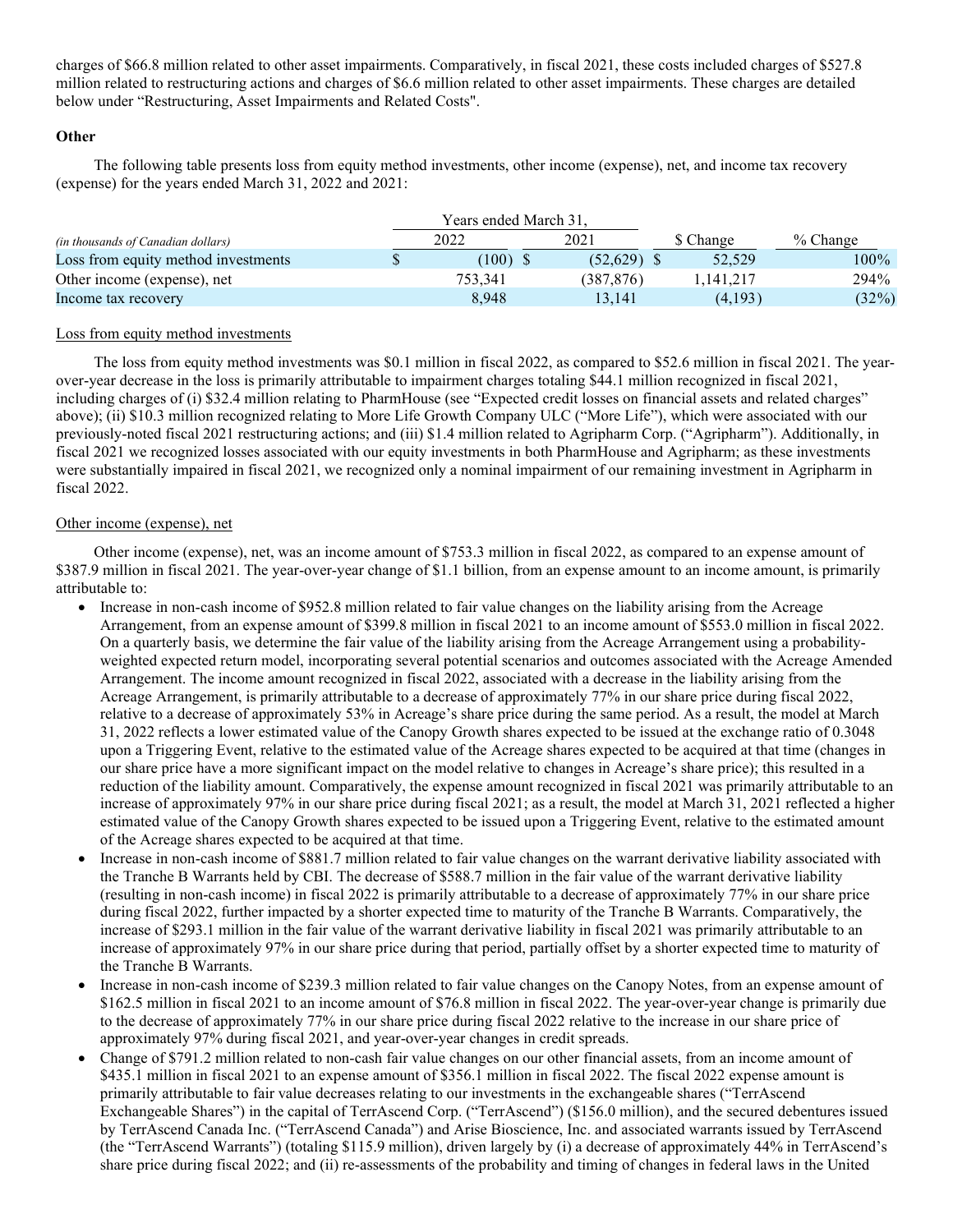States regarding the permissibility of the cultivation, distribution or possession of marijuana in fiscal 2022. Finally, the fair value of our investment in the Wana financial instrument decreased \$74.6 million from the date of investment (October 14, 2021) to March 31, 2022, due primarily to changes in expectations of the future cash flows to be generated by Wana. Comparatively, in fiscal 2021, the income amount was primarily attributable to fair value increases relating to our investments in the TerrAscend Exchangeable Shares (\$338.0 million) and the TerrAscend Canada secured debentures and TerrAscend Warrants (totaling \$149.9 million), driven largely by (i) an increase of approximately 414% in TerrAscend's share price during fiscal 2021; and (ii) a re-assessment of the probability and timing of changes in federal laws in the United States regarding the permissibility of the cultivation, distribution or possession of marijuana.

- Increase in interest expense of \$95.5 million, from \$8.5 million in fiscal 2021 to \$103.9 million in fiscal 2022. The year-overyear increase is primarily attributable to the US\$750.0 million debt financing that occurred in the fourth quarter of fiscal 2021.
- Decrease of \$35.2 million in non-cash income related to fair value changes on acquisition related contingent consideration, from \$39.6 million in fiscal 2021 to \$4.4 million in fiscal 2022. In fiscal 2021, we recognized income attributable to changes in our assessment of the probability and timing of ebbu Inc. ("ebbu") achieving certain scientific milestones associated with its acquisition in fiscal 2019. The acquisition related contingent consideration associated with ebbu was settled by the end of fiscal 2021. For fiscal 2022, we recorded fair value changes related to the estimated deferred payments associated with our investment in Wana (the "Wana Deferred Payments"), which are described in Note 12 of our Financial Statements. These fair value changes were primarily related to changes in expectations of the future cash flows to be generated by Wana.

#### Income tax recovery

Income tax recovery in fiscal 2022 was \$8.9 million, as compared to an income tax recovery of \$13.1 million in fiscal 2021. In fiscal 2022, the income tax recovery consisted of a deferred income tax recovery of \$6.6 million (compared to a recovery of \$34.5 million in fiscal 2021) and current income tax recovery of \$2.4 million (compared to an expense of \$21.4 million in fiscal 2021).

The change of \$28.0 million in the deferred income tax recovery is primarily a result of current year changes being less than prior year in respect of recording a reduction in deferred tax liabilities that arose in connection with the required revaluation of the accounting carrying value, but not the tax basis, of property, plant and equipment, intangible assets, and other financial assets. In connection with certain deferred tax assets, mainly in respect of losses for tax purposes, where the accounting criteria for recognition of an asset has yet to be satisfied and it is not probable that they will be used, the deferred tax asset has not been recognized.

The change of \$23.8 million from current income tax expense to a recovery arose primarily in connection with divestitures, and legal entities that generated income for tax purposes that could not be reduced by the group's tax attributes, net of prior years' return to provision tax recovery.

#### **Restructuring, Asset Impairments and Related Costs**

#### *Fiscal 2022*

Total restructuring, asset impairments and related costs of \$496.6 million were recognized in fiscal 2022, comprised of property, plant and equipment and intangible asset impairment charges, asset abandonment costs, inventory write-downs and other charges, contractual and other settlement costs, employee-related costs and other restructuring costs, and share-based compensation expense totaling \$429.8 million associated with:

- The strategic review of our business conducted in the first quarter of fiscal 2022 as a result of acquisitions completed during that period, which resulted in the closure of our Niagara-on-the-Lake, Ontario and Langley, British Columbia facilities;
- Restructuring actions in the fourth quarter of fiscal 2022 aligned to our ongoing strategic review of our business, as described in the "Recent Developments" section above;
- Changes in the estimated fair value of certain of our Canadian sites that were closed in December 2020, and costs associated with those sites. Refer to discussion below for restructuring actions in fiscal 2021; and
- Inventory write-downs and associated restructuring charges of \$123.7 million related primarily to (i) the aforementioned strategic changes to our business, including the shift to a contract manufacturing model for certain product formats and the closure of certain of our production facilities; and (ii) amounts deemed excess based on current and projected market demand.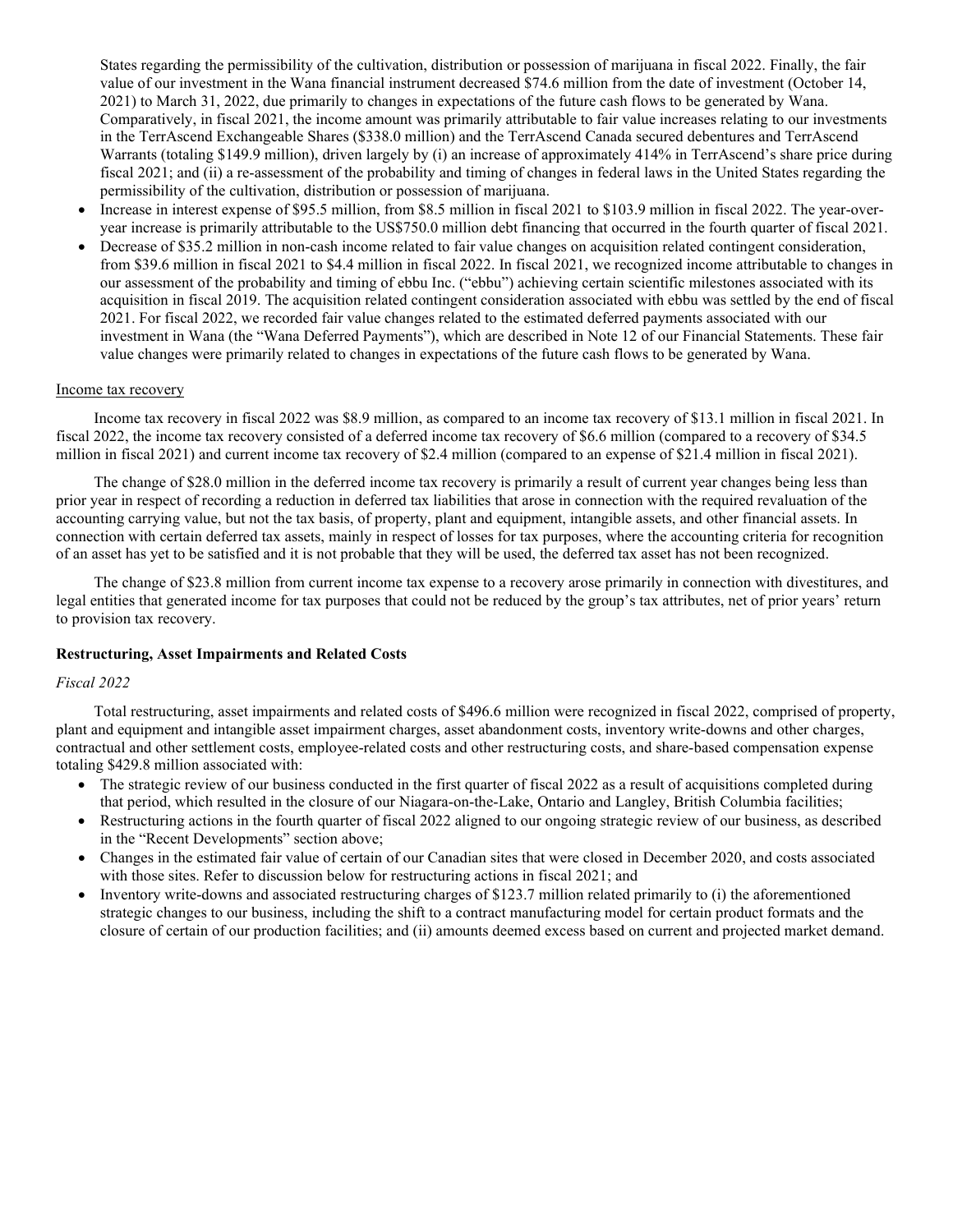Impairment charges totaling \$66.8 million were recognized in relation to impairment losses identified during our annual impairment testing process, and consisted of (i) goodwill impairment losses totaling \$40.7 million, of which \$22.3 million relates to our KeyLeaf Life Sciences ("KeyLeaf") reporting unit and \$18.4 million relates to our This Works reporting unit; and (ii) impairment charges of \$26.1 million related to certain of our acquired brands and operating licenses.

A summary of the pre-tax charges recognized in fiscal 2022 in connection with our restructuring actions described above is as follows:

|                                                             | Year ended March 31, 2022 |                                       |                      |    |         |  |
|-------------------------------------------------------------|---------------------------|---------------------------------------|----------------------|----|---------|--|
|                                                             |                           | Restructuring<br>and other<br>charges | Other<br>impairments |    | Total   |  |
| Costs recorded in cost of goods sold:                       |                           |                                       |                      |    |         |  |
| Inventory write-downs and other charges                     | \$                        | 123,669                               | <sup>S</sup>         | \$ | 123,669 |  |
| Costs recorded in operating expenses:                       |                           |                                       |                      |    |         |  |
| Impairment and abandonment of property, plant and equipment |                           | 224,726                               |                      |    | 224,726 |  |
| Impairment and abandonment of intangible assets             |                           | 41,404                                | 26,065               |    | 67,469  |  |
| Impairment of goodwill                                      |                           |                                       | 40,748               |    | 40,748  |  |
| Contractual and other settlement obligations                |                           | 6,610                                 |                      |    | 6,610   |  |
| Employee-related and other restructuring costs              |                           | 29,786                                |                      |    | 29,786  |  |
| Asset impairment and restructuring costs                    |                           | 302,526                               | 66,813               |    | 369,339 |  |
| Acceleration of share-based compensation expense            |                           |                                       |                      |    |         |  |
| related to acquisition milestones                           |                           | 3,615                                 |                      |    | 3,615   |  |
| Share-based compensation expense                            |                           | 3,615                                 |                      |    | 3,615   |  |
| Total restructuring, asset impairments and related costs    |                           | 429,810                               | 66,813               |    | 496.623 |  |

# *Fiscal 2021*

Total restructuring, asset impairments and related costs of \$570.7 million were recognized in fiscal 2021, comprised of property, plant and equipment and intangible asset impairment charges, asset abandonment costs, inventory write-downs, contractual and other settlement costs, employee-related costs and other restructuring costs, and impairment charges related to certain of our equity method investments totaling \$564.0 million associated with:

- The restructuring actions commenced in the third quarter of fiscal 2021 and continuing into the fourth quarter of fiscal 2021 as the partial outcome of an ongoing end-to-end strategic review of our operations designed to streamline our operations and further improve gross margins. This resulted in the closure of our sites in St. John's, Newfoundland and Labrador; Fredericton, New Brunswick; Edmonton, Alberta; Bowmanville, Ontario; our outdoor grow operations in Saskatchewan; and the abandonment or impairment of certain of its production facilities and intangible assets and a reduction of approximately 220 full-time positions;
- Completing the sale of our production facilities in Aldergrove and Delta, British Columbia in December 2020 and January 2021, respectively for combined proceeds of \$40.7 million, the resulting adjustments to the net book value of these production facilities from March 31, 2020 to reflect their selling prices, and costs associated with the remediation of damages caused by the fire at the Delta facility in November, the closure of the facilities, and their sale;
- Completing certain of the restructuring actions that we commenced in the fourth quarter of fiscal 2020, including the exit of our operations in South Africa and Lesotho and our strategy shift in Latin America, and recording final adjustments related to changes in certain estimates recorded at March 31, 2020;
- Costs related to rationalizing our marketing organization and certain research and development activities in the first and second quarters of fiscal 2021, respectively; and
- Costs associated with rationalizing certain licensing arrangements, including (i) the impairment of our equity method investment in More Life; (ii) the difference between the termination payment made by us to More Life and the remaining minimum royalty obligations owing to More Life that were derecognized; and (iii) charges associated with terminating a licensing agreement with a third party.

Impairment charges totaling \$6.6 million related to licensed brand intangible assets, which were identified during our annual impairment testing process.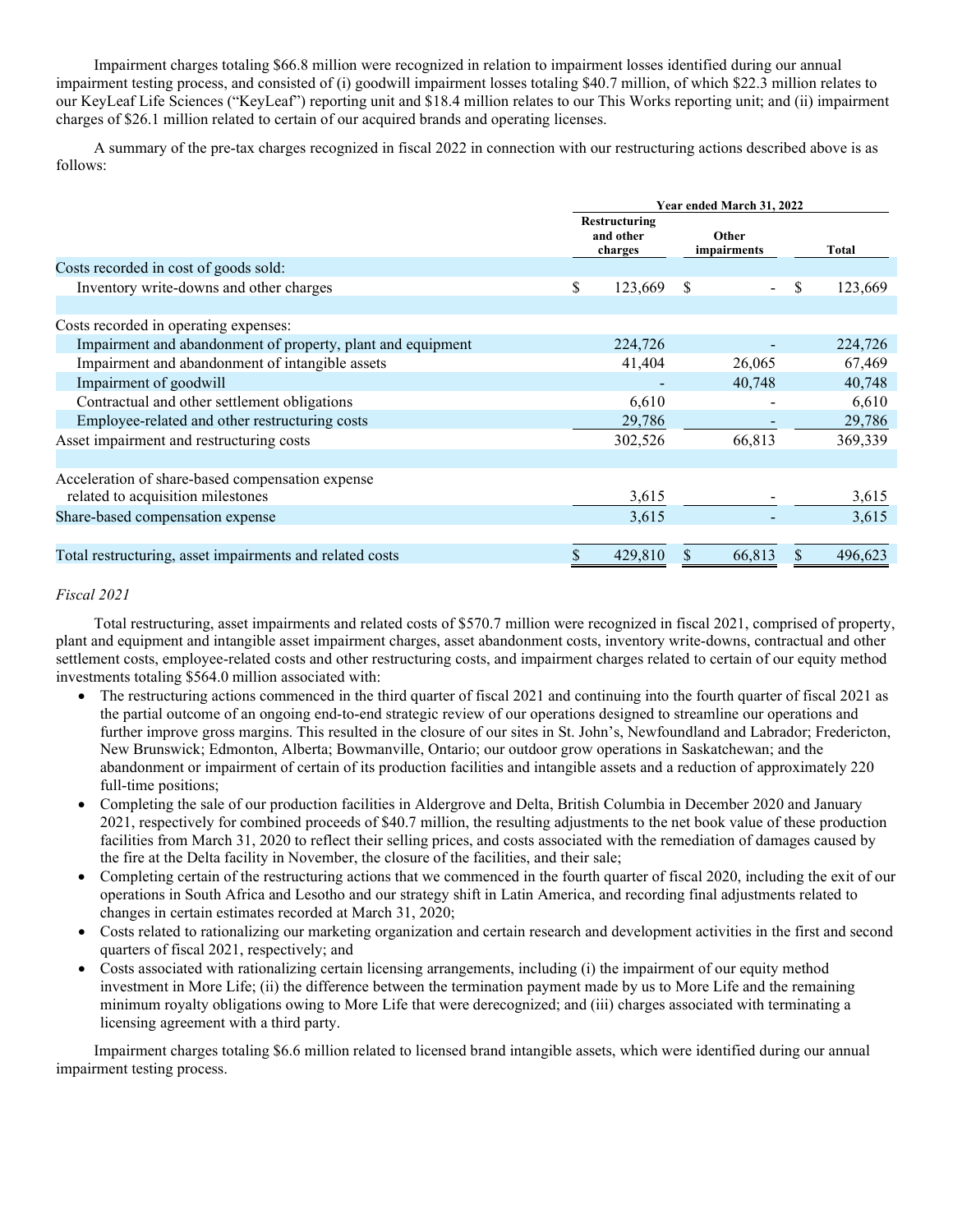A summary of the pre-tax charges recognized in fiscal 2021 in connection with our restructuring actions described above is as follows:

|                                                             | Year ended March 31, 2021 |                                       |   |                             |    |         |
|-------------------------------------------------------------|---------------------------|---------------------------------------|---|-----------------------------|----|---------|
|                                                             |                           | Restructuring<br>and other<br>charges |   | <b>Other</b><br>impairments |    | Total   |
| Costs recorded in cost of goods sold:                       |                           |                                       |   |                             |    |         |
| Inventory write-downs                                       | \$                        | 25,985                                | S | $\overline{\phantom{a}}$    | \$ | 25,985  |
|                                                             |                           |                                       |   |                             |    |         |
| Costs recorded in operating expenses:                       |                           |                                       |   |                             |    |         |
| Impairment and abandonment of property, plant and equipment |                           | 426,748                               |   |                             |    | 426,748 |
| Impairment and abandonment of intangible assets             |                           | 54,511                                |   | 6,634                       |    | 61,145  |
| Contractual and other settlement obligations                |                           | 22,352                                |   |                             |    | 22,352  |
| Employee-related and other restructuring costs              |                           | 24,153                                |   |                             |    | 24,153  |
| Asset impairment and restructuring costs                    |                           | 527,764                               |   | 6,634                       |    | 534,398 |
|                                                             |                           |                                       |   |                             |    |         |
| Costs recorded in loss from equity method investments:      |                           |                                       |   |                             |    |         |
| Impairment of equity method investments                     |                           | 10,300                                |   |                             |    | 10,300  |
| Total restructuring, asset impairments and related costs    |                           | 564,049                               |   | 6,634                       |    | 570,683 |

*Fiscal 2020*

Total restructuring, asset impairments and related costs of \$843.3 million were recognized in fiscal 2020, comprised of:

- Property, plant and equipment and intangible asset impairment charges, asset abandonment costs, inventory write-downs, contractual and other settlement costs, employee-related costs and other restructuring costs, share-based compensation expense, and impairment charges related to certain of our equity method investments totaling \$742.9 million associated with the organizational and strategic review of our business that commenced in the fourth quarter of fiscal 2020. This review resulted in the following actions designed to improve organizational focus, streamline operations and align our production capability with projected demand: (i) the closure of certain of our greenhouses as they are no longer essential to our Canadian cannabis cultivation footprint; (ii) exiting non-strategic geographies, including South Africa and Lesotho and our hemp farming operations in New York, and shifting our strategy in Colombia; and (iii) rationalizing certain marketing and research and development activities. These actions also resulted in the elimination of approximately 600 full-time positions.
- Impairment charges totaling \$100.3 million, including (i) \$60.0 million related to contractual and other settlement costs and brand and license impairments, which were identified during our annual impairment testing process; and (ii) \$40.3 million related to certain of our equity method investments.

A summary of the pre-tax charges recognized in fiscal 2020 in connection with our restructuring actions described above is as follows:

|                                                             | Year ended March 31, 2020 |                                       |    |                      |    |         |
|-------------------------------------------------------------|---------------------------|---------------------------------------|----|----------------------|----|---------|
|                                                             |                           | Restructuring<br>and other<br>charges |    | Other<br>impairments |    | Total   |
| Costs recorded in cost of goods sold:                       |                           |                                       |    |                      |    |         |
| Inventory write-downs                                       | \$                        | 132,089                               | S  |                      | \$ | 132,089 |
|                                                             |                           |                                       |    |                      |    |         |
| Costs recorded in operating expenses:                       |                           |                                       |    |                      |    |         |
| Impairment and abandonment of property, plant and equipment |                           | 334,964                               |    |                      |    | 334,964 |
| Impairment and abandonment of intangible assets             |                           | 192,987                               |    | 54,020               |    | 247,007 |
| Contractual and other settlement obligations                |                           | 18,712                                |    | 6,000                |    | 24,712  |
| Employee-related and other restructuring costs              |                           | 16,583                                |    |                      |    | 16,583  |
| Asset impairment and restructuring costs                    |                           | 563,246                               |    | 60,020               |    | 623,266 |
|                                                             |                           |                                       |    |                      |    |         |
| Acceleration of share-based compensation expense            |                           |                                       |    |                      |    |         |
| related to acquisition milestones                           |                           | 32,694                                |    |                      |    | 32,694  |
| Share-based compensation expense                            |                           | 32,694                                |    |                      |    | 32,694  |
|                                                             |                           |                                       |    |                      |    |         |
| Costs recorded in loss from equity method investments:      |                           |                                       |    |                      |    |         |
| Impairment of equity method investments                     |                           | 14,900                                |    | 40,326               |    | 55,226  |
| Total restructuring, asset impairments and related costs    | \$                        | 742,929                               | \$ | 100,346              | \$ | 843,275 |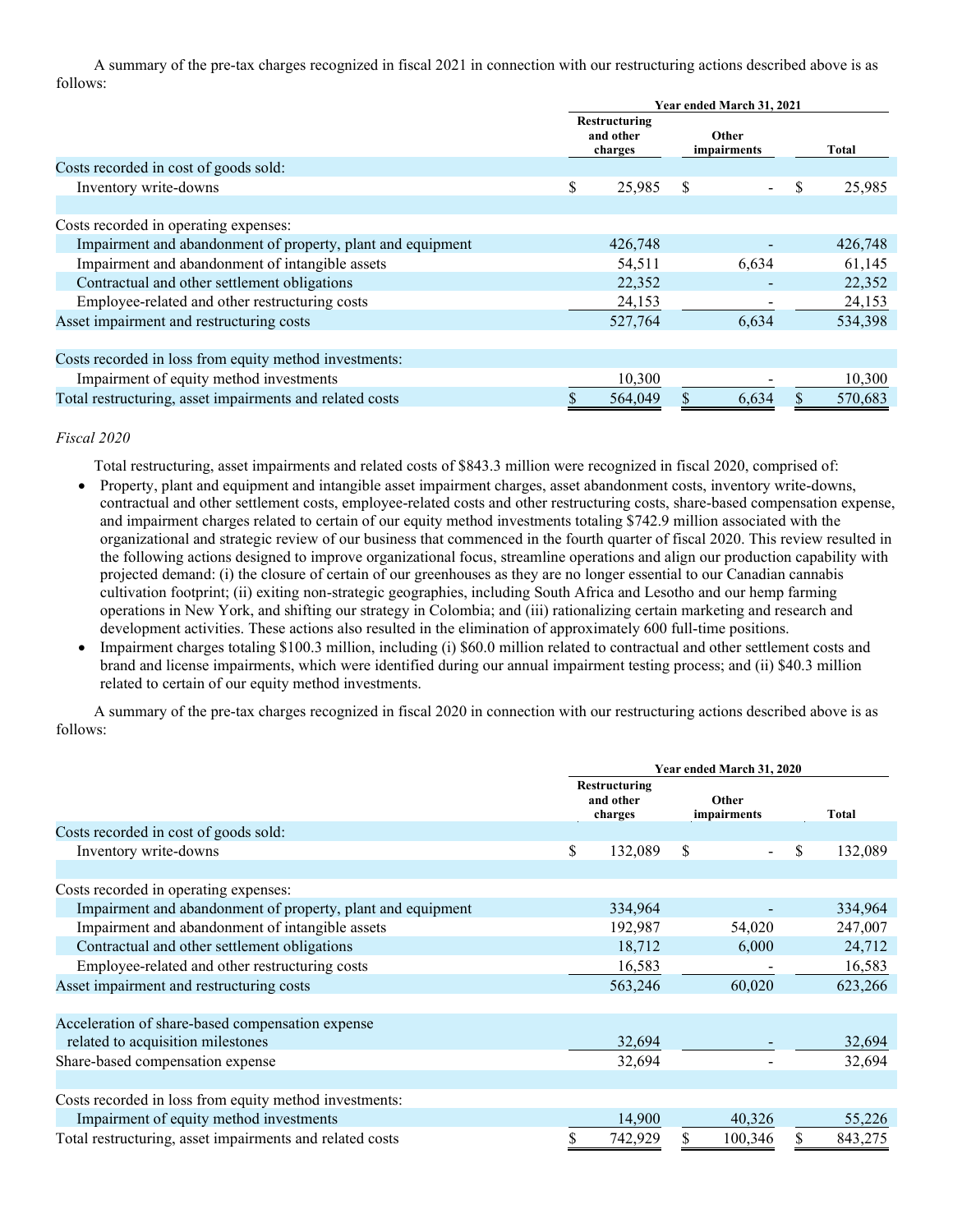#### **Net Loss**

Net loss in fiscal 2022 was \$320.5 million, as compared to a net loss of \$1.7 billion in fiscal 2021. The year-over-year decrease in the net loss is primarily attributable to the year-over-year increase in other income (expense), net, and the year-over-year decreases in (i) asset impairment and restructuring costs; (ii) expected credit losses on financial assets and related charges; (iii) selling, general and administrative expenses; and (iv) share-based compensation. These changes, contributing to a decrease in the net loss, were partially offset by the year-over-year decrease in our gross margin. These variances are described above.

#### **Adjusted EBITDA (Non-GAAP Measure)**

Our "Adjusted EBITDA" is a non-GAAP measure used by management that is not defined by U.S. GAAP and may not be comparable to similar measures presented by other companies. Management calculates Adjusted EBITDA as the reported net income (loss), adjusted to exclude income tax recovery (expense); other income (expense), net; loss on equity method investments; sharebased compensation expense; depreciation and amortization expense; asset impairment and restructuring costs; expected credit losses on financial assets and related charges; restructuring costs recorded in cost of goods sold; and charges related to the flow-through of inventory step-up on business combinations, and further adjusted to remove acquisition-related costs. Asset impairments related to periodic changes to our supply chain processes are not excluded from Adjusted EBITDA given their occurrence through the normal course of core operational activities. Accordingly, management believes that Adjusted EBITDA provides meaningful and useful financial information as this measure demonstrates the operating performance of businesses.

The following table presents Adjusted EBITDA for the years ended March 31, 2022 and 2021:

|                                                    | Years ended March 31, |                  |             |            |
|----------------------------------------------------|-----------------------|------------------|-------------|------------|
| <i>(in thousands of Canadian dollars)</i>          | 2022                  | 2021             | \$ Change   | $%$ Change |
| Net loss                                           | \$<br>$(320, 485)$ \$ | $(1,670,820)$ \$ | 1,350,335   | 81\%       |
| Income tax recovery                                | (8,948)               | (13, 141)        | 4.193       | $32\%$     |
| Other (income) expense, net                        | (753, 341)            | 387,876          | (1,141,217) | (294%)     |
| Loss on equity method investments                  | 100                   | 52,629           | (52, 529)   | $(100\%)$  |
| Share-based compensation <sup>1</sup>              | 47,525                | 91,149           | (43, 624)   | (48%)      |
| Acquisition-related costs                          | 11,060                | 13,522           | (2, 462)    | (18%)      |
| Depreciation and amortization <sup>1</sup>         | 114,418               | 127,118          | (12,700)    | $(10\%)$   |
| Asset impairment and restructuring costs           | 358,708               | 534,398          | (175,690)   | (33%)      |
| Expected credit losses on financial assets         |                       |                  |             |            |
| and related charges                                |                       | 109,480          | (109, 480)  | $(100\%)$  |
| Restructuring costs recorded in cost of goods sold | 123,669               | 25,985           | 97,684      | 376%       |
| Charges related to the flow-through of inventory   |                       |                  |             |            |
| step-up on business combinations                   | 11,847                | 1,494            | 10,353      | 693%       |
| Adjusted EBITDA                                    | (415, 447)            | (340,310)        | (75, 137)   | (22%)      |

<sup>1</sup> From Statements of Cash Flows.

The Adjusted EBITDA loss in fiscal 2022 was \$415.4 million, as compared to an Adjusted EBITDA loss of \$340.3 million in fiscal 2021. The year-over-year increase in the Adjusted EBITDA loss is primarily attributable to the year-over-year decrease in our gross margin, partially offset by the reduction in our total selling, general and administrative expense. These variances are described above.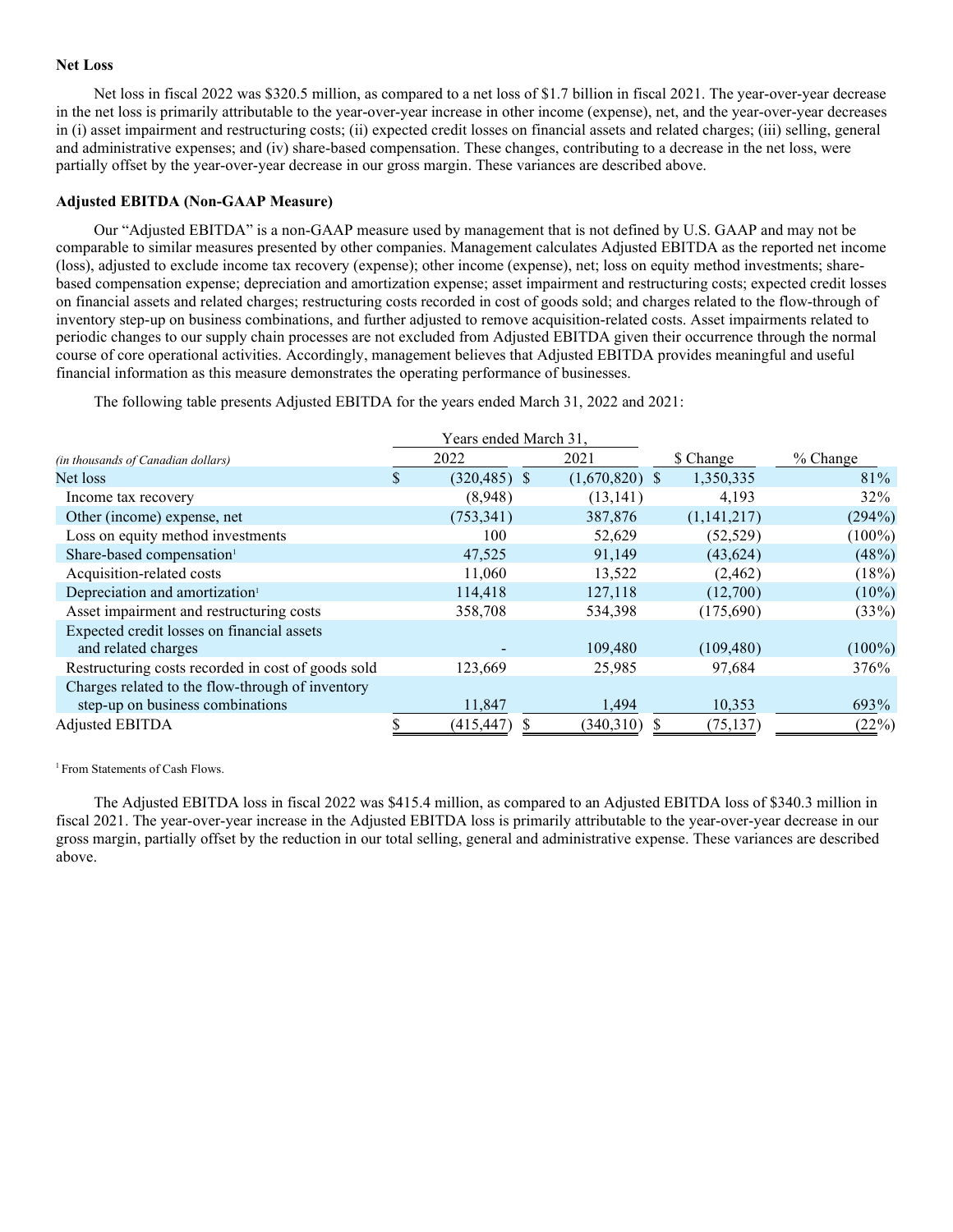# **Discussion of Fiscal 2021 Results of Operations**

The following table presents selected consolidated financial information for the years ended March 31, 2021 and 2020:

|                                                                                           | Years ended March 31, |             |    |             |            |                          |             |
|-------------------------------------------------------------------------------------------|-----------------------|-------------|----|-------------|------------|--------------------------|-------------|
| (in thousands of Canadian dollars, except share amounts and<br>where otherwise indicated) | 2020<br>2021          |             |    | \$ Change   | $%$ Change |                          |             |
| Selected consolidated financial information:                                              |                       |             |    |             |            |                          |             |
| Net revenue                                                                               | \$                    | 546,649     | -S | 398,772     | S          | 147,877                  | 37%         |
| Gross margin percentage                                                                   |                       | 12%         |    | (8%)        |            | $\overline{\phantom{0}}$ | $2,000$ bps |
| Net loss                                                                                  | \$                    | (1,670,820) |    | (1,387,440) | S          | (283, 380)               | $(20\%)$    |
| Net loss attributable to Canopy Growth                                                    |                       |             |    |             |            |                          |             |
| Corporation                                                                               |                       | (1,744,920) |    | (1,321,326) | S          | (423, 594)               | (32%)       |
| Basic and diluted loss per share <sup>1</sup>                                             | \$                    | (4.69)      |    | (3.80)      | S          | (0.89)                   | (23%)       |

1 For the year ended March 31, 2021, the weighted average number of outstanding common shares, basic and diluted, totaled 371,662,296 (year ended March 31, 2020 - 348,038,163).

# **Net Revenue**

We report net revenue in two segments: (i) global cannabis; and (ii) other consumer products. The following tables present segmented net revenue, by channel and by form, for the years ended March 31, 2021 and 2020:

| <b>Revenue by Channel</b>                          |    | Years ended March 31, |      |         |               |           |            |
|----------------------------------------------------|----|-----------------------|------|---------|---------------|-----------|------------|
| (in thousands of Canadian dollars)                 |    | 2021                  |      | 2020    |               | \$ Change | $%$ Change |
| Canadian recreational cannabis net revenue         |    |                       |      |         |               |           |            |
| Business-to-business <sup>1</sup>                  | \$ | 163,585               | - \$ | 121,605 | <sup>\$</sup> | 41,980    | 35%        |
| Business-to-consumer                               |    | 66,016                |      | 52,044  |               | 13,972    | 27%        |
|                                                    |    | 229,601               |      | 173,649 |               | 55,952    | 32%        |
| Canadian medical cannabis net revenue <sup>2</sup> |    | 55,448                |      | 51,647  |               | 3,801     | $7\%$      |
|                                                    |    | 285,049               |      | 225,296 |               | 59,753    | 27%        |
| International and other revenue                    |    |                       |      |         |               |           |            |
| $\rm C^3$                                          |    | 62,335                |      | 53,770  |               | 8,565     | $16\%$     |
| Other $3$                                          |    | 31,296                |      | 15,869  |               | 15,427    | 97%        |
|                                                    |    | 93,631                |      | 69,639  |               | 23,992    | 34%        |
| Global cannabis net revenue                        |    | 378,680               |      | 294,935 |               | 83,745    | 28%        |
|                                                    |    |                       |      |         |               |           |            |
| Other consumer products                            |    |                       |      |         |               |           |            |
| Storz & Bickel                                     |    | 80,998                |      | 48,329  |               | 32,669    | 68%        |
| This Works                                         |    | 33,314                |      | 24,725  |               | 8,589     | 35%        |
| BioSteel <sup>4</sup>                              |    | 28,530                |      | 4,589   |               | 23,941    | 522%       |
| Other                                              |    | 25,127                |      | 26,194  |               | (1,067)   | $(4\%)$    |
| Other consumer products revenue                    |    | 167,969               |      | 103,837 |               | 64,132    | 62%        |
|                                                    |    |                       |      |         |               |           |            |
| Net revenue                                        | S  | 546,649               |      | 398,772 |               | 147,877   | 37%        |

<sup>1</sup> Reflects excise taxes of \$54,928 and other revenue adjustments, representing our determination of returns and pricing adjustments, of \$14,000 for the year ended March 31, 2021 (year ended March 31, 2020 - excise taxes of \$35,649 and other revenue adjustments of \$51,500).

<sup>2</sup> Reflects excise taxes of \$5,621 for the year ended March 31, 2021 (year ended March 31, 2020 - \$5,205).

<sup>3</sup> Reflects other revenue adjustments of \$717 for the year ended March 31, 2021 (year ended March 31, 2020 - \$nil).

4 Reflects other revenue adjustments of \$9,218 for the year ended March 31, 2021 (year ended March 31, 2020 - \$nil).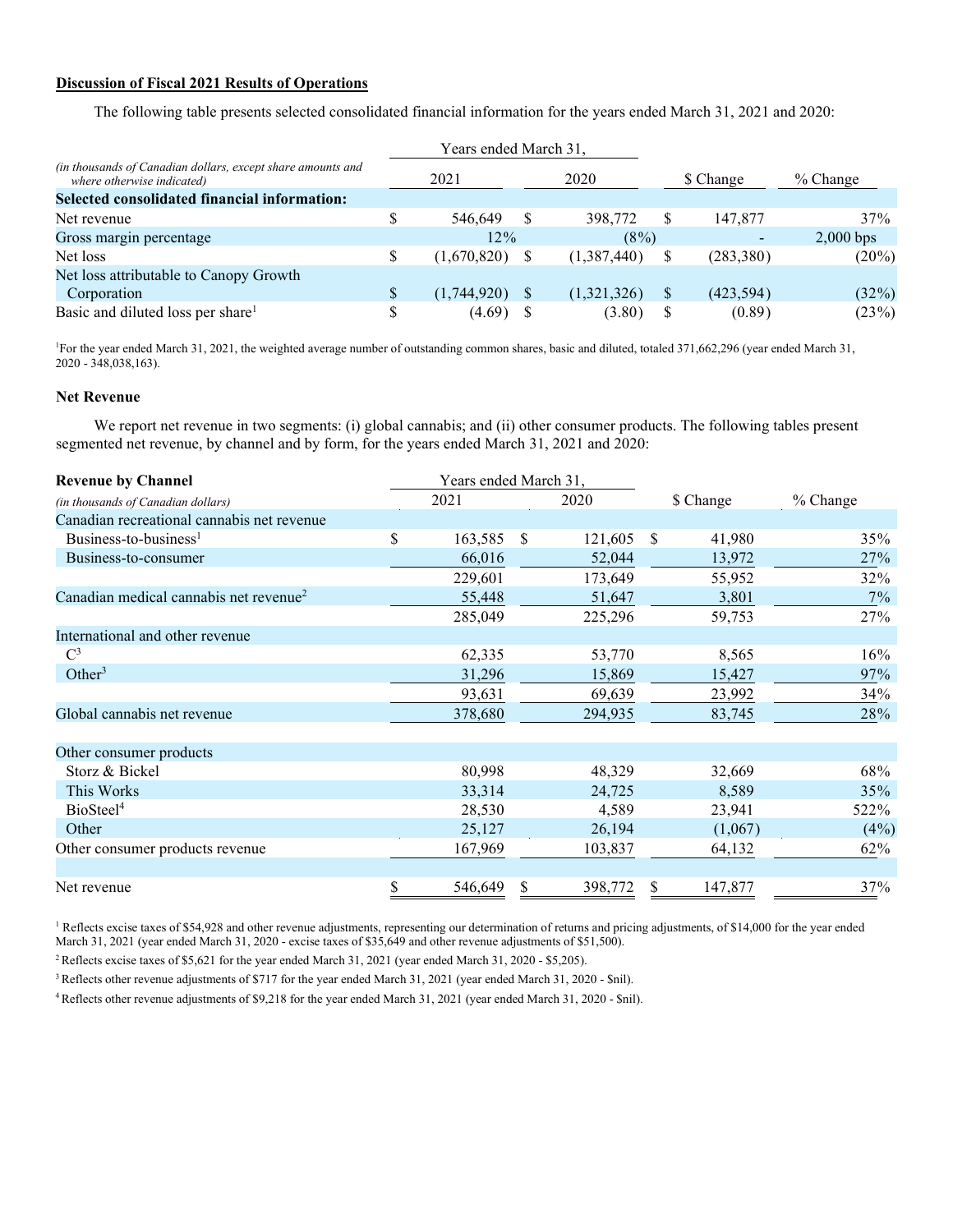| <b>Revenue by Form</b>                              | Years ended March 31, |               |            |          |
|-----------------------------------------------------|-----------------------|---------------|------------|----------|
| (in thousands of Canadian dollars)                  | 2021                  | 2020          | \$ Change  | % Change |
| Canadian recreational cannabis                      |                       |               |            |          |
| Dry bud <sup>1</sup>                                | \$<br>238,021         | \$<br>238,099 | \$<br>(78) |          |
| Oils and softgels <sup>1</sup>                      | 28,761                | 21,640        | 7,121      | 33%      |
| Beverages, edibles, topicals and vapes <sup>1</sup> | 31,747                | 1,059         | 30,688     | 2898%    |
| Other revenue adjustments                           | (14,000)              | (51,500)      | 37,500     | 73%      |
| Excise taxes                                        | (54, 928)             | (35, 649)     | (19,279)   | (54%)    |
|                                                     | 229,601               | 173,649       | 55,952     | 32%      |
| Medical cannabis and other <sup>2</sup>             |                       |               |            |          |
| Dry bud                                             | 40,479                | 37,435        | 3,044      | 8%       |
| Oils and softgels                                   | 101,875               | 89,056        | 12,819     | 14%      |
| Beverages, edibles, topicals and vapes              | 12,346                |               | 12,346     |          |
| Excise taxes                                        | (5,621)               | (5,205)       | (416)      | $(8\%)$  |
|                                                     | 149,079               | 121,286       | 27,793     | 23%      |
| Global cannabis net revenue                         | 378,680               | 294,935       | 83,745     | 28%      |
|                                                     |                       |               |            |          |
| Other consumer products                             |                       |               |            |          |
| Storz & Bickel                                      | 80,998                | 48,329        | 32,669     | 68%      |
| This Works                                          | 33,314                | 24,725        | 8,589      | 35%      |
| BioSteel <sup>2</sup>                               | 28,530                | 4,589         | 23,941     | 522%     |
| Other                                               | 25,127                | 26,194        | (1,067)    | $(4\%)$  |
| Other consumer products revenue                     | 167,969               | 103,837       | 64,132     | 62%      |
|                                                     |                       |               |            |          |
| Net revenue                                         | \$<br>546,649         | 398,772       | 147,877    | 37%      |

<sup>1</sup> Excludes the impact of other revenue adjustments.

<sup>2</sup> Includes the impact of other revenue adjustments.

Net revenue was \$546.6 million in fiscal 2021, as compared to \$398.8 million in fiscal 2020. The year-over-year increase was attributable to:

- Growth in our global cannabis segment, which was primarily due to the performance of both our Canadian recreational business-to-business and business-to-consumer channels and the growth in our U.S. CBD business; and
- Growth in our other consumer products, which was primarily due to the continued strong performance by Storz & Bickel and growth in our BioSteel business, both due primarily to the expansion of their U.S. distribution networks in fiscal 2021.

# Global cannabis

Net revenue from our global cannabis segment was \$378.7 million in fiscal 2021, as compared to \$294.9 million in fiscal 2020.

Canadian recreational cannabis net revenue was \$229.6 million in fiscal 2021, as compared to \$173.6 million in fiscal 2020.

- Net revenue from the business-to-business channel was \$163.6 million in fiscal 2021, as compared to \$121.6 million in fiscal 2020. Net revenue from this channel in fiscal 2020 was impacted by other revenue adjustments in the amount of \$51.5 million related to our determination, primarily in the first two quarters of fiscal 2020, of returns and pricing adjustments associated primarily with the risk of over-supply of certain oil and softgel products. Comparatively, other revenue adjustments declined to \$14.0 million in fiscal 2021. We also benefited in fiscal 2021 from an overall increase in demand resulting from the opening of a total of 945 new retail stores across Canada in fiscal 2021, and the revenue growth associated with the introduction, late in the fourth quarter of fiscal 2020, of our portfolio of Cannabis 2.0 product offerings. However, we were impacted in fiscal 2021 by an unfavorable product mix due primarily to an increase in the volume of value-priced dried flower product sold compared to the prior year, and price compression resulting from increased competition in the value-priced dried flower category of the recreational market.
- Revenue from the business-to-consumer channel was \$66.0 million in fiscal 2021, as compared to \$52.0 million in fiscal 2020. The year-over-year increase was primarily attributable to (i) the build-out of our retail store platform across Canada to 33 corporate-owned Tweed and Tokyo Smoke retail stores at March 31, 2021, an increase from 22 stores at March 31, 2020; and (ii) the continued broadening of our brand and product offerings at our retail locations to include new value-priced dried flower products, vapes, and cannabis-infused beverages, and the benefit of holiday promotional campaigns held in fiscal 2021. Partially offsetting these increases was (i) the adverse impact, predominantly in the first quarter of fiscal 2021, of the temporary closure of our retail stores in response to the COVID-19 pandemic and their re-opening, beginning in mid-April, with reduced hours and under a "click-and-collect" model with curbside pickup or delivery; and (ii) decreased traffic at our corporate-owned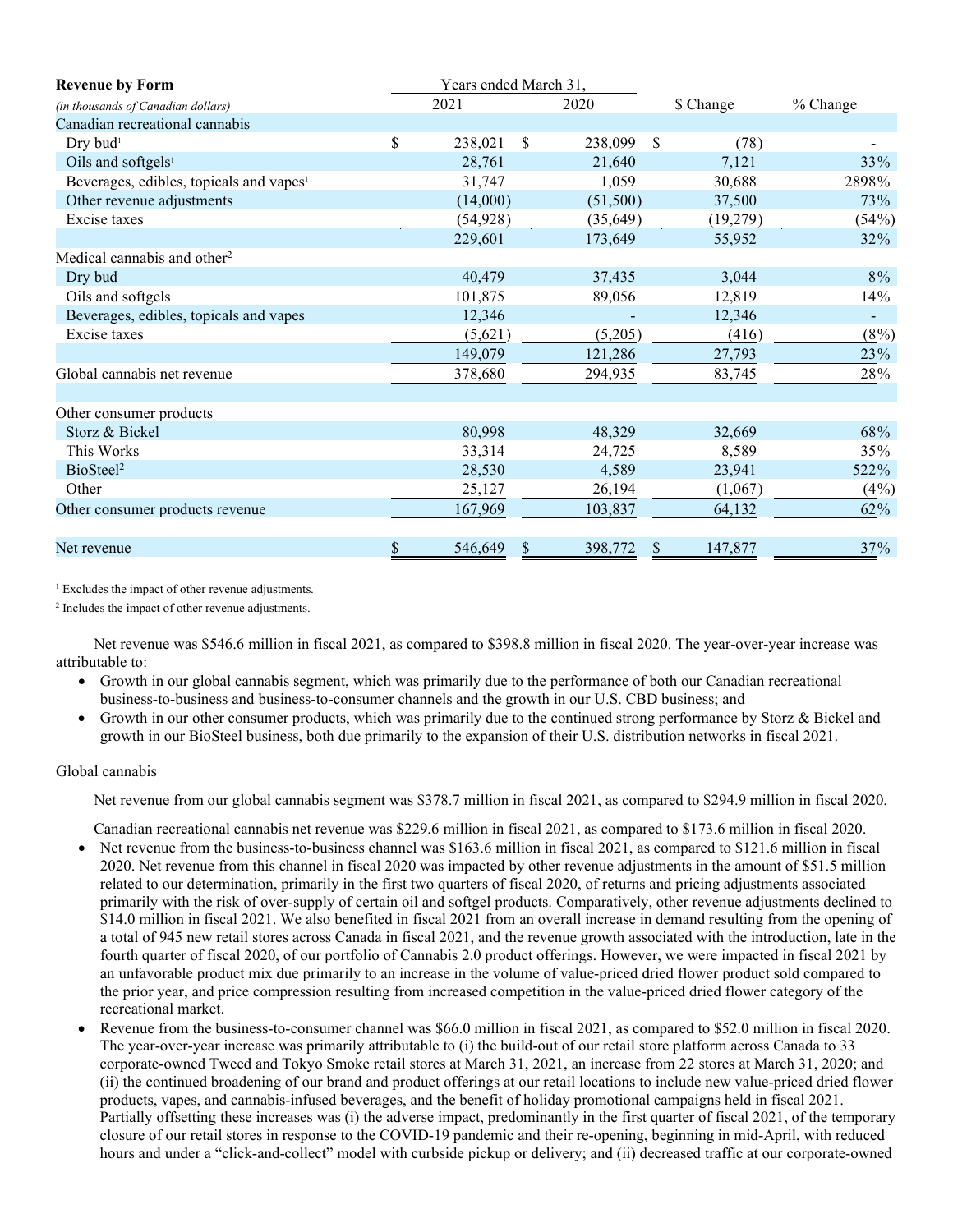retail stores in the fourth quarter of fiscal 2021, which was partly attributable to measures implemented by certain Canadian provincial governments to limit the spread of COVID-19.

Canadian medical cannabis net revenue was \$55.4 million in fiscal 2021, as compared to \$51.6 million in fiscal 2020. The yearover-year increase was due primarily to the continued broadening of our brand and medical cannabis product offerings available on the Spectrum Therapeutics online store in response to medical customer demand, including the introduction of pre-rolled joints, vapes and cannabis-infused chocolates, and certain premium dry flower brands.

International and other cannabis revenue was \$93.6 million in fiscal 2021, as compared to \$69.6 million in fiscal 2020. C3 (acquired in April 2019) contributed revenue of \$62.3 million in fiscal 2021, a year-over-year increase of \$8.6 million. In addition to the full twelve months of revenue contribution in fiscal 2021, revenue growth was driven by an expansion of  $C<sup>3</sup>$ 's customer base relative to the prior year. Other cannabis revenue was \$31.3 million in fiscal 2021, a year-over-year increase of \$15.4 million primarily attributable to (i) the growth in our U.S. CBD business, attributable primarily to the introduction of the Martha Stewart CBD line of products in September 2020; (ii) the growth in our international medical cannabis business resulting from the resolution of supply constraints we had experienced early in fiscal 2020 that impacted our German medical cannabis business.

# Other consumer products

Revenue from our other consumer products segment was \$168.0 million in fiscal 2021, as compared to \$103.8 million in fiscal 2020.

- Revenue from Storz & Bickel was \$81.0 million in fiscal 2021, a year-over-year increase of \$32.7 million due primarily to an expansion of our distribution network in the United States.
- This Works (acquired in May 2019) contributed revenue of \$33.3 million in fiscal 2021, a year-over-year increase of \$8.6 million. In addition to the full twelve months of revenue contribution in the current fiscal year, revenue growth was driven by the expansion of distribution to both direct-to-consumer and third-party e-commerce channels, and new product launches. These factors were partially offset by the impact of the temporary closure of brick-and-mortar retail stores and other measures to control the outbreak of the COVID-19 pandemic in the United Kingdom, largely in the first quarter, and late in the third quarter of fiscal 2021.
- Other revenue was \$53.7 million in fiscal 2021, a year-over-year increase of \$22.9 million due primarily to BioSteel (which was acquired in October 2019) contributing a full twelve months of revenue contribution in fiscal 2021, and also benefiting from an expansion and strengthening of their U.S. distribution channel in the fourth quarter of fiscal 2021.

# **Cost of Goods Sold and Gross Margin**

The following table presents cost of goods sold, gross margin and gross margin percentage on a consolidated basis for the years ended March 31, 2021 and 2020:

|                                                           |  | Years ended March 31. |               |           |             |
|-----------------------------------------------------------|--|-----------------------|---------------|-----------|-------------|
| (in thousands of Canadian dollars except where indicated) |  | 2021                  | 2020          | \$ Change | $%$ Change  |
| Net revenue                                               |  | 546,649               | \$<br>398,772 | 147,877   | 37%         |
|                                                           |  |                       |               |           |             |
| Cost of goods sold                                        |  | 479.689               | \$<br>430,456 | 49.233    | 11%         |
| Gross margin                                              |  | 66,960                | (31,684)      | 98.644    | 311%        |
| Gross margin percentage                                   |  | $12\%$                | $(8\%)$       |           | $2,000$ bps |

Cost of goods sold in fiscal 2021 was \$479.7 million, as compared to \$430.5 million in fiscal 2020. Our gross margin in fiscal 2021 was \$67.0 million, or 12% of net revenue, as compared to gross margin of \$(31.7) million and gross margin percentage of (8%) of net revenue in fiscal 2020. The year-over-year increase in the gross margin percentage was attributable to:

- A year-over-year decrease in restructuring and other charges recorded in cost of goods sold. We recorded restructuring charges totaling \$26.0 million in fiscal 2021, relating primarily to the closure of certain Canadian and international production facilities as described above under "Restructuring, Asset Impairments and Related Costs". Comparatively, we recorded restructuring and other charges totaling \$132.1 million in fiscal 2020 in relation to (i) restructuring charges in the amount of \$55.9 million relating to excess hemp inventories in the United States and the closure of our greenhouses in Canada; and (ii) inventory writedowns in the amount of \$76.2 million primarily related to aged, obsolete or unsaleable cannabis inventories and packaging within Canada.
- In fiscal 2020 we recorded inventory write-downs totaling \$29.0 million associated with (i) excess finished recreational cannabis inventory and trim inventory related primarily to our evaluation of the estimated on-hand provincial and territorial inventory levels compared to forecasted "sell-in" rates of certain oils and softgel products, which led to our conclusion that a portion of this inventory may not be sold within a reasonable timeframe; (ii) the impact on gross margin reflecting the returns and pricing adjustments relating primarily to the over-supply of certain oils and softgel products in the second quarter of fiscal 2020; and (iii) other adjustments related to excess inventory. Similar write-downs did not recur in fiscal 2021.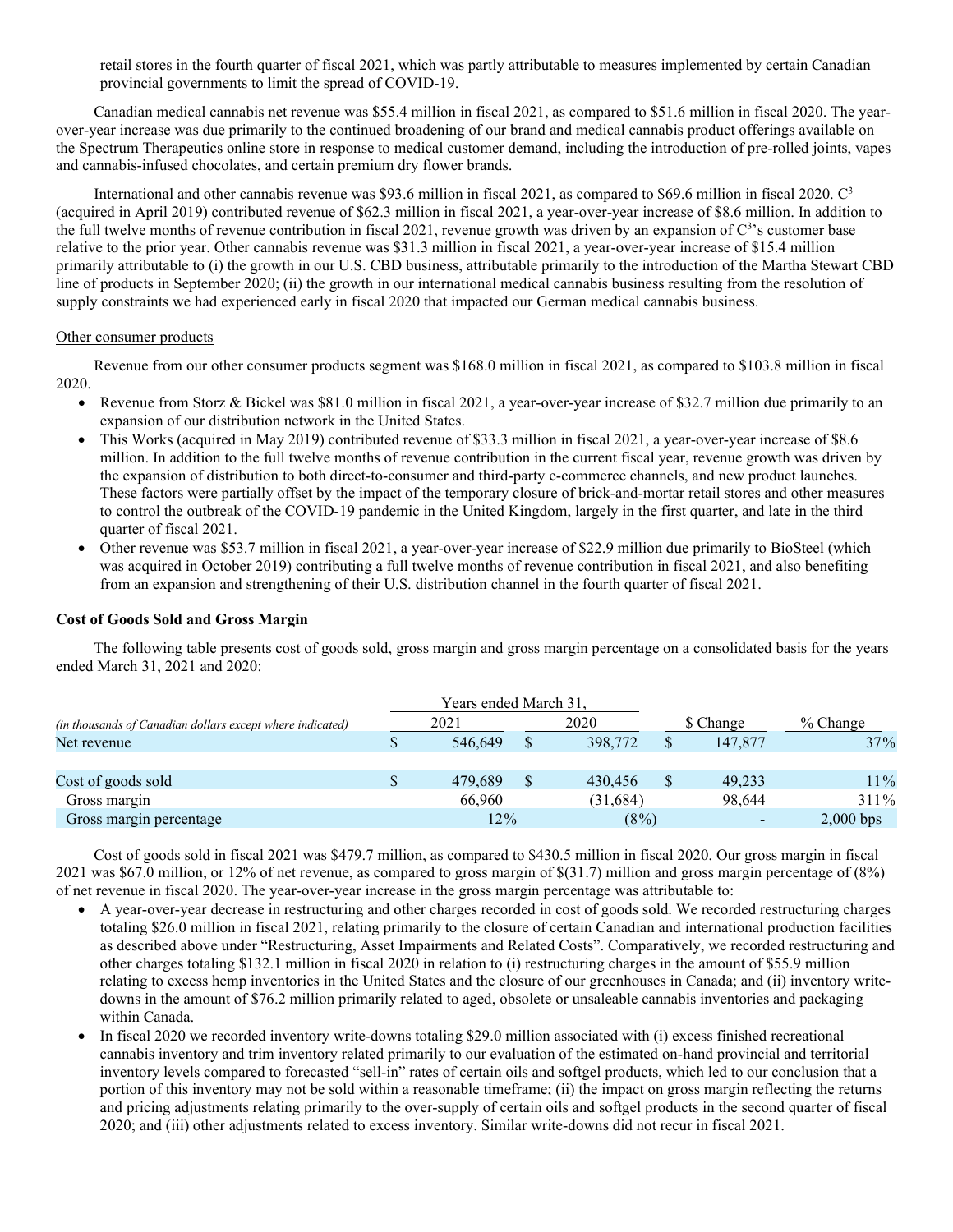Excluding the items highlighted above, our adjusted gross margin percentage in fiscal 2021 was impacted by the following items as compared to our adjusted gross margin percentage in fiscal 2020:

- An increase in operating costs relating to facilities not yet cultivating or producing cannabis, not yet producing cannabis-related products or having under-utilized capacity. In fiscal 2021, these costs amounted to \$60.7 million and primarily related to (i) start-up costs associated with our gummie production facility in Smiths Falls, our facilities in the United States, and our greenhouse in Denmark prior to its closure in the fourth quarter of fiscal 2021; and (ii) under-utilized capacity associated with our chocolate, beverage and vape production facilities in Smiths Falls, and our indoor facility in Newfoundland and Labrador prior to its closure in early December. Comparatively, in fiscal 2020 these costs amounted to \$39.6 million and primarily related to start-up costs associated with our advanced manufacturing and beverage facilities in Smiths Falls, our greenhouse in Denmark, under-utilized capacity associated with our KeyLeaf extraction facility, and costs associated with our 2020 Canadian outdoor harvest.
- Lower production output, particularly in Canada, to align with expected market demand. Lower production output, coupled with our fixed costs representing a high proportion of our overall cultivation and manufacturing cost structure, resulted in the under-absorption of these fixed costs and an adverse impact on gross margin in the current fiscal year. In connection with these changes to our production strategy we also adjusted our cannabis production profile to focus on higher-potency strains which are more in-demand, resulted in the recognition of additional inventory charges, predominantly in the first quarter of fiscal 2021.
- An unfavorable product mix in fiscal 2021 due primarily to an increase in the volume of value-priced dried flower product sold in the Canadian recreational cannabis channel, compared to the prior year.

We report gross margin and gross margin percentage in two segments: (i) global cannabis; and (ii) other consumer products. The following table presents segmented gross margin and gross margin percentage for the years ended March 31, 2021 and 2020:

|                                                           |       | Years ended March 31, |   |           |               |           |             |
|-----------------------------------------------------------|-------|-----------------------|---|-----------|---------------|-----------|-------------|
| (in thousands of Canadian dollars except where indicated) | 2021  |                       |   | 2020      |               | \$ Change | $%$ Change  |
| Global cannabis segment                                   |       |                       |   |           |               |           |             |
| Cost of goods sold                                        |       | 371,635               | S | 371,771   |               | (136)     |             |
| Gross margin                                              |       | 7,045                 |   | (76, 836) |               | 83,881    | 109%        |
| Gross margin percentage                                   | $2\%$ |                       |   | (26%)     |               |           | $2,800$ bps |
| Other consumer products segment                           |       |                       |   |           |               |           |             |
| Cost of goods sold                                        |       | 108,054               | S | 58,685    | <sup>\$</sup> | 49,369    | 84%         |
| Gross margin                                              |       | 59,915                |   | 45,152    |               | 14,763    | 33%         |
| Gross margin percentage                                   |       | 36%                   |   | 43%       |               |           | $(700)$ bps |

#### Global cannabis

Gross margin for our global cannabis segment was \$7.0 million in fiscal 2021, or 2% of net revenue, as compared to \$(76.8) million in fiscal 2020, or (26%) of net revenue. The year-over-year increase in the gross margin percentage was primarily due to the decrease in restructuring and other charges recorded in cost of goods sold, from \$132.1 million in fiscal 2020 to \$26.0 million in fiscal 2021, as discussed above in our analysis of cost of goods sold and gross margin on a consolidated basis. Excluding these items, our adjusted gross margin percentage in fiscal 2021 was impacted by (i) an increase in operating costs relating to facilities not yet cultivating or producing cannabis, not yet producing cannabis-related products or having under-utilized capacity; (ii) lower production output resulting in under-absorption of our fixed costs; (iii) the recognition of inventory charges associated with the shift in cannabis production profile; and (iv) an unfavorable product mix due primarily to an increase in the volume of value-priced dried flower product sold in the Canadian recreational cannabis channel, compared to the prior year.

#### Other consumer products

Gross margin for our other consumer products segment was \$59.9 million in fiscal 2021, or 36% of net revenue, as compared to \$45.2 million in fiscal 2020, or 43% of net revenue. The year-over-year decline in our gross margin percentage was primarily due to a shift in the business mix in fiscal 2021 towards increased contributions to our segment revenue from BioSteel, which currently has a lower margin relative to Storz & Bickel and This Works.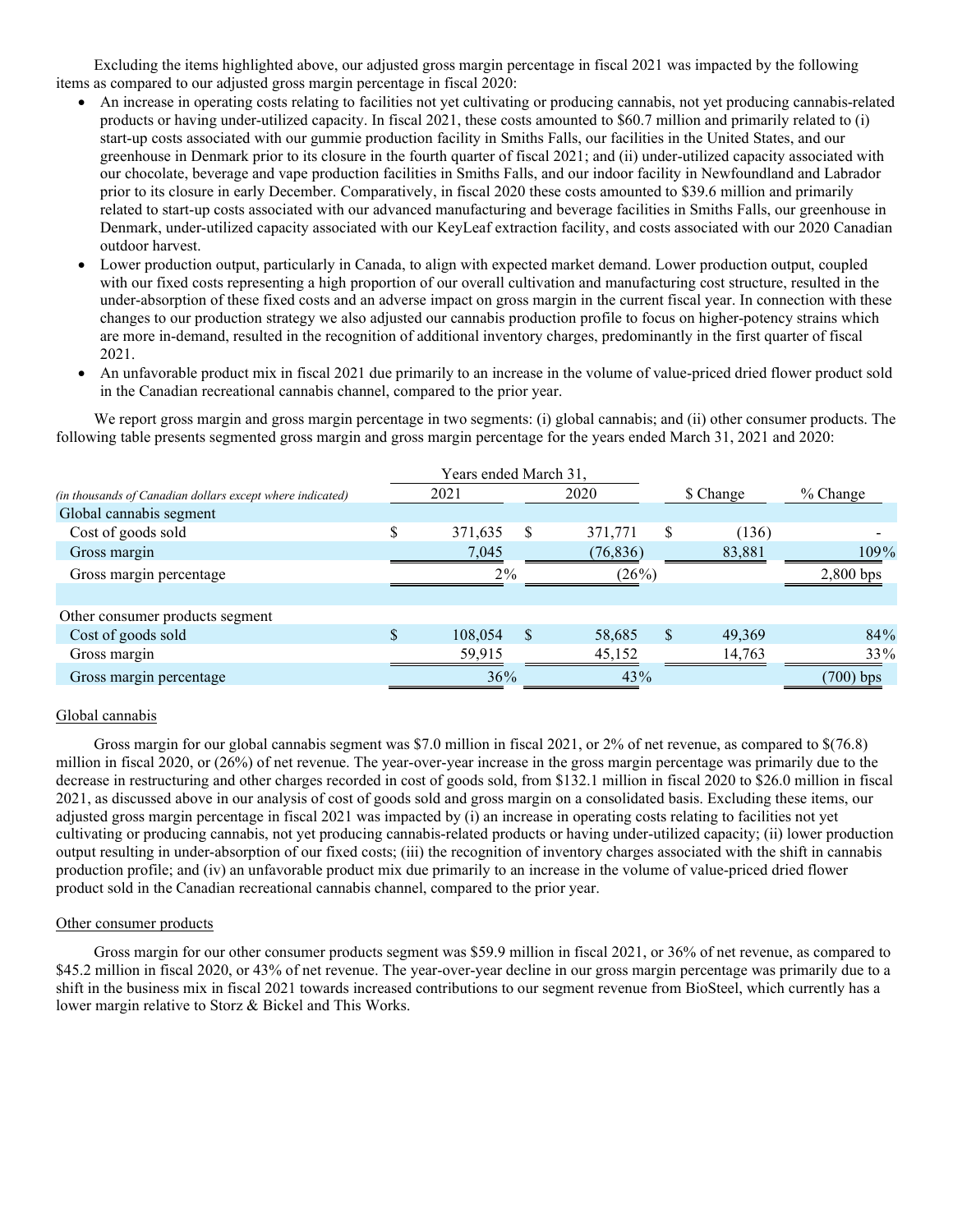# **Operating Expenses**

The following table presents operating expenses for the years ended March 31, 2021 and 2020:

|                                              |    | Years ended March 31, |               |           |              |            |          |
|----------------------------------------------|----|-----------------------|---------------|-----------|--------------|------------|----------|
| (in thousands of Canadian dollars)           |    | 2021                  |               | 2020      |              | \$ Change  | % Change |
| Operating expenses                           |    |                       |               |           |              |            |          |
| General and administrative                   | \$ | 238,305               | $\mathcal{S}$ | 304,635   | <sup>S</sup> | (66,330)   | (22%)    |
| Sales and marketing                          |    | 194,395               |               | 242,831   |              | (48, 436)  | $(20\%)$ |
| Research and development                     |    | 57,582                |               | 61,812    |              | (4,230)    | (7%)     |
| Acquisition-related costs                    |    | 13,522                |               | 20,840    |              | (7,318)    | (35%)    |
| Depreciation and amortization                |    | 71,585                |               | 63,619    |              | 7,966      | 13%      |
| Selling, general and administrative expenses |    | 575,389               |               | 693,737   |              | (118,348)  | (17%)    |
|                                              |    |                       |               |           |              |            |          |
| Share-based compensation                     |    | 83,013                |               | 258,104   |              | (175,091)  | (68%)    |
| Share-based compensation related to          |    |                       |               |           |              |            |          |
| acquisition milestones                       |    | 8,136                 |               | 62,172    |              | (54,036)   | (87%)    |
| Share-based compensation expense             |    | 91,149                | 320,276       |           |              | (229, 127) | (72%)    |
|                                              |    |                       |               |           |              |            |          |
| Expected credit losses on financial assets   |    |                       |               |           |              |            |          |
| and related charges                          |    | 109,480               |               |           |              | 109,480    |          |
|                                              |    |                       |               |           |              |            |          |
| Asset impairment and restructuring costs     |    | 534,398               |               | 623,266   |              | (88, 868)  | (14%)    |
| Total operating expenses                     |    | 1,310,416             |               | 1,637,279 |              | (326, 863) | $(20\%)$ |

# Selling, general and administrative expenses

Selling, general and administrative expenses in fiscal 2021 were \$575.4 million, as compared to \$693.7 million in fiscal 2020.

General and administrative expense in fiscal 2021 was \$238.3 million, as compared to \$304.6 million in fiscal 2020. The yearover-year decrease is primarily attributable to:

- A reduction in costs attributable to the restructuring actions initiated in the fourth quarter of fiscal 2020 and continuing through fiscal 2021, resulting from an organizational and strategic review of the business. These restructuring actions and the associated charges recognized are detailed above in "Restructuring, Asset Impairments and Related Costs". Accordingly, as we exited non-strategic geographies and began streamlining our operations, we realized reductions related to (i) compensation costs and third-party professional fees associated with finance, legal and other administrative functions; (ii) facilities and insurance costs; and (iii) scaling-back on our expansion and business development initiatives. Partially offsetting these costs reductions were a year-over-year increase in third-party professional consulting fees associated with the organizational and strategic review of our business, and the growth in our business through the acquisitions of  $C<sup>3</sup>$ , This Works and BioSteel in fiscal 2020, all of which contributed a full fiscal year to our operating results in fiscal 2021.
- Losses recorded in the second quarter of fiscal 2020 of \$10.8 million related to a legal dispute with a third-party supplier, and \$8.8 million associated with additional reserves on onerous lease obligations. These losses did not recur in fiscal 2021.
- Payroll subsidies in the amount of \$11.0 million received from the Canadian government in fiscal 2021, pursuant to a COVID-19 relief program.

Sales and marketing expense in fiscal 2021 was \$194.4 million, as compared to \$242.8 million in fiscal 2020. The year-overyear decrease was primarily attributable to:

- A reduction of costs attributable to the previously-noted restructuring actions initiated in the fourth quarter of fiscal 2020 and continuing through fiscal 2021. This included the rationalization of our Canadian marketing organization in April 2020, and a reduction in (i) creative design, brand insights and product marketing and advertising campaign costs in preparation for the launch of our Cannabis 2.0 portfolio of products; and (ii) staffing costs associated with servicing our Canadian market.
- With measures established to contain the spread of COVID-19, we delayed or cancelled various product and brand marketing initiatives across our business, and incurred reduced travel costs associated with restrictions aimed at controlling the spread of COVID-19.
- The above factors were partially offset by (i) higher compensation costs and increased brand and advertisement agency spending in support of our United States CBD business, particularly with respect to the launch of the Martha Stewart CBD product line, CBD beverages and vape products; and (ii) an increase in sponsorship fees relating to BioSteel's partnership deals with National Basketball Association teams and players, and promotional and sales and marketing staff compensation costs supporting BioSteel's launch of ready-to-drink beverages across the United States through their distribution network.

Research and development expense in fiscal 2021 was \$57.6 million, as compared to \$61.8 million in fiscal 2020. The yearover-year decrease was primarily attributable to a reduction in costs due to the previously-noted restructuring actions initiated in the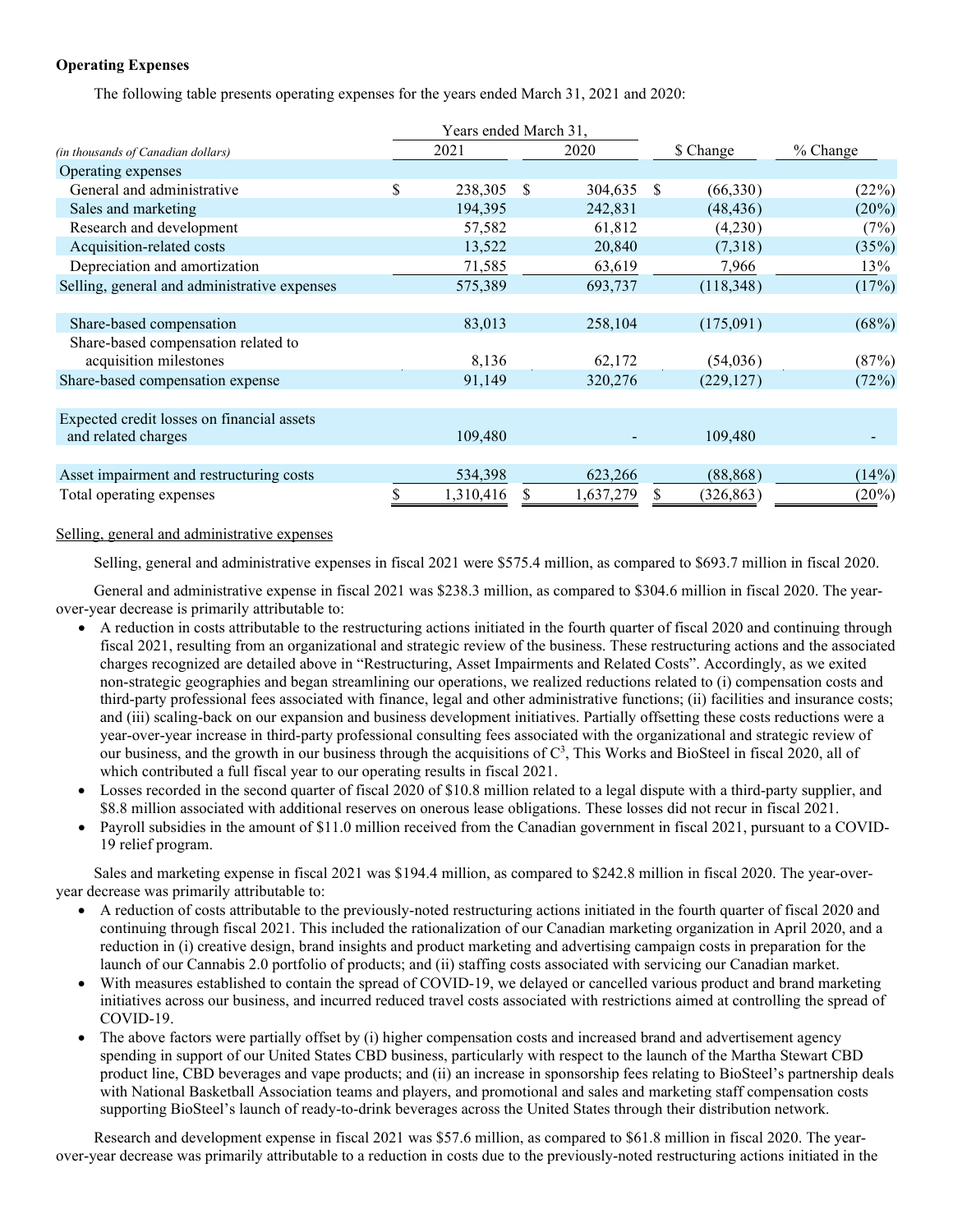fourth quarter of fiscal 2020 and continuing throughout fiscal 2021. As we rationalized our research and development activities and reduced our clinical trials and other external laboratory research and testing for cannabinoid-based therapies, we realized reductions in compensation costs and curtailed certain research and development projects for which we had incurred costs in fiscal 2020.

Acquisition-related costs in fiscal 2021 were \$13.5 million, as compared to \$20.8 million in fiscal 2020. The year-over-year decrease was attributable to more mergers and acquisitions activity in fiscal 2020. In fiscal 2021, our primary mergers and acquisitions activity related to (i) entering into, and implementing, the Acreage Amended Arrangement; and (ii) entering into the RIV Arrangement with RIV Capital, which was completed on February 23, 2021. Additionally, costs were incurred in relation to completing the acquisition of Ace Valley and entering into the Supreme Arrangement, both of which occurred in April 2021, and evaluating other potential acquisition opportunities. Comparatively, in fiscal 2020, we incurred acquisition-related costs related to entering into and implementing the Original Acreage Arrangement, closing the acquisitions of  $C<sup>3</sup>$ , This Works, BioSteel, and the unowned interest in Beckley Canopy Therapeutics ("BCT"), and the transaction to launch More Life. Additionally, costs were incurred in relation to evaluating other potential acquisition opportunities.

Depreciation and amortization expense was \$71.6 million in fiscal 2021, as compared to \$63.6 million in fiscal 2020. The yearover-year increase was primarily attributable to the impact of building-out of our infrastructure across Canada in previous fiscal years, the growth in our business over the past year with the acquisitions of  $C<sup>3</sup>$ , BioSteel and This Works, the growth in our network of corporate-owned Tweed and Tokyo Smoke retail stores, the implementation of information technology, and our investment in infrastructure in Europe and the United States. These factors were partially offset by a reduction in depreciation and amortization expense associated with restructuring actions announced in December 2020, which were part of the previously-noted restructuring actions and which resulted in the closure of certain of our Canadian facilities.

# Share-based compensation expense

Share-based compensation was \$83.0 million in fiscal 2021, as compared to \$258.1 million in fiscal 2020. The year-over-year decrease was primarily attributable to:

- The implementation of a new "Total Rewards Program" for our employees in the first half of fiscal 2020 and associated modification of our share-based compensation program. As a result, 478,215 options were granted in fiscal 2021 at a weighted average price of \$28.15, as compared to 22.1 million stock options in fiscal 2019 at a weighted average price of \$51.49 per option, and 9.5 million options in fiscal 2020 at a weighted average price of \$33.87. Accordingly, the significant number of stock options that were granted in previous years at relatively higher exercise prices impacted share-based compensation expense more significantly in previous periods; and
- The forfeiture or cancellation of 5.9 million stock options in fiscal 2020 and the forfeiture of another 8.2 million stock options in fiscal 2021 resulting primarily from the previously-noted restructuring actions commenced in the fourth quarter of fiscal 2020 and continuing through fiscal 2021. These forfeitures and cancellations also resulted in a year-over-year reduction in share-based compensation expense.

Share-based compensation related to acquisition milestones was \$8.1 million in fiscal 2021, as compared to \$62.2 million in fiscal 2020. The year-over-year decrease was primarily related to (i) the restructuring of our operations in Colombia in fiscal 2020, which resulted in the acceleration of share-based compensation expense totaling \$32.7 million related to the unvested milestones associated with the acquisitions of Spectrum Cannabis Colombia S.A.S. ("Spectrum Colombia"), Canindica Capital Ltd. ("Canindica") (as a result, there was no remaining share-based compensation expense to be recognized in association with the Spectrum Colombia acquisition and only a minimal amount was recognized in connection with the Canindica acquisition in fiscal 2021); and (ii) the achievement, in earlier quarters, of major milestones associated with the acquisitions of Spectrum Colombia, Canindica, and Spectrum Cannabis Denmark Aps, which had resulted in the recognition of share-based compensation expense at that time.

#### Expected credit losses on financial assets and related charges

In fiscal 2021, we recorded expected credit losses on financial assets and related charges in the amount of \$109.5 million, in relation to PharmHouse. These expected credit losses and related charges were recognized through February 23, 2021, the date of completion of the RIV Arrangement and associated derecognition of RIV Capital's consolidated assets and liabilities from our consolidated financial statements, and have been described above in our analysis of "Expected credit losses on financial assets and related charges" in our discussion of our fiscal 2022 results of operations above.

# Asset impairment and restructuring costs

Asset impairment and restructuring costs recorded in operating expenses in fiscal 2021 were \$534.4 million, as compared to \$623.3 million in fiscal 2020. In fiscal 2021 these costs included charges of \$527.8 million related to restructuring actions and charges of \$6.6 million related to other asset impairments. Comparatively, in fiscal 2020 these costs included charges of \$563.2 million related to restructuring actions and charges of \$60.0 million related to other asset impairments. These charges are detailed above under "Restructuring, Asset Impairments and Related Costs".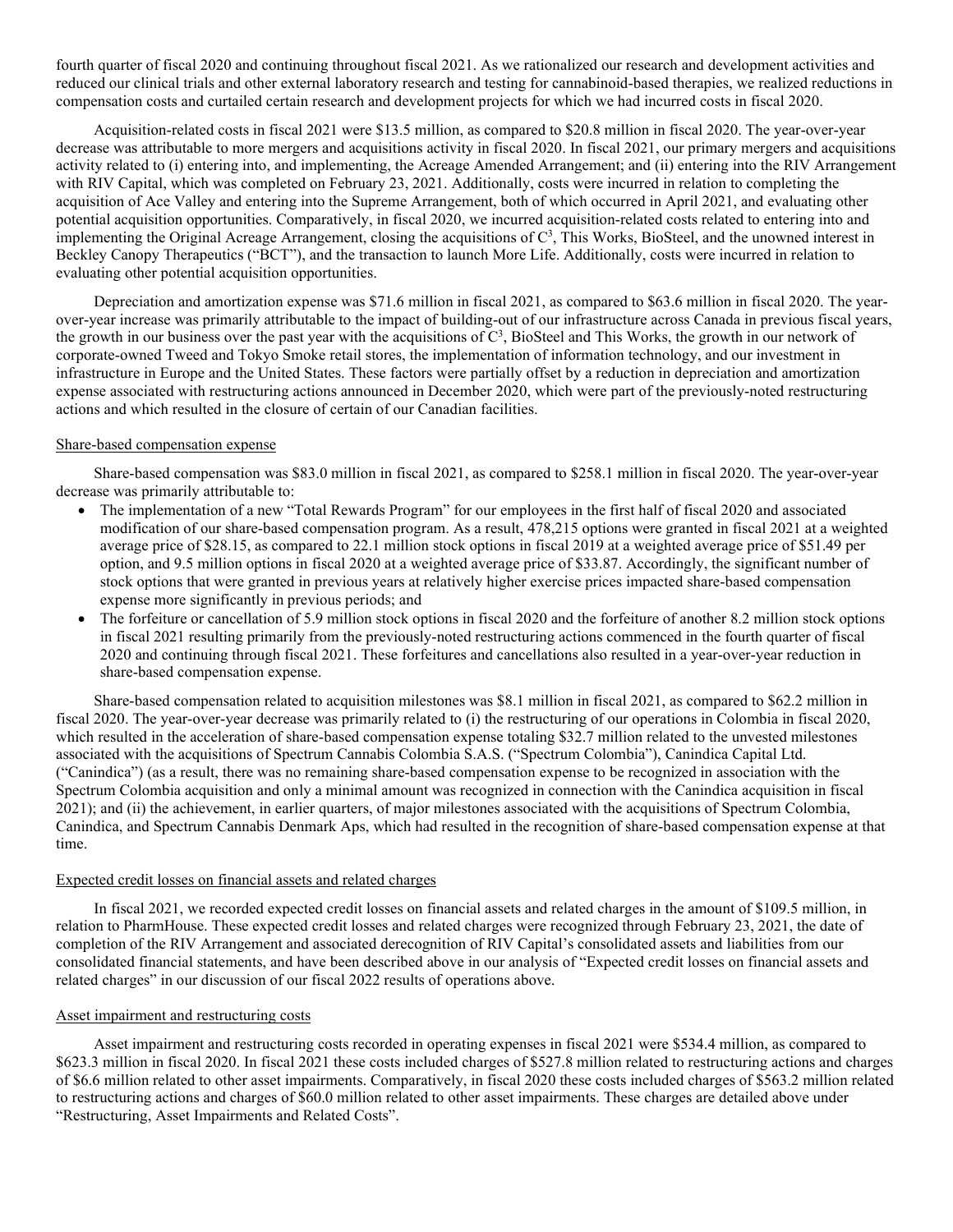# **Other**

The following table presents loss from equity method investments, other income (expense), net, and income tax recovery for the years ended March 31, 2021 and 2020:

|                                           | Years ended March 31. |               |            |            |
|-------------------------------------------|-----------------------|---------------|------------|------------|
| <i>(in thousands of Canadian dollars)</i> | 2021                  | 2020          | \$ Change  | $%$ Change |
| Loss from equity method investments       | \$<br>(52.629)        | $(64.420)$ \$ | 11.791     | 18%        |
| Other income (expense), net               | (387.876)             | 224,329       | (612.205)  | (273%)     |
| Income tax recovery                       | 13.141                | 121.614       | (108, 473) | $(89\%)$   |

# Loss from equity method investments

The loss from equity method investments in fiscal 2021 was \$52.6 million, as compared to \$64.4 million in fiscal 2020. The year-over-year decrease in the loss was primarily attributable to a reduction in impairment charges recognized in relation to our equity method investments.

In fiscal 2021, we recognized impairment charges totaling \$44.1 million, including charges of \$32.4 million recognized in the second quarter of fiscal 2021 relating to PharmHouse (refer to our analysis of "Expected credit losses on financial assets and related charges" in our discussion of our fiscal 2022 results of operations above); charges of \$10.3 million recognized in the fourth quarter of fiscal 2021 relating to More Life, which were associated with our previously-noted fiscal 2021 restructuring actions; and charges of \$1.4 million related to Agripharm.

Comparatively, in fiscal 2020 we recognized impairment charges totaling \$55.2 million. The charges included \$14.9 million related to More Life, which were associated with our fiscal 2020 restructuring actions, and other impairments totaling \$40.3 million associated with Agripharm (\$29.2 million), CanapaR (\$8.2 million), and other equity investments (\$3.0 million).

# Other income (expense), net

Other income (expense), net was an expense amount of \$387.9 million in fiscal 2021, as compared to an income amount of \$224.3 million in fiscal 2020. The year-over-year change of \$612.2 million from an income amount to an expense amount was primarily attributable to:

- Change of \$1.1 billion related to fair value changes on the warrant derivative liability associated with the Tranche B Warrants held by CBI, from an income amount of \$795.1 million in fiscal 2020 to an expense amount of \$293.1 million in fiscal 2021. The increase of \$293.1 million in the fair value of the warrant derivative liability (resulting in non-cash expense) in fiscal 2021 was primarily attributable to an increase of approximately 97% in our share price from April 1, 2020 to March 31, 2021, partially offset by a shorter expected time to maturity of the Tranche B Warrants. Comparatively, the decrease of \$795.1 million in the fair value of the warrant derivative liability in fiscal 2020 was primarily attributable to a decline of approximately 62% in our share price from June 27, 2019, when the terms of the Tranche B Warrants were amended, to March 31, 2020.
- Change of \$347.3 million related to the non-cash fair value changes on the Canopy Notes, from an income amount of \$184.7 million in fiscal 2020 to an expense amount of \$162.5 million in fiscal 2021. The year-over-year change was primarily due to an increase of approximately 97% in our share price from April 1, 2020 to March 31, 2021, as compared to a decline of approximately 64% from April 1, 2019 to March 31, 2020.
- In fiscal 2020, we recognized gains of \$61.8 million in relation to (i) our acquisition of the unowned interest in BCT, which increased our total ownership to 100% of BCT's issued and outstanding shares (\$39.5 million); and (ii) our disposal of a previously-consolidated subsidiary in conjunction with the transaction completed to launch More Life (\$22.3 million). Comparatively, in fiscal 2021 we recognized gains totaling \$0.6 million in relation to the completion of the RIV Arrangement, and the disposition of certain of our other financial assets.
- A decrease in interest income of \$45.0 million, from \$66.3 million in fiscal 2020 to \$21.4 million in fiscal 2021. While our cash and cash equivalents and short-term investment balance, on a combined basis, increased \$322.7 million from March 31, 2020 to March 31, 2021, we received net proceeds of \$877.1 million in March 2021 pursuant to the US\$750.0 million debt financing that occurred in the fourth quarter of fiscal 2021. Excluding this cash inflow, our cash and cash equivalents and shortterm investments balance decreased year-over-year and this was the primary driver of the decrease in interest income.
- Change of \$679.1 million related to non-cash fair value changes on our other financial assets, from an expense amount of \$244.0 million in fiscal 2020 to an income amount of \$435.1 million in fiscal 2021. The income amount recognized in fiscal 2021 was primarily attributable to fair value increases relating to our investments in the TerrAscend Exchangeable Shares (\$338.0 million), and the TerrAscend Canada secured debenture and the TerrAscend Warrants (totaling \$149.9 million), driven largely by an increase of approximately 414% in TerrAscend's share price from April 1, 2020 to March 31, 2021 and a reassessment of the probability and timing of changes in federal laws in the United States regarding the permissibility of the cultivation, distribution or possession of marijuana. Comparatively, the expense amount in fiscal 2020 was primarily driven by decreases of \$113.0 million and \$40.5 million in the fair value of our TerrAscend Exchangeable Shares and warrants in the capital of SLANG, respectively. Both companies have interests in cannabis-related businesses in the United States and the fair value decreases resulted primarily from declines of approximately 69% and 90%, respectively in their respective stock prices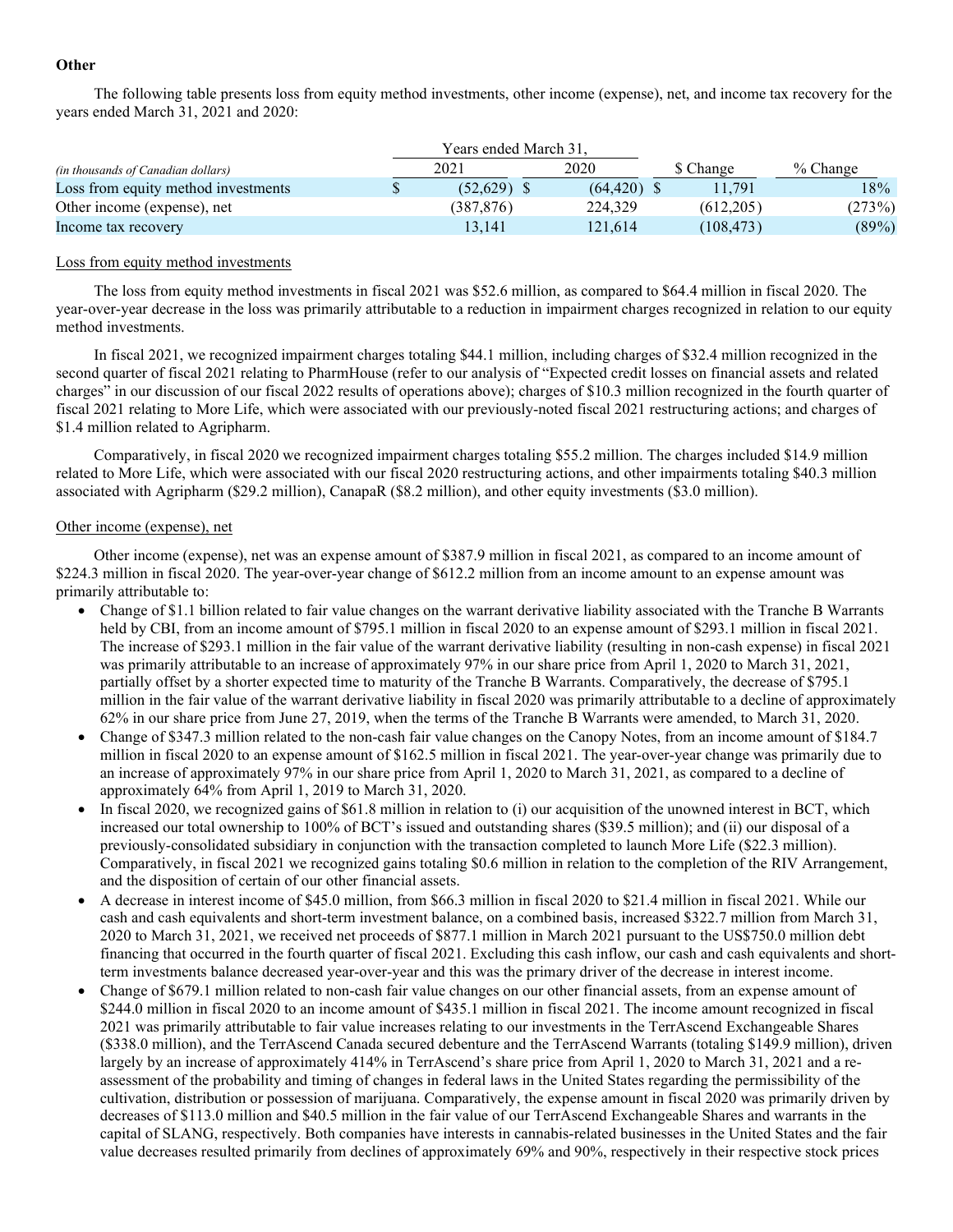during fiscal 2020. Additionally, the fair values of several of our other investments decreased during fiscal 2020 in-line with the broader decline in the Canadian cannabis market. Partially offsetting these year-over-year fair value increases was (i) a fair value decrease of \$37.0 million representing the difference between the Hempco Debenture and the estimated fair value of the Hempco Debenture measured using a discounted cash flow model; and (ii) a fair value decrease of \$7.2 million related to RIV Capital's investment in Agripharm pursuant to a royalty agreement, which was incurred prior to the completion of the RIV Arrangement on February 23, 2021.

- A decrease in non-cash expense of \$245.3 million related to fair value changes on the liability arising from the Acreage Arrangement, from \$645.2 million in fiscal 2020 to \$399.8 million in fiscal 2021. We determine the fair value of the liability arising from the Acreage Arrangement using a probability-weighted expected return model, incorporating several potential scenarios and outcomes associated with the Acreage Amended Arrangement. The fiscal 2021 expense amount, associated with an increase in the liability arising from the Acreage Arrangement, was primarily attributable to an increase of approximately 97% in our share price from April 1, 2020 to March 31, 2021. As a result, the model at March 31, 2021 reflects a higher estimated value of the Canopy Growth shares expected to be issued at the exchange ratio of 0.3048 upon a Triggering Event, relative to the estimated amount of the Acreage shares expected to be acquired at that time. Comparatively, the expense amount of \$645.2 million in fiscal 2020 was primarily attributable to an overall decline in both our and Acreage's share prices in fiscal 2020.
- An increase of \$27.3 million in non-cash income related to fair value changes on acquisition related contingent consideration. In fiscal 2019 we acquired ebbu, and the consideration paid included contingent consideration related to the achievement, by ebbu, of certain scientific related milestones. The year-over-year change in the fair value of the acquisition related contingent consideration was primarily attributable to changes in our assessment of the probability and timing of ebbu achieving certain of these milestones.

# Income tax recovery (expense)

Income tax recovery was \$13.1 million in fiscal 2021, compared to income tax recovery of \$121.6 million in fiscal 2020. In fiscal 2021, income tax recovery consisted of deferred income tax recovery of \$34.5 million (compared to a recovery of \$138.3 million in fiscal 2020) and current income tax expense of \$21.4 million (compared to an expense of \$16.7 million in fiscal 2020).

The decrease of \$103.8 million in deferred income tax recovery was primarily a result of current year changes being less than prior year in respect of (i) deferred tax liabilities that arose in connection with the required revaluation of the accounting carrying value, but not the tax basis, of property, plant and equipment, intangible assets, and other financial assets; and (ii) the recognition of losses carried forward net of the use of losses carried forward from prior years for which a deferred tax asset had been recorded. In connection with certain deferred tax assets, mainly in respect to losses for tax purposes, where the accounting criteria for recognition of an asset has yet to be satisfied and it was not probable that they will be used, the deferred tax asset has not been recognized.

The increase of \$4.7 million in current income tax expense arose primarily in connection with legal entities that generated income for tax purposes that could not be reduced by the group's tax attributes.

#### **Net Loss**

The net loss was \$1.7 billion in fiscal 2021, as compared to \$1.4 billion in fiscal 2020. The increase in the net loss was primarily attributable to the year-over-year change in other income (expense), net, the reduction in the income tax recovery, and expected credit losses on financial assets and related charges, and partially offset by the year-over-year improvement in gross margin and reductions in selling, general and administrative expenses, share-based compensation expense, and asset impairment and restructuring charges. These variances are discussed above in our discussion of our fiscal 2021 results of operations.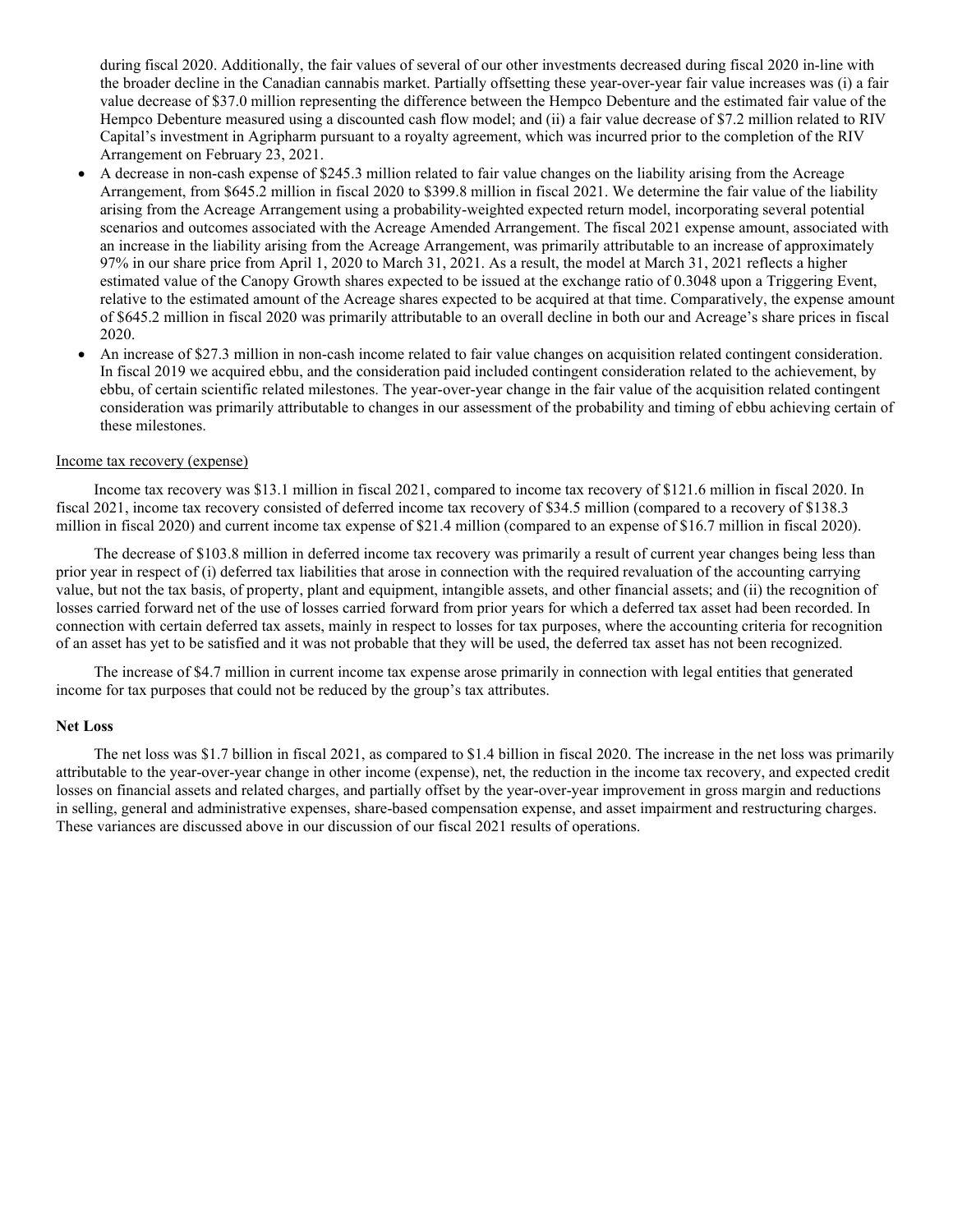# **Adjusted EBITDA (Non-GAAP Measure)**

The following table presents Adjusted EBITDA for the years ended March 31, 2021 and 2020:

|                                                    |    | Years ended March 31. |                  |            |            |
|----------------------------------------------------|----|-----------------------|------------------|------------|------------|
| <i>(in thousands of Canadian dollars)</i>          |    | 2021                  | 2020             | \$ Change  | $%$ Change |
| Net loss                                           | \$ | $(1,670,820)$ \$      | $(1,387,440)$ \$ | (283, 380) | $(20\%)$   |
| Income tax recovery                                |    | (13, 141)             | (121, 614)       | 108,473    | 89%        |
| Other (income) expense, net                        |    | 387,876               | (224, 329)       | 612,205    | 273%       |
| Loss on equity method investments                  |    | 52,629                | 64,420           | (11,791)   | (18%)      |
| Share-based compensation <sup>1</sup>              |    | 91,149                | 320,276          | (229, 127) | (72%)      |
| Acquisition-related costs                          |    | 13,522                | 20,840           | (7,318)    | (35%)      |
| Depreciation and amortization <sup>1</sup>         |    | 127,118               | 125,013          | 2,105      | $2\%$      |
| Asset impairment and restructuring costs           |    | 534,398               | 623,266          | (88, 868)  | (14%)      |
| Expected credit losses on financial assets         |    |                       |                  |            |            |
| and related charges                                |    | 109,480               |                  | 109,480    |            |
| Restructuring costs recorded in cost of goods sold |    | 25,985                | 132,089          | (106, 104) | $(80\%)$   |
| Charges related to the flow-through of inventory   |    |                       |                  |            |            |
| step-up on business combinations                   |    | 1,494                 | 4,687            | (3,193)    | (68%)      |
| Adjusted EBITDA                                    |    | (340,310)             | (442, 792)       | 102,482    | 23%        |

<sup>1</sup> From Statements of Cash Flows.

The Adjusted EBITDA loss in fiscal 2021 was \$340.3 million, as compared to an Adjusted EBITDA loss of \$442.8 million in fiscal 2020. The year-over-year decrease in the Adjusted EBITDA loss was primarily attributable to the year-over-year reduction in our selling, general and administrative expenses, as described above.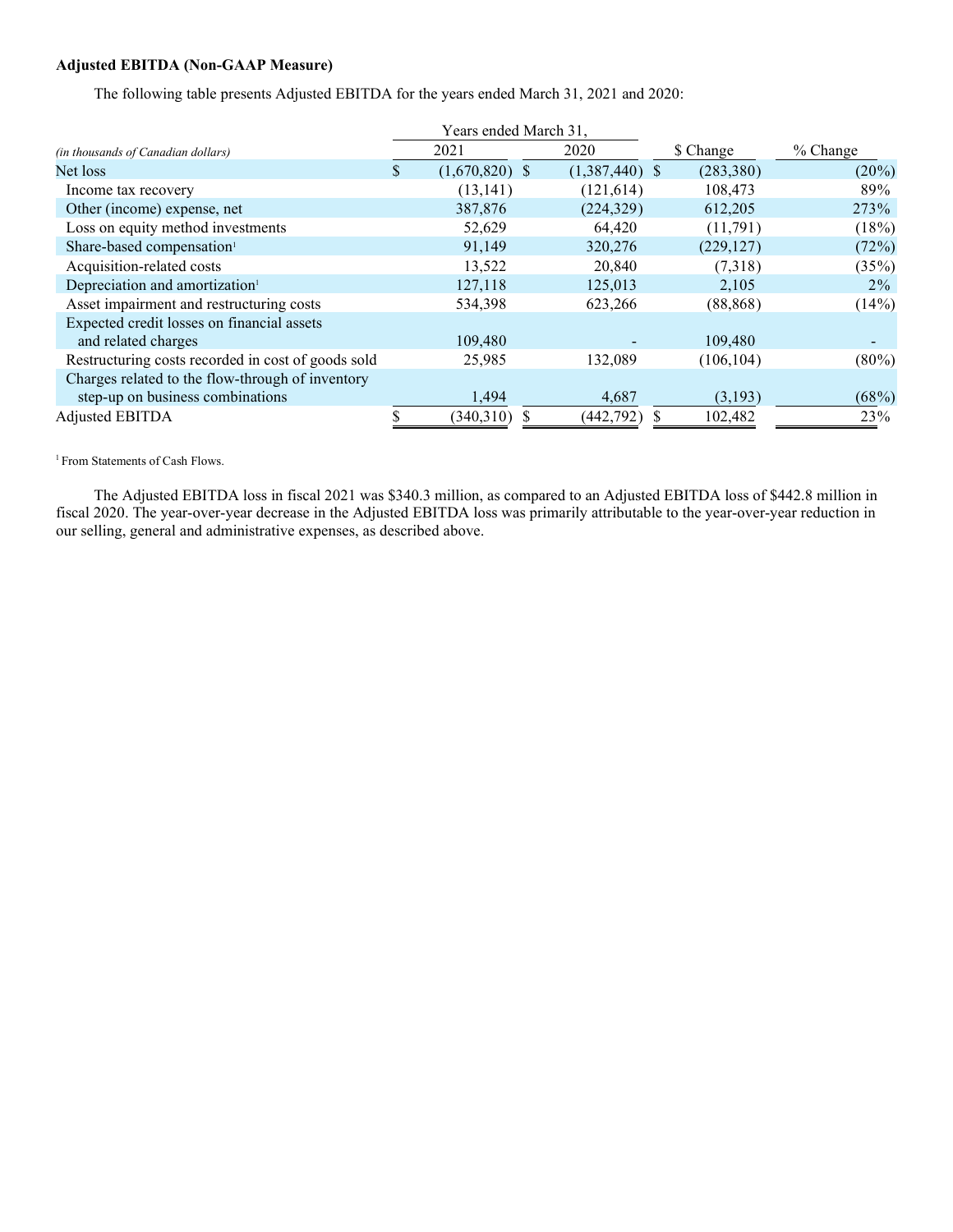# **Part 3 – Financial Liquidity and Capital Resources**

We manage liquidity risk by reviewing, on an ongoing basis, our sources of liquidity and capital requirements. As of March 31, 2022, we had cash and cash equivalents of \$776.0 million and short-term investments of \$595.7 million, which are predominantly invested in liquid securities issued by financial institutions. Additionally, we have capacity of up to an additional US\$500.0 million available under the Credit Facility (as defined below), and the full amount of \$40.0 million under our revolving debt facility with Farm Credit Canada ("FCC"). In evaluating our capital requirements, including the impact, if any, on our business from the COVID-19 pandemic, and our ability to fund the execution of our strategy, we believe we have adequate available liquidity to enable us to meet our working capital and other operating requirements, fund growth initiatives and capital expenditures, settle our liabilities, and repay scheduled principal and interest payments on debt for at least the next twelve months.

Our objective is to generate sufficient cash to fund our operating requirements and expansion plans. While we have incurred net losses on a GAAP basis and Adjusted EBITDA losses to date and our cash and cash equivalents have decreased \$378.6 million from March 31, 2021 (and, together with short-term investments, decreased \$927.6 million from March 31, 2021), as discussed in the "Cash Flows" section below, management anticipates the success and eventual profitability of the business. We have also ensured that we have access to public capital markets through our U.S. and Canadian public stock exchange listings, and in March 2021, we entered into a credit agreement (the "Credit Agreement") with the lenders party thereto and Wilmington Trust, National Association, as administrative agent and collateral agent for the lenders. The Credit Agreement provides for a credit facility (the "Credit Facility") in the initial aggregate principal amount of US\$750.0 million. We continue to review and pursue selected external financing sources to ensure adequate financial resources. These potential sources include, but are not limited to (i) obtaining financing from traditional or non-traditional investment capital organizations; (ii) obtaining funding from the sale of our common shares or other equity or debt instruments; and (iii) obtaining debt financing with lending terms that more closely match our business model and capital needs.

There can be no assurance that we will gain adequate market acceptance for our products or be able to generate sufficient positive cash flow to achieve our business plans. In fiscal 2022, our purchases of and deposits on property, plant and equipment totaled \$36.7 million, which we funded out of available cash, cash equivalents and short-term investments. We expect to continue funding these purchases with our available cash, cash equivalents and short-term investments. Therefore, we are subject to risks including, but not limited to, our inability to raise additional funds through debt and/or equity financing to support our continued development, including capital expenditure requirements, operating requirements and to meet our liabilities and commitments as they come due.

# **Cash Flows**

The table below presents cash flows for the years ended March 31, 2022, 2021 and 2020:

|                                                | Years ended March 31, |                 |  |                |      |             |  |  |  |  |  |
|------------------------------------------------|-----------------------|-----------------|--|----------------|------|-------------|--|--|--|--|--|
| (in thousands of Canadian dollars)             |                       | 2022            |  | 2021           | 2020 |             |  |  |  |  |  |
| Net cash (used in) provided by:                |                       |                 |  |                |      |             |  |  |  |  |  |
| Operating activities                           |                       | $(545, 811)$ \$ |  | $(465,729)$ \$ |      | (772, 635)  |  |  |  |  |  |
| Investing activities                           |                       | 230,819         |  | (884, 105)     |      | (347, 654)  |  |  |  |  |  |
| Financing activities                           |                       | (45, 533)       |  | 1,264,769      |      | (57,161)    |  |  |  |  |  |
| Effect of exchange rate changes on             |                       |                 |  |                |      |             |  |  |  |  |  |
| cash and cash equivalents                      |                       | (18, 123)       |  | (63, 458)      |      | (204)       |  |  |  |  |  |
| Net decrease in cash and cash equivalents      |                       | (378, 648)      |  | (148, 523)     |      | (1,177,654) |  |  |  |  |  |
| Cash and cash equivalents, beginning of period |                       | 1,154,653       |  | 1,303,176      |      | 2,480,830   |  |  |  |  |  |
| Cash and cash equivalents, end of period       |                       | 776,005         |  | 1,154,653      |      | 1,303,176   |  |  |  |  |  |

# Operating activities

Cash used in operating activities in fiscal 2022 totaled \$545.8 million, as compared to cash used of \$465.7 million in fiscal 2021. The increase in the cash used in operating activities is primarily due to (i) the year-over-year decrease in our gross margin; and (ii) an increase in interest paid associated with the US\$750.0 million debt financing that occurred in the fourth quarter of fiscal 2021. These factors were partially offset by the year-over-year reductions in our total selling, general and administrative expenses, and an improvement in working capital spending. These variances are described above.

Cash used in operating activities in fiscal 2021 totaled \$465.7 million, as compared to cash used of \$772.6 million in fiscal 2020. The decrease in the cash used in operating activities was primarily due to the year-over-year reduction in our working capital spending on inventory, which was primarily attributable to the lower production output in fiscal 2021 (as described in the "Cost of Goods Sold and Gross Margin" section in our discussion of our fiscal 2021 results of operations above), and a year-over-year reduction in our selling, general and administrative expenses as discussed above.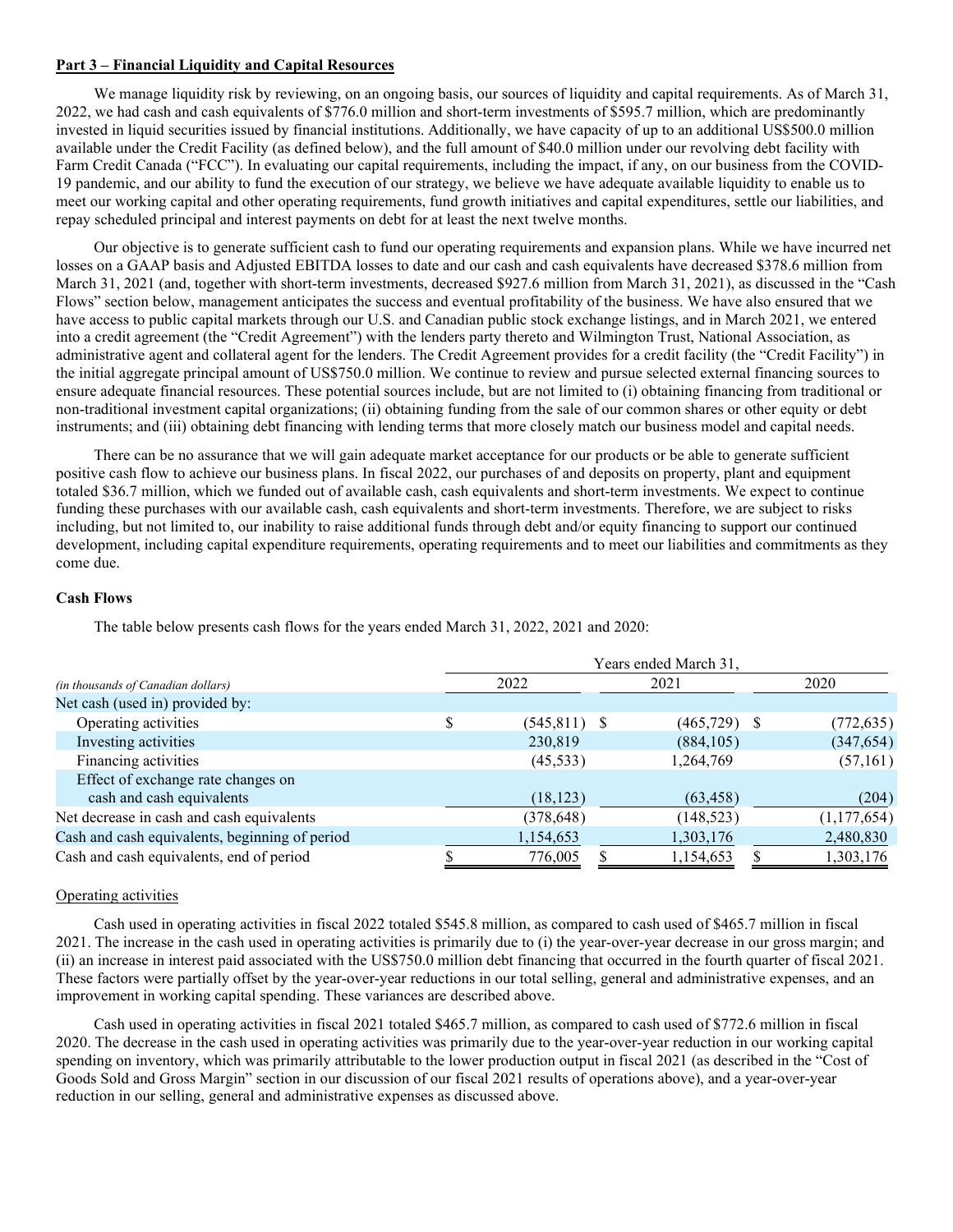# Investing activities

The cash provided by investing activities totaled \$230.8 million in fiscal 2022. Purchases of property, plant and equipment were \$36.7 million, and our investments related to our production infrastructure in the United States and an expansion of our Storz & Bickel facilities. The net cash outflow relating to acquisitions totaled \$14.9 million. Our strategic investments in other financial assets were \$379.4 million, and related primarily to the upfront payment made as consideration for entering into the Wana Agreements. Additional cash inflows related to (i) proceeds of \$118.1 million from the sale of certain wholly-owned subsidiaries, most notably the completion of the C3 Divestiture on January 31, 2022; and (ii) proceeds of \$27.3 million from the sale of property, plant and equipment. Net redemptions of short-term investments were \$546.0 million, and reflect the redemption of our short-term investments largely for the investing activities described above. Finally, other investing activities resulted in a cash outflow of \$18.1 million, primarily related to the payment of acquisition-related liabilities, as we continue to draw-down on the amounts owing in relation to acquisitions completed in prior years.

The cash used in investing activities totaled \$884.1 million in fiscal 2021. We invested \$164.5 million, primarily in our production infrastructure in the United States and an expansion of our Storz & Bickel facilities. We did not complete any acquisitions in fiscal 2021; we did, however, complete strategic investments totaling \$44.7 million, made payments of \$49.8 million to Acreage shareholders upon implementation of the Acreage Amended Arrangement in September 2020, and advanced the loan of \$67.0 million to Acreage Hempco. In the fourth quarter of fiscal 2021, we completed the RIV Arrangement and, as a result, made a cash payment in the amount of \$115.0 million and derecognized RIV Capital's cash balance of \$37.8 million. Net purchases of short-term investments were \$459.8 million, primarily related to our investment of the proceeds from CBI exercising their warrants in fiscal 2021 and the proceeds from the Credit Facility. Partially offsetting the aforementioned cash outflows were cash inflows related to proceeds of \$45.9 million from the sale of property, plant and equipment, proceeds of \$7.0 million from the sale of equity method investments, and proceeds of \$18.3 million from the sale of a portfolio of patents in Germany. Finally, other investing activities resulted in a cash outflow of \$7.0 million, primarily related to payments for acquisition-related liabilities, partially offset by a recovery of certain amounts related to construction financing.

The cash used in investing activities totaled \$347.7 million in fiscal 2020. We invested \$704.9 million in the construction of advanced manufacturing capability and a beverage facility at our Smiths Falls location, our U.S. supply chain infrastructure, and expanding our growing capacity in Denmark. The cash used for acquisitions was \$498.8 million, with the most notable cash outflows relating to our acquisitions of C3 (\$342.9 million), This Works (\$71.0 million), BioSteel (\$47.7 million) and BCT (\$37.2 million). We also completed strategic investments totaling \$529.9 million in the form of equity instruments of certain entities, most notably pursuant to the Original Acreage Arrangement (\$395.2 million). Partially offsetting these outflows of cash was the net redemption of short-term investments in the amount of \$1.4 billion, with the cash proceeds primarily used for the purposes described above.

#### Financing activities

The cash used in financing activities totaled \$45.5 million in fiscal 2022, as we made repayments of long-term debt in the amount of \$50.8 million, primarily related to the term loan assumed upon the completion of the acquisition of Supreme Cannabis on June 22, 2021.

The cash provided by financing activities totaled \$1.3 billion in fiscal 2021. We received net proceeds of \$877.1 million pursuant to the Credit Facility, proceeds of \$245.2 million in relation to CBI exercising 18.9 million warrants to purchase our common shares, and proceeds from the exercise of stock options were \$156.9 million. These inflows were partially offset by scheduled repayments on long-term debt of \$15.6 million.

The cash used in financing activities totaled \$57.2 million in fiscal 2020. The primary outflow was the repayment of debt of \$115.0 million, including the Alberta Treasury Board financing and related interest in the amount of \$95.2 million, and other scheduled debt repayments.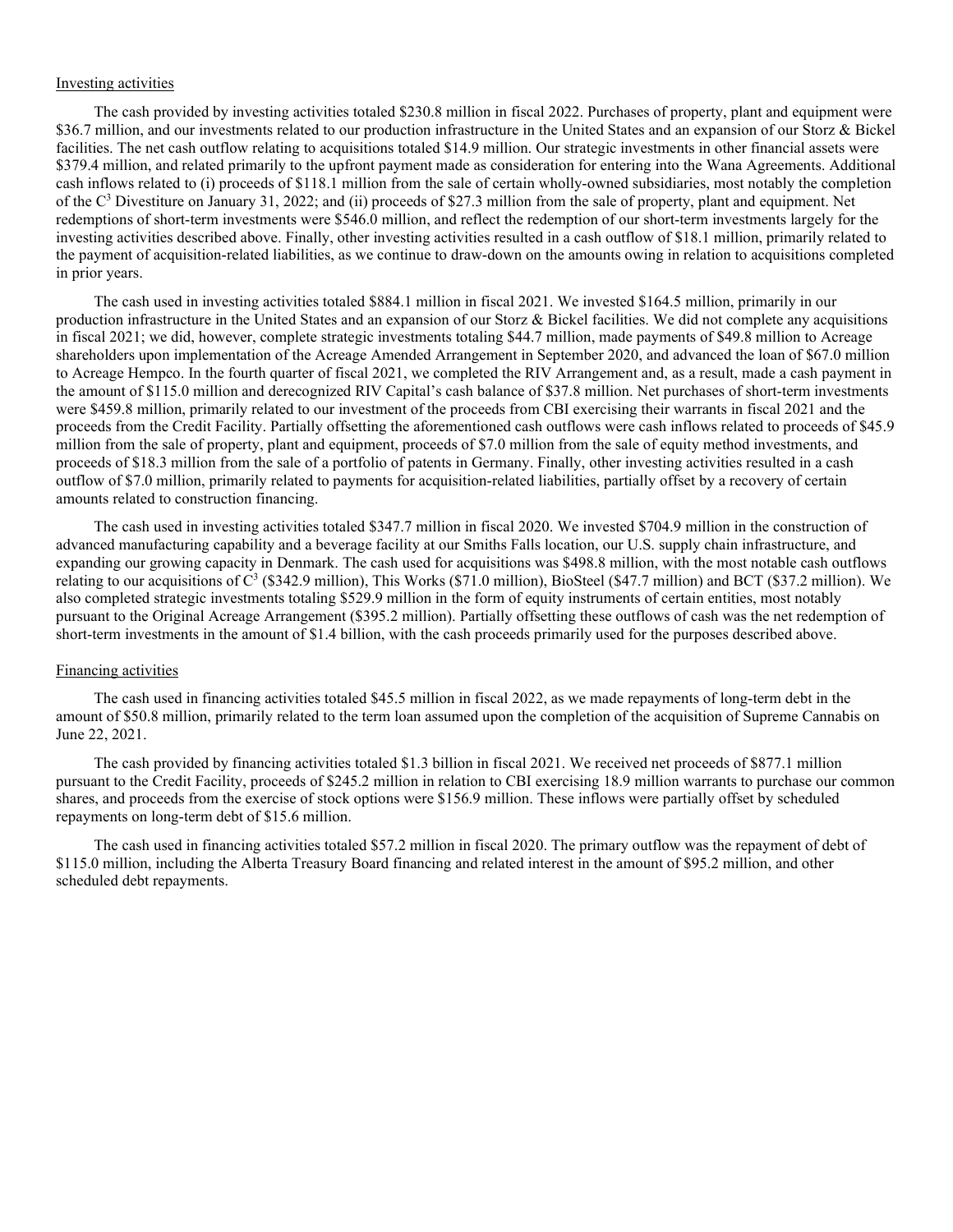# **Free Cash Flow (Non-GAAP Measure)**

Free cash flow is a non-GAAP measure used by management that is not defined by U.S. GAAP and may not be comparable to similar measures presented by other companies. Management believes that free cash presents meaningful information regarding the amount of cash flow required to maintain and organically expand our business, and that the free cash flow measure provides meaningful information regarding our liquidity requirements. The table below presents free cash flows for the years ended March 31, 2022, 2021 and 2020:

|                                           | Years ended March 31. |            |  |           |      |             |  |  |  |  |  |
|-------------------------------------------|-----------------------|------------|--|-----------|------|-------------|--|--|--|--|--|
| <i>(in thousands of Canadian dollars)</i> |                       | 2022       |  | 2021      | 2020 |             |  |  |  |  |  |
| Net cash used in operating activities     |                       | (545.811)  |  | (465,729) |      | (772, 635)  |  |  |  |  |  |
| Purchases of and deposits on property,    |                       |            |  |           |      |             |  |  |  |  |  |
| plant and equipment                       |                       | (36,684)   |  | (164.502) |      | (704.944)   |  |  |  |  |  |
| Free cash flow <sup>1</sup>               |                       | (582, 495) |  | (630,231  |      | (1,477,579) |  |  |  |  |  |

<sup>1</sup>Free cash flow is a non-GAAP measure, and is calculated as net cash provided by (used in) operating activities, less purchases of and deposits on property, plant and equipment.

Free cash flow in fiscal 2022 was an outflow of \$582.5 million, as compared to an outflow of \$630.2 million in fiscal 2021. The year-over-year decrease in the outflow reflects the lower purchases of property, plant and equipment associated with the substantial completion of our infrastructure build-out, partially offset by the decrease in the cash used for operating activities, as described above.

Free cash flow for fiscal 2021 was an outflow of \$630.2 million, as compared to an outflow of \$1.5 billion for fiscal 2020. The year-over-year decrease in the outflow reflects the decrease in the cash used for operating activities, as described above, and the substantial completion of our cultivation and Cannabis 2.0 infrastructure build-out in fiscal 2021 and the shift to an asset-light model in certain markets.

# **Debt**

Since our formation, we have financed our cash requirements primarily through the issuance of capital stock, including the \$5.1 billion investment by CBI in the third quarter of fiscal 2019, and debt. Total debt outstanding as of March 31, 2022 was \$1.5 billion, as compared to \$1.6 billion as of March 31, 2021. The total principal amount owing, which excludes fair value adjustments related to the Canopy Notes, was \$1.6 billion at March 31, 2022, consistent with \$1.5 billion at March 31, 2021.

# Credit Facility

The Credit Agreement provides for the Credit Facility in the aggregate principal amount of US\$750.0 million. We also have the ability to obtain up to an additional US\$500.0 million of incremental senior secured debt pursuant to the Credit Agreement. The Credit Facility has no amortization payments, matures on March 18, 2026, has a coupon of LIBOR plus 8.50% and is subject to a LIBOR floor of 1.00%. Our obligations under the Credit Facility are guaranteed by material Canadian and U.S. subsidiaries of Canopy Growth. The Credit Facility is secured by substantially all of the assets, including material real property, of the borrowers and each of the guarantors thereunder. The Credit Agreement contains representations and warranties, and affirmative and negative covenants, including a financial covenant requiring minimum liquidity of US\$200.0 million at the end of each fiscal quarter.

# Convertible senior notes ("Canopy Notes")

In June 2018, we issued the Canopy Notes with an aggregate principal amount of \$600.0 million. The Canopy Notes bear interest at a rate of 4.25% per annum, payable semi-annually on January 15th and July 15th of each year commencing January 15, 2019. The Canopy Notes mature on July 15, 2023. Holders of the Canopy Notes may convert the Canopy Notes at their option at any time from January 15, 2023 to the maturity date. CBI owns \$200.0 million of the Canopy Notes.

# Convertible debentures and accretion debentures

On October 19, 2018, Supreme Cannabis issued 6.0% senior unsecured convertible debentures (the "Supreme Debentures") for gross proceeds of \$100.0 million. On September 9, 2020, the Supreme Debentures were amended to effect, among other things: (i) the cancellation of \$63.5 million of principal amount of the Supreme Debentures; (ii) an increase in the interest rate to 8% per annum; (iii) the extension of the maturity date to September 10, 2025; and (iv) a reduction in the conversion price to \$0.285.

In addition, on September 9, 2020 Supreme Cannabis issued new senior unsecured non-convertible debentures (the "Accretion Debentures"). The principal amount began at \$nil and accretes at a rate of 11.06% per annum based on the remaining principal amount of the Supreme Debentures of \$36.5 million to a maximum of \$13.5 million, compounding on a semi-annual basis commencing on September 9, 2020, and ending on September 9, 2023. The Accretion Debentures are payable in cash, but do not bear cash interest and are not convertible into Supreme Shares. The principal amount of the Accretion Debentures will amortize, or be paid, at 1.0% per month over the 24 months prior to maturity.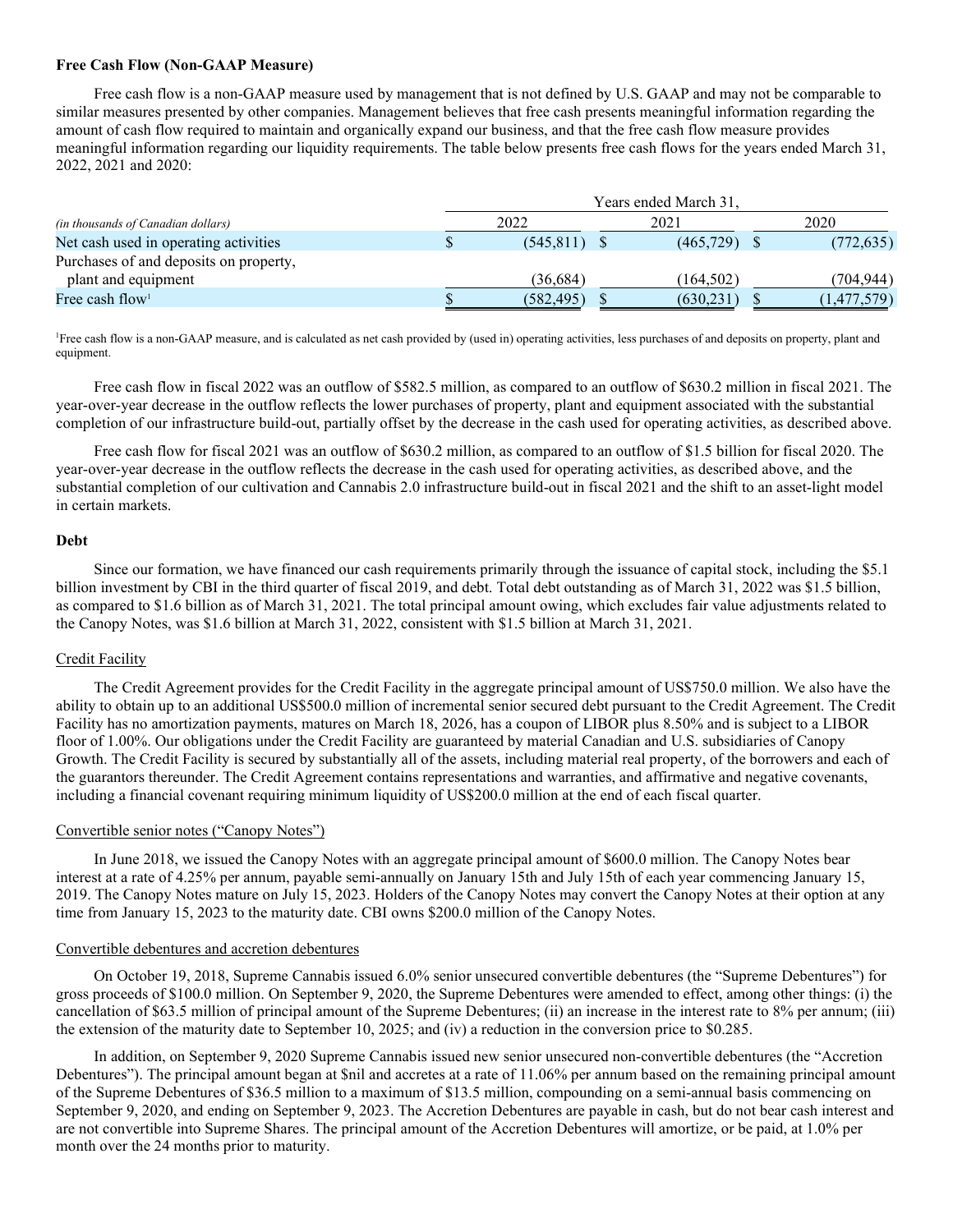As a result of the arrangement (the "Supreme Arrangement") we completed with Supreme Cannabis on June 22, 2021 pursuant to which we acquired 100% of the issued and outstanding common shares of Supreme Cannabis (the "Supreme Shares"), the Supreme Debentures remain outstanding as securities of Supreme Cannabis, which, upon conversion will entitle the holder thereof to receive, in lieu of the number of Supreme Shares to which such holder was theretofore entitled, the consideration payable under the Supreme Arrangement that such holder would have been entitled to be issued and receive if, immediately prior to the effective time of the Supreme Arrangement, such holder had been the registered holder of the number of Supreme Shares to which such holder was theretofore entitled.

In connection with the Supreme Arrangement, we, Supreme Cannabis and Computershare Trust Company of Canada (the "Trustee") entered into a supplemental indenture whereby we agreed to issue common shares upon conversion of any Supreme Debenture. In addition, we may force conversion of the Supreme Debentures outstanding with 30 days' notice if the daily volume weighted average trading price of our common shares is greater than \$38.59 for any 10 consecutive trading days. We, Supreme Cannabis and the Trustee entered into a further supplemental indenture whereby we agreed to guarantee the obligations of Supreme Cannabis pursuant to the Supreme Debentures and the Accretion Debentures.

Prior to September 9, 2023, the Supreme Debentures are not redeemable. Beginning on and after September 9, 2023, Supreme Cannabis may from time to time, upon providing 60 days prior written notice to the Trustee, redeem the Supreme Debentures outstanding, provided that the Accretion Debentures have already been redeemed in full.

#### Other

On August 13, 2019, we entered into a \$40.0 million revolving debt facility with FCC. This facility replaces all previous loans with FCC and is secured by our property in Niagara-on-the-Lake, Ontario. The facility bears interest of 3.70%, or the FCC prime rate plus 1.0%, and matures on September 3, 2024. The outstanding balance at March 31, 2022 is \$nil.

Further information regarding our debt issuances, including the conversion rights of the Canopy Notes, is included in Note 17 of the Financial Statements.

#### **Contractual Obligations and Commitments**

The table below presents information about our contractual obligations and commitments as of March 31, 2022, and the timing and effect that such obligations and commitments are expected to have on our liquidity and cash flows in future periods:

|                                       | Payments due by period |           |    |         |              |           |   |             |              |        |  |  |  |
|---------------------------------------|------------------------|-----------|----|---------|--------------|-----------|---|-------------|--------------|--------|--|--|--|
|                                       |                        |           |    |         |              |           |   |             |              |        |  |  |  |
| $(CDN\,$ \$000's)                     |                        | Total     |    | l year  |              | -3 years  |   | $3-5$ years | Over 5 years |        |  |  |  |
| Long-term debt obligations            | S.                     | 1,578,065 | -S | 865     | <sup>S</sup> | 610,730   | S | 966,470     | S            |        |  |  |  |
| Interest payments on debt obligations |                        | 399,348   |    | 118,022 |              | 192,698   |   | 88,628      |              |        |  |  |  |
| Operating leases <sup>1</sup>         |                        | 71,507    |    | 12,004  |              | 22,325    |   | 19,417      |              | 17,761 |  |  |  |
| Finance leases <sup>1</sup>           |                        | 72,465    |    | 8,023   |              | 16,316    |   | 41,864      |              | 6,262  |  |  |  |
| Purchase obligations                  |                        | 142,287   |    | 100,215 |              | 40,383    |   | 1,689       |              |        |  |  |  |
| Other liabilities <sup>2</sup>        |                        | 114.943   |    | 26,019  |              | 88,924    |   |             |              |        |  |  |  |
| Other obligations <sup>3</sup>        |                        | 193,516   |    | 30,238  |              | 65,912    |   | 39,593      |              | 57,773 |  |  |  |
|                                       |                        | 2,572,131 |    | 295,386 |              | 1,037,288 |   | 1,157,661   |              | 81,796 |  |  |  |

<sup>1</sup> Refer to Note 32 of our Financial Statements for further information on our leases. Amounts include interest related to operating and finance leases of \$1.7 million and \$3.1 million, respectively.

<sup>2</sup> Refer to Note 18 of our Financial Statements for further information on our other liabilities.

<sup>3</sup> Includes future minimum royalty obligations, sponsorship agreements, and other commitments.

# **Transactions with Related Parties**

#### Year ended March 31, 2022

None.

#### Year ended March 31, 2021

On February 23, 2021, we completed the RIV Arrangement with RIV Capital and RIV Capital Corporation. Refer to Note 6 of our Financial Statements for a description of the RIV Arrangement.

Concurrent with the execution of the Proposal Agreement, on June 24, 2020, we entered into the Second Consent Agreement with the CBI Group. See Part I, Item 1, Business for additional information on these transactions.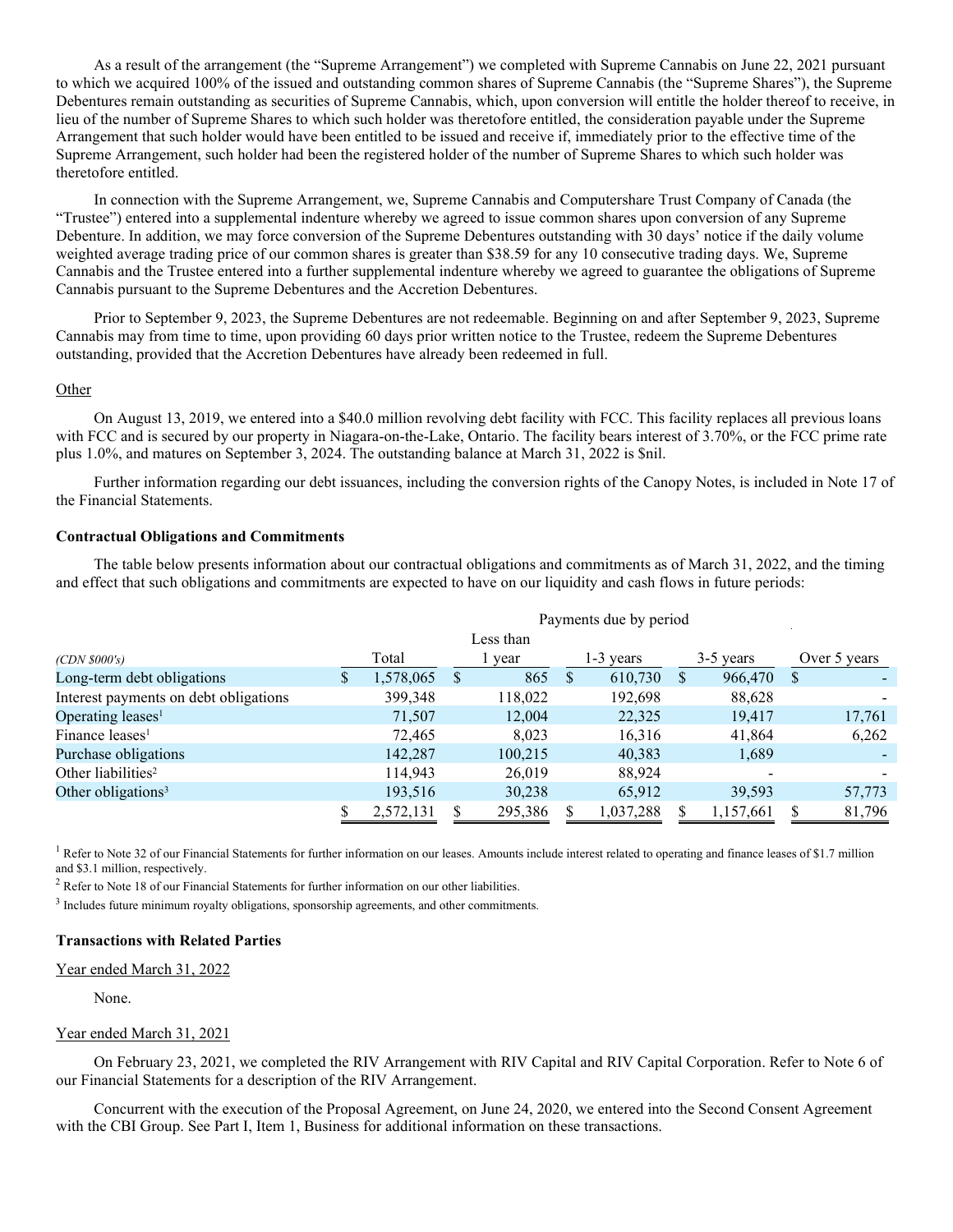# **Part 4 – Critical Accounting Policies and Estimates**

Our significant accounting policies are more fully described in Note 3 of the Notes to the Financial Statements. Certain of our accounting policies require the application of significant judgment by management and, as a result, are subject to an inherent degree of uncertainty. We believe that the following accounting policies and estimates are the most critical to fully understand and evaluate our reported financial position and results of operations, as they require our most subjective or complex management judgments. The estimates used are based on our historical experience, our observance of trends in the industry, information provided by our customers and information available from other outside sources, as appropriate. Actual results may vary from our estimates in amounts that may be material to the Financial Statements.

The following critical accounting policies and estimates are those which we believe have the most significant effect on the amounts recognized in the Financial Statements.

#### *Inventory valuation*

*Critical judgment.* Inventory is valued at the lower of cost and net realizable value. The valuation of our inventory balances involves calculating the estimated net realizable value of our inventory and assessing it against the cost. A component of this analysis therefore involves determining whether there is excess, slow-moving or obsolete inventory on hand.

*Assumptions and judgment.* When determining whether there is excess, slow-moving or obsolete inventory, management makes assumptions around future demand and production forecasts, which are then compared to current inventory levels. Management also makes assumptions around future pricing, and considers historical experience and the application of the specific identification method for identifying obsolete inventory.

*Impact if actual results differ from assumptions.* If the assumptions around future demand for our inventory are more optimistic than actual future results, the net realizable value calculated using these assumptions may be overstated, resulting in an overstatement of the inventory balance.

#### *Estimated useful lives and depreciation and amortization of property, plant and equipment and intangible assets*

*Critical estimates.* During the purchase or construction of our property, plant and equipment, and during the acquisition or purchase of intangible assets, amounts are capitalized onto the balance sheet. When the assets go into service, a useful life is assigned to determine the required quarterly depreciation and amortization expense. The useful lives are determined through the exercise of judgment. When an asset is abandoned or ceases to be used the carrying value of the asset is adjusted to its salvage value.

*Assumptions and judgment.* The useful lives are determined based on the nature of the asset. Management considers information from manufacturers, historical data, and industry standards to estimate the appropriate useful life and salvage value. In certain cases management may obtain third party appraisals to estimate salvage value.

*Impact if actual results differ from assumptions.* If actual useful lives differ from the estimates used, the timing of depreciation and amortization expense will be impacted. For example, a longer useful life will result in lower depreciation and amortization expense recorded each year, but will also increase the periods over which depreciation and amortization expense is taken. When an asset is abandoned, if the salvage value differs from the estimates used the abandonment cost will be impacted.

# *Impairment of property, plant and equipment and finite lived intangible assets*

*Critical estimates.* Property, plant and equipment and finite lived intangible assets need to be assessed for impairment when an indicator of impairment exists. If an indicator of impairment exists, further judgement and assumptions will be required in determining the recoverable amount.

*Assumptions and judgment.* When determining whether an impairment indicator exists, judgement is required in considering the facts and circumstances surrounding these long-lived assets. Management considers whether events such as a change in strategic direction, changes in business climate, or changes in technology would indicate that a long-lived asset may be impaired. When an impairment indicator does exist, judgement and assumptions are required to estimate the future cash flows used in assessing the recoverable amount of the long-lived asset.

*Impact if actual results differ from assumptions.* If impairment indicators exist and are not identified, or judgement and assumptions used in assessing the recoverable amount change, the carrying value of long-lived assets can exceed the recoverable amount.

#### *Impairment of goodwill and indefinite lived intangible assets*

*Critical estimates.* Indefinite lived intangible assets and goodwill need to be tested for impairment annually at the measurement date of March 31 or sooner, if events or circumstances indicate that the carrying amount of an asset may not be recoverable. An entity may first perform a qualitative assessment of impairment, and a quantitative assessment is only required if the qualitative assessment determines that it is more likely than not that the fair value of the reporting unit is less than its carrying amount.

*Assumptions and judgment.* When performing a qualitative assessment, judgment is required when considering relevant events and circumstances that could affect the fair value of the indefinite lived intangible asset or reporting unit to which goodwill is assigned. Management considers whether events and circumstances such as a change in strategic direction and changes in business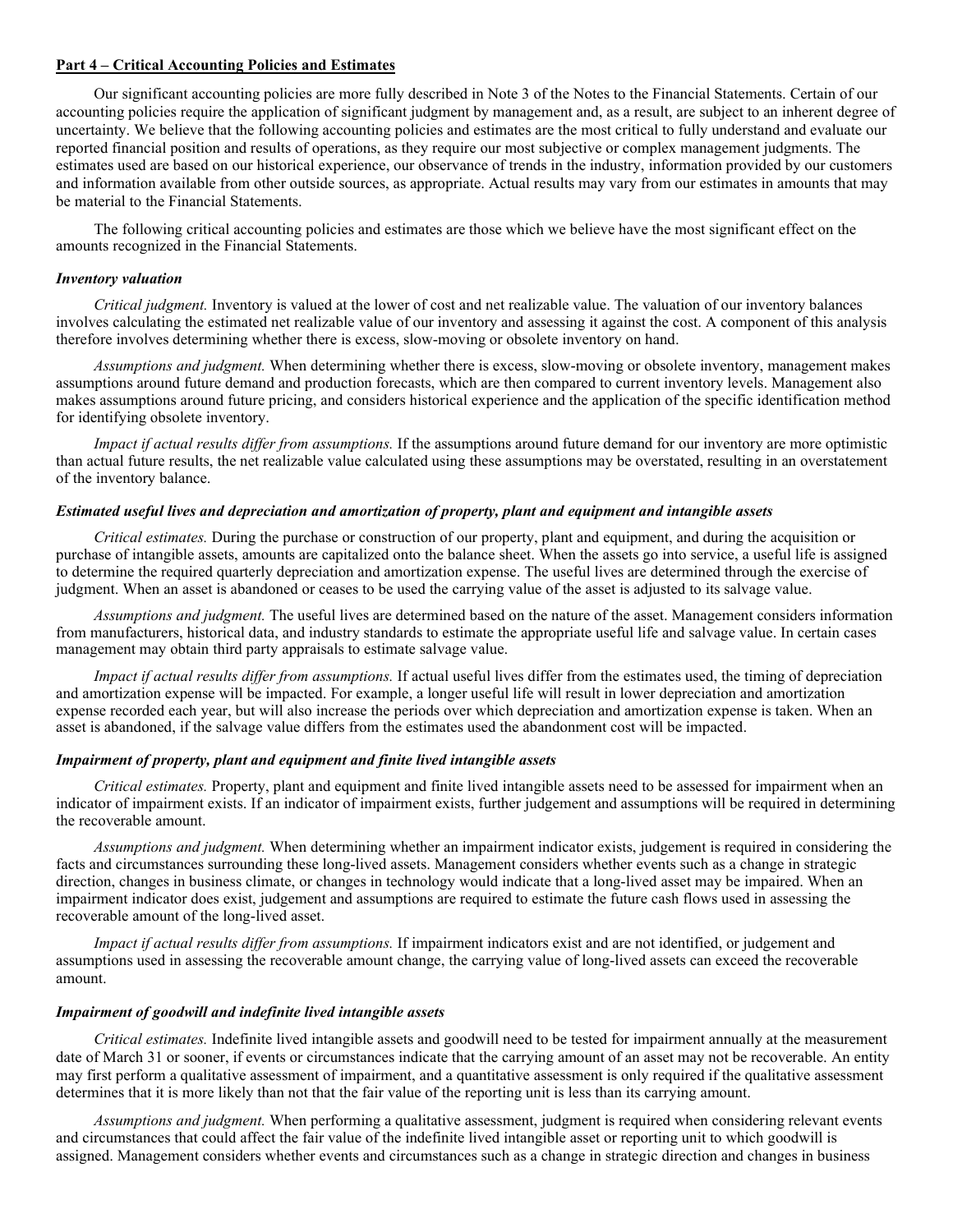climate would impact the fair value of the indefinite lived intangible asset or reporting unit to which goodwill is assigned. If a quantitative analysis is required, assumptions are required to estimate the fair value to compare against the carrying value.

Goodwill – we changed the structure of our internal management reporting in the fourth quarter of fiscal 2021, and accordingly, identified two operating and reportable segments: (i) global cannabis; and (ii) other consumer products. The reorganization of our reporting structure also changed the composition of our reporting units and required that goodwill be reassigned to the reporting units using a relative fair value allocation approach. Our reporting units with goodwill in the global cannabis segment included (i) cannabis operations; and (ii)  $C^3$ . Our reporting units with goodwill in the other consumer products segment include (i) Storz & Bickel; (ii) This Works; and (iii) BioSteel. In the fourth quarter of fiscal 2022, we further changed the composition of our reporting units within the global cannabis segment as a result of (i) the completion of the  $C<sup>3</sup>$  Divestiture (see "Recent Developments" above); and (ii) a strategic shift in our KeyLeaf business to focus on non-cannabis extraction activities. Accordingly, goodwill was reassigned to the KeyLeaf reporting unit from the cannabis operations reporting unit, using the relative fair value allocation approach.

At March 31, 2022, we performed our annual goodwill impairment analysis using the quantitative assessment. We concluded that the carrying values of the KeyLeaf and This Works reporting units were higher than their respective estimated fair values as determined using the income valuation method, and a goodwill impairment loss totaling \$40.7 million was recognized in fiscal 2022. The goodwill impairment loss was comprised of (i) \$22.3 million related to the KeyLeaf reporting unit, representing the entirety of the goodwill assigned to the KeyLeaf reporting unit; and (ii) \$18.4 million related to the This Works reporting unit. Certain negative trends, including slower growth rates, resulted in updated long-term financial forecasts indicating lower forecasted revenue and cash flow generation for the KeyLeaf and This Works reporting units. No impairment was noted for any of our other reporting units, as the estimated fair value of each of the other reporting units with goodwill exceeded their carrying value.

The estimated fair value of the cannabis operations reporting unit in the global cannabis segment was determined using the market valuation method, with the most significant assumptions used in applying this method being (i) the price of our common shares; and (ii) the estimated control premium associated with ownership of our common shares. The estimated fair values of all other reporting units (KeyLeaf, This Works, BioSteel and Storz & Bickel) were determined using the income valuation method, with the most significant assumptions used in applying this method being (i) the discount rate; (ii) the expected long-term growth rate; and (iii) the annual cash flow projections. These methodologies are consistent with those used for our annual impairment test conducted at March 31, 2021, and for the quantitative interim goodwill assessment we conducted for the cannabis operations reporting unit at December 31, 2021.

The carrying value, at March 31, 2022, of the goodwill associated with our cannabis operations reporting unit was \$1.7 billion. For the cannabis operations reporting unit, if all other assumptions were held constant and the estimated control premium was decreased by 500 basis points, the estimated fair value would decrease by 7% and result in an impairment charge. If all other assumptions were held constant and the share price decreased by 10%, the estimated fair value would decrease by 15% and result in an impairment charge.

The carrying value, at March 31, 2022, of the goodwill associated with our BioSteel reporting unit was \$57.3 million. For the BioSteel reporting unit, if all other assumptions were held constant and the discount rate was increased by 50 basis points, the estimated fair value would decrease by 8%. If all other assumptions were held constant and the long-term growth rate was decreased by 50 basis points, the estimated fair value would decrease by 3%. If all other assumptions were held constant and the annual cash flow projections were decreased by 250 basis points, the estimated fair value would decrease by 5%.

The carrying value, at March 31, 2022, of the goodwill associated with our Storz & Bickel reporting unit was \$79.0 million. For the Storz & Bickel reporting unit, if all other assumptions were held constant and the discount rate was increased by 50 basis points, the estimated fair value would decrease by 6%. If all other assumptions were held constant and the long-term growth rate was decreased by 50 basis points, the estimated fair value would decrease by 4%. If all other assumptions were held constant and the annual cash flow projections were decreased by 250 basis points, the estimated fair value would decrease by 3%.

At March 31, 2022, the fair value of the cannabis operations reporting unit to which goodwill is assigned exceeded its carrying value by approximately 5% to 10%. Accordingly, the goodwill assigned to the cannabis operations reporting unit is at risk for impairment in future periods. We may be required to perform a quantitative goodwill impairment assessment in future periods for the cannabis operations reporting unit, to the extent we continue to experience declines in the price of our common shares from March 31, 2022, reductions in the estimated control premium associated with ownership of our common shares, or if other indicators of impairment arise.

The carrying value, at March 31, 2022, of the goodwill associated with our This Works reporting unit was \$2.3 million.

Indefinite lived intangible assets – if a quantitative analysis is required, our acquired intangible assets are evaluated for impairment by comparing the carrying value of the intangible assets to their estimated fair value. The estimated fair value of the acquired brand indefinite lived intangible assets is calculated based on an income approach using the relief-from-royalty method. The estimated fair value of the operating license indefinite life intangible assets is calculated based on a market valuation approach. In the fourth quarter of fiscal 2022, the global cannabis segment recognized a \$26.1 million impairment loss in connection with certain of our acquired recreational cannabis brand intangible assets, and certain of our operating license intangible assets. Certain negative trends, including slower growth rates and increased competition, resulted in updated long-term financial forecasts indicating lower forecasted revenue and cash flow generation for the specific acquired recreational brands. This change in financial forecasts indicated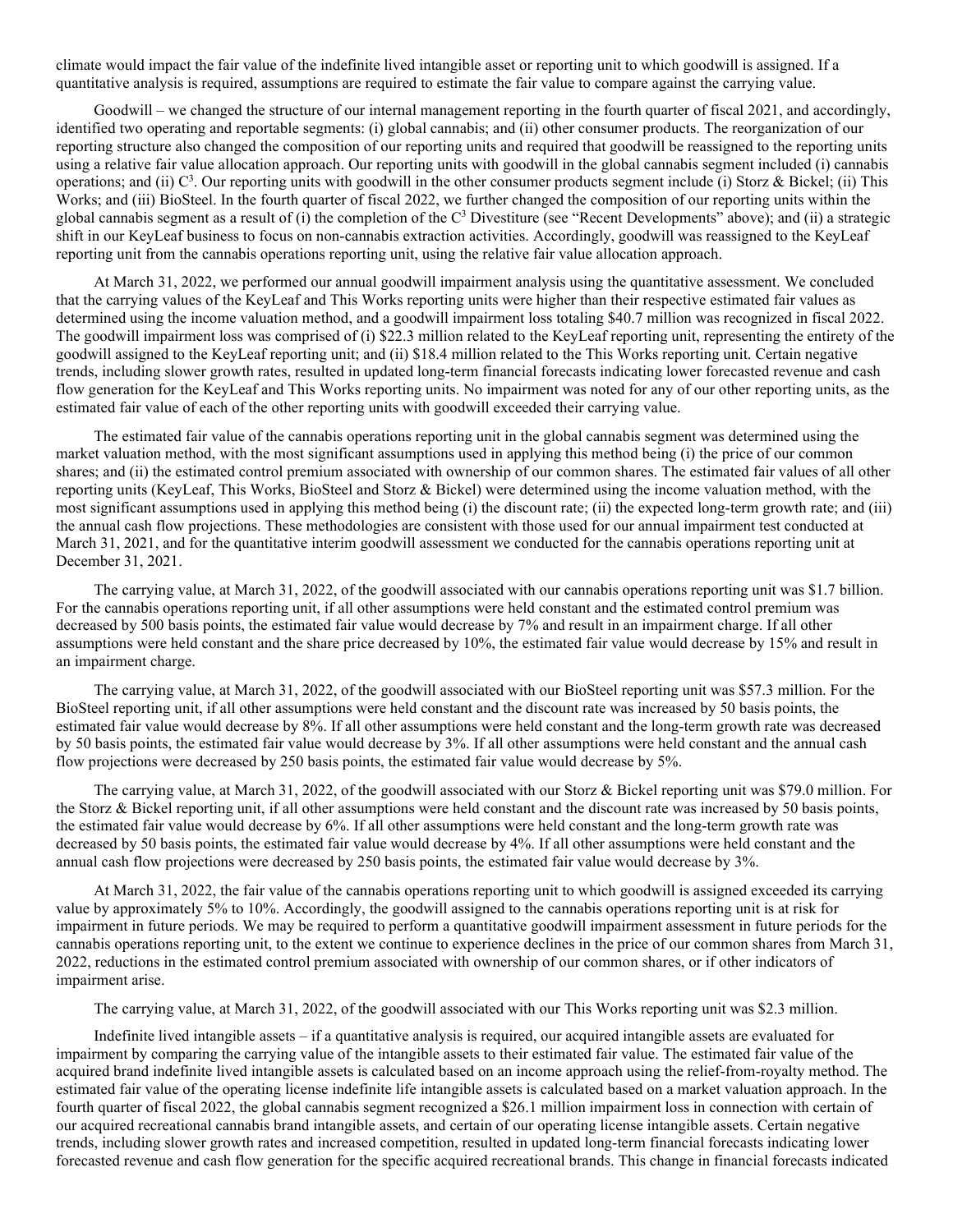it was more likely than not that the fair value of our indefinite lived intangible asset associated with the acquired brand might also be below its carrying value, and accordingly we performed a quantitative assessment for impairment. The most significant assumptions used in the relief-from-royalty method to determine the estimated fair value of intangible assets with indefinite lives are (i) the estimated royalty rate, (ii) the discount rate, (iii) the expected long-term growth rate, and (iv) the annual revenue projections.

*Impact if actual results differ from assumptions.* If the judgements relating to the qualitative or quantitative assessments performed differ from actual results, or if assumptions are different, the values of the indefinite lived intangible assets and goodwill can differ from the amounts recorded.

#### *Acreage financial instrument fair value measurement*

*Critical estimates.* The Acreage financial instrument is measured at fair value through net income (loss) using Level 3 inputs.

*Assumptions and judgment.* The valuation of the Acreage financial instrument is highly subjective and management applies a probability-weighted expected return model which considers a number of potential outcomes. We use judgment to make assumptions on the key inputs including the (i) probability of each scenario; (ii) number of common shares to be issued; (iii) probability and timing of U.S. legalization; (iv) estimated premium on U.S. legalization; (v) control premium; and (vi) market access premium.

*Impact if actual results differ from assumptions.* If the assumptions and judgments differ, the fair value calculation will be impacted. Information on the valuation technique and inputs used in determining fair values are disclosed in Note 24 of our Financial Statements.

#### *Warrant derivative liability fair value measurement*

*Critical estimates.* The warrant derivative liability is measured at fair value through net income (loss) using Level 3 inputs.

*Assumptions and judgment.* The valuation technique requires assumptions and judgement around the inputs to be used. Specifically, there is a high degree of subjectivity and judgement in evaluating the determination of the expected share price volatility inputs used in the Monte Carlo model for the warrant derivative liability. Historical, implied, and peer group volatility levels provide a range of possible expected volatility inputs and the fair value estimates are sensitive to the expected volatility inputs.

*Impact if actual results differ from assumptions.* An increase or decrease in the share price volatility will result in an increase or decrease in fair value.

#### *TerrAscend Exchangeable Shares and TerrAscend Warrants fair value measurement*

*Critical estimates.* The TerrAscend Exchangeable Shares and TerrAscend Warrants are measured at fair value through net income (loss) using Level 3 inputs.

*Assumptions and judgment.* The valuation of the TerrAscend Exchangeable Shares is based on a put option pricing model and the valuation of the TerrAscend Warrants is based on a Monte Carlo simulation model. We use judgment to make assumptions on the key input, being the probability and timing of U.S. legalization.

*Impact if actual results differ from assumptions.* If the assumptions and judgments differ, the fair value calculation will be impacted. Information on the valuation technique and inputs used in determining fair values are disclosed in Note 24 of our Financial Statements.

#### *Wana financial instrument fair value measurement*

*Critical estimates.* As a result of entering into the Wana Agreements, we recognized (i) the call option associated with the Wana Agreements (the "Wana Call Option"), which represents an option to purchase 100% of Wana for a payment equal to 15% of Wana's fair market value at the time the option is exercised; and (ii) the Wana Deferred Payments, which are additional deferred payments that we expect to make in respect of Wana as of the 2.5- and 5-year anniversaries of October 14, 2021, computed based on a predetermined contractual formula. Refer to Note 12 of our Financial Statements for further details. The Wana Call Option and Wana Deferred Payments are measured at fair value through net income (loss) using Level 3 inputs.

*Assumptions and judgment.* The valuation of the Wana Call Option is measured using a discounted cash flow model, which requires assumptions and judgment to determine the expected future cash flows associated with Wana. The valuation of the Wana Deferred Payments is based on a Monte Carlo simulation model, and we are required to use judgment and make assumptions on the key inputs, being the probability and timing of U.S. legalization and volatility.

*Impact if actual results differ from assumptions.* If the assumptions and judgments differ, the fair value calculation will be impacted. Information on the valuation techniques and inputs used in determining fair valued are disclosed in Note 24 of our Financial Statements.

# *Other fair value measurements*

*Critical estimates.* Some of our assets and liabilities are measured at fair value. In certain cases where Level 1 inputs are not available, valuation approaches using Level 2 and Level 3 inputs are required.

*Assumptions and judgment.* The valuation techniques require assumptions and judgment around the inputs to be used.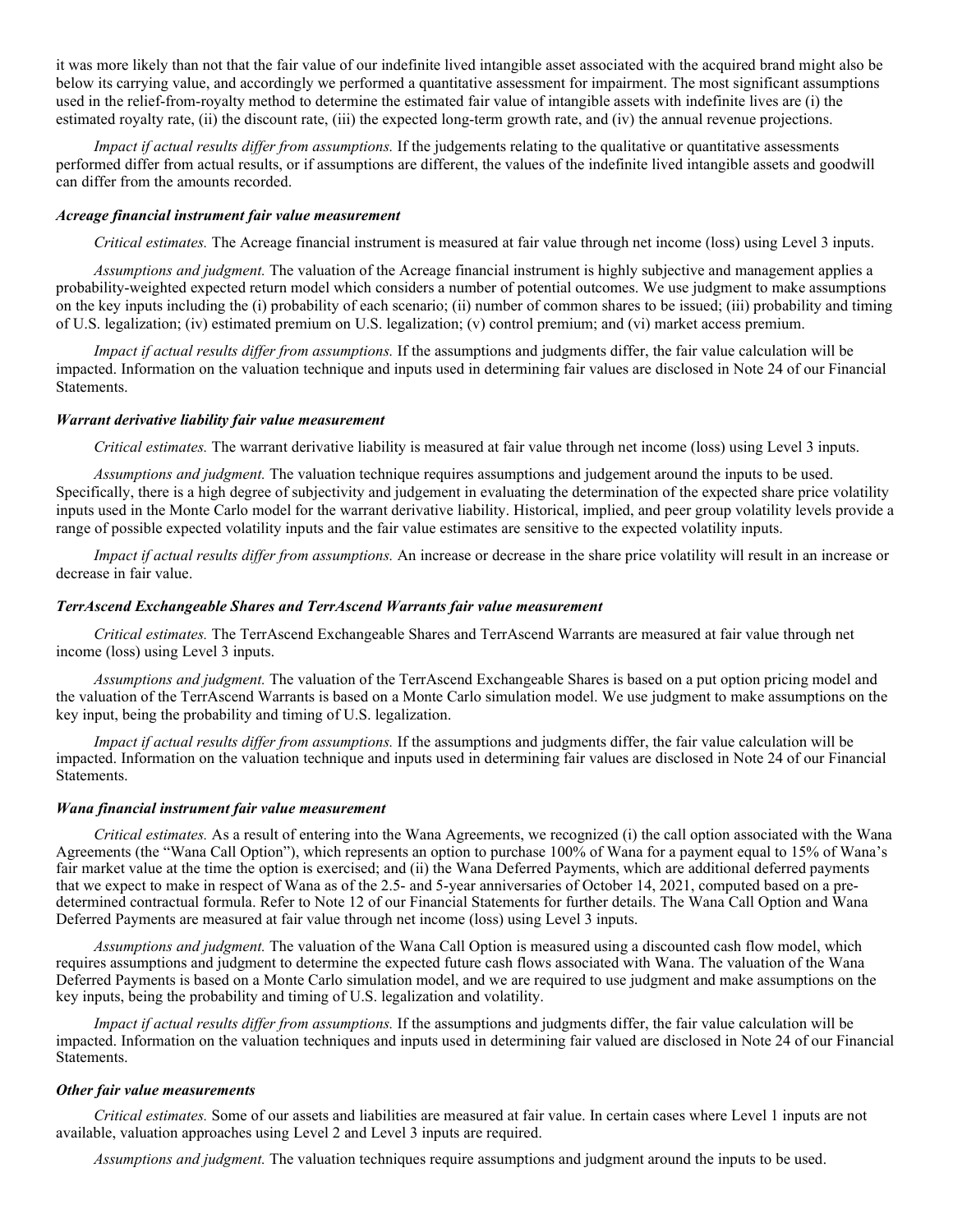*Impact if actual results differ from assumptions.* If the assumptions and judgments differ, the fair value calculations will be impacted. Certain assumptions will have greater impact on the determination of fair value depending on the nature of the asset or liability. Information on the valuation techniques and inputs used in determining fair values are disclosed in Note 24 our Financial Statements.

#### *Revenue recognition*

*Critical estimates.* The determination of the reduction of the transaction price for variable consideration requires that we make certain estimates and assumptions that affect the timing and amounts of revenue recognized.

*Assumptions and judgment.* We estimate the variable consideration by taking into account factors such as historical information, current trends, forecasts, inventory levels, availability of actual results and expectations of customer and consumer behavior.

*Impact if actual results differ from assumptions.* A more optimistic outlook on future demand can result in lower expected returns and reduced likelihood of price adjustments necessary to sell the product. This outlook will reduce the provision against revenue.

#### *Stock-based compensation*

*Critical estimates.* We use the Black-Scholes option pricing model to calculate our share-based compensation expense.

*Assumptions and judgment.* The option pricing model relies on key inputs such as rate of forfeiture, expected life of the option, the volatility of our share price, and the risk-free interest rate used.

*Impact if actual results differ from assumptions.* If key inputs differ, the fair value of options will be impacted. A higher fair value of the options will result in higher share-based compensation expense over the vesting period of the option.

#### *Income taxes*

*Critical estimates.* Many of our normal course transactions may have uncertain tax consequences. We use judgment to determine income for tax purposes and this may impact the recognized amount of assets or liabilities, the disclosure of contingent liabilities or the reported amount of revenue or expense and may result in an unrealized tax benefit for transactions that have not yet been reviewed by tax authorities and that may in the future be under discussion, audit, dispute or appeal.

*Assumptions and judgment.* We use historical experience, current and expected future outcomes, third-party evaluations and various other assumptions believed to be reasonable in making judgements.

*Impact if actual results differ from assumptions.* An unrealized tax benefit will be recognized when we determine that it is more likely than not that the tax position is sustainable based on its technical merits. In any case, if the final outcome is different from our estimate this will impact our income taxes and cash flow.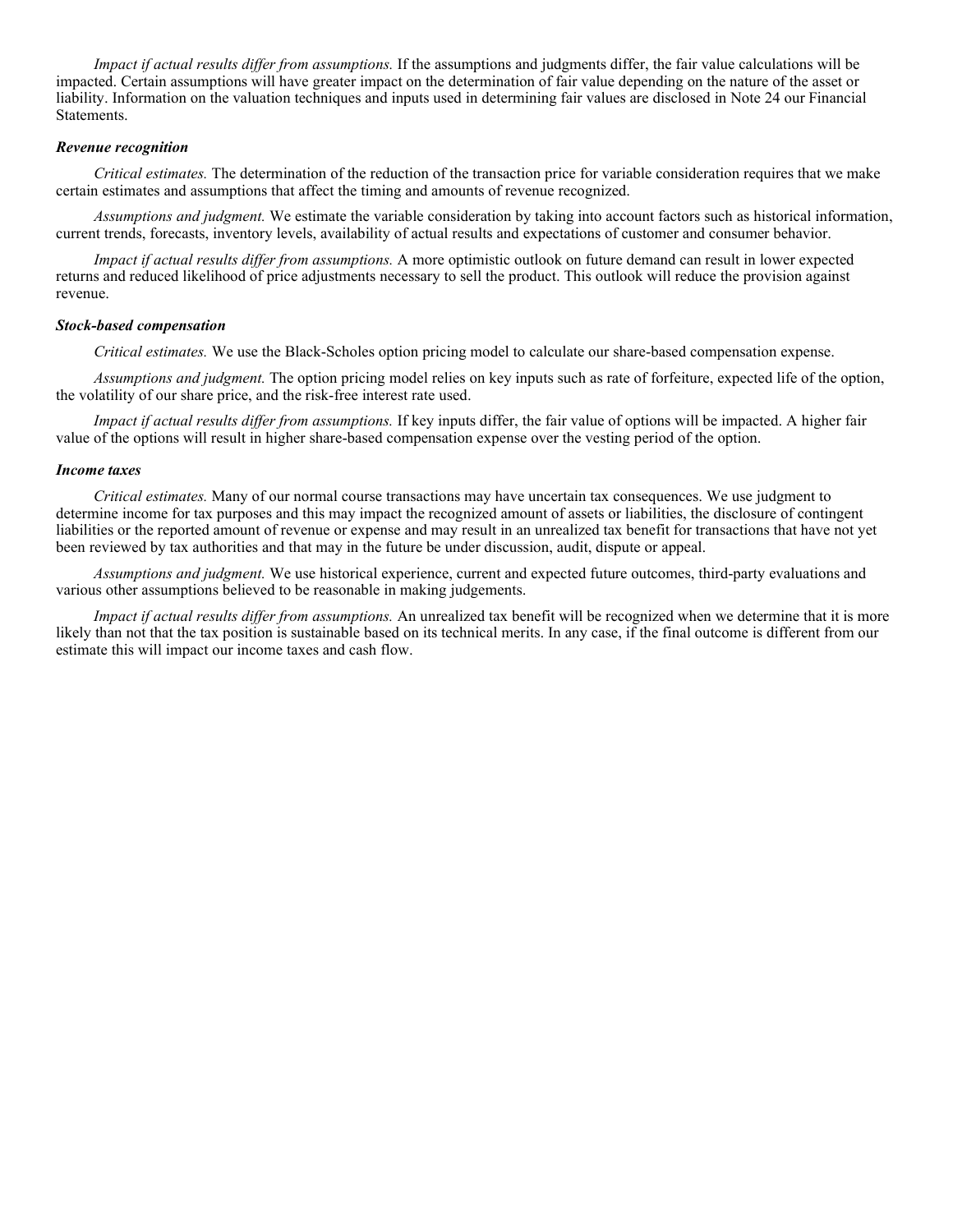#### **Item 7A. Quantitative and Qualitative Disclosures About Market Risk.**

Market risk is the potential economic loss arising from adverse changes in market factors. As a result of our global operating, acquisition and financing activities, we are exposed to market risk associated with changes in foreign currency exchange rates, interest rates and equity prices. To manage the volatility relating to these risks, we may periodically purchase derivative instruments including foreign currency forwards. We do not enter into derivative instruments for trading or speculative purposes.

# *Foreign currency risk*

Our Financial Statements are presented in Canadian dollars. We are exposed to foreign currency exchange rate risk as the functional currencies of certain subsidiaries, including those in the United States and Europe, are not in Canadian dollars. The translation of foreign currencies to Canadian dollars is performed for balance sheet accounts using exchange rates in effect at the balance sheet date, and for revenues and expense using an average exchange rate for the period. Therefore, fluctuations in the value of the Canadian dollar affect the reported amounts of net revenue, expenses, assets and liabilities. The resulting translation adjustments are reported as a component of accumulated other comprehensive income or loss on the consolidated balance sheet.

A hypothetical 10% change in the U.S. dollar against the Canadian dollar compared to the exchange rate at March 31, 2022, would affect the carrying value of net assets by approximately \$33.5 million, with a corresponding impact to the foreign currency translation account within accumulated other comprehensive income or loss. A hypothetical 10% change in the euro against the Canadian dollar compared to the exchange rate at March 31, 2022, would affect the carrying value of net assets by approximately \$46.6 million, with a corresponding impact to the foreign currency translation account within accumulated other comprehensive income or loss.

We also have exposure to changes in foreign exchange rates associated with transactions which are undertaken by our subsidiaries in currencies other than their functional currency. As a result, we have been impacted by changes in exchange rates and may be impacted for the foreseeable future.

Foreign currency derivative instruments may be used to hedge existing foreign currency denominated assets and liabilities, forecasted foreign currency denominated sales/purchases to/from third parties as well as intercompany sales/purchases, intercompany principal and interest payments, and in connection with acquisitions, divestitures or investments outside of Canada. Historically, while we have purchased derivative instruments to mitigate the foreign exchange risks associated with certain transactions, the impact of these hedging transactions on our Financial Statements has been immaterial.

#### *Interest rate risk*

Our cash equivalents and short-term investments are held in both fixed-rate and adjustable-rate securities. Investments in fixedrate instruments carry a degree of interest rate risk. The fair value of fixed-rate securities may be adversely impacted due to a rise in interest rates. Additionally, a falling-rate environment creates reinvestment risk because as securities mature, the proceeds are reinvested at a lower rate, generating less interest income. As at March 31, 2022, our cash and cash equivalents, and short-term investments, consisted of \$0.9 billion, as compared to \$1.9 billion at March 31, 2021, in interest rate sensitive instruments.

Our financial liabilities consist of long-term fixed rate debt and floating-rate debt. Fluctuations in interest rates could impact our cash flows, primarily with respect to the interest payable on floating-rate debt.

|                             | <b>Aggregate Notional Value</b> |  |                   | <b>Fair Value</b> |                   |  | Decrease in Fair Value -<br><b>Hypothetical 1% Rate Increase</b> |                   |         |                   |         |
|-----------------------------|---------------------------------|--|-------------------|-------------------|-------------------|--|------------------------------------------------------------------|-------------------|---------|-------------------|---------|
|                             | March 31.<br>2022               |  | March 31.<br>2021 |                   | March 31.<br>2022 |  | March 31,<br>2021                                                | March 31.<br>2022 |         | March 31,<br>2021 |         |
| Convertible senior notes    | 600,000                         |  | 600,000           |                   | 563,958           |  | 687,414                                                          |                   | (6,600) |                   | (8,010) |
| Fixed interest rate debt    | 43.386                          |  | 3.872             |                   | N/A               |  | N/A                                                              |                   | N/A     |                   | N/A     |
| Variable interest rate debt | 893.647                         |  | 891,677           |                   | N/A               |  | N/A                                                              |                   | N/A     |                   | N/A     |

#### *Equity price risk*

We hold other financial assets and liabilities in the form of investments in shares, warrants, options, put liabilities, and convertible debentures that are measured at fair value and recorded through either net income (loss) or other comprehensive income (loss). We are exposed to price risk on these financial assets, which is the risk of variability in fair value due to movements in equity or market prices.

For the Canopy Notes, a primary driver of its fair value is our share price. An increase in our share price typically results in a fair value increase of the liability.